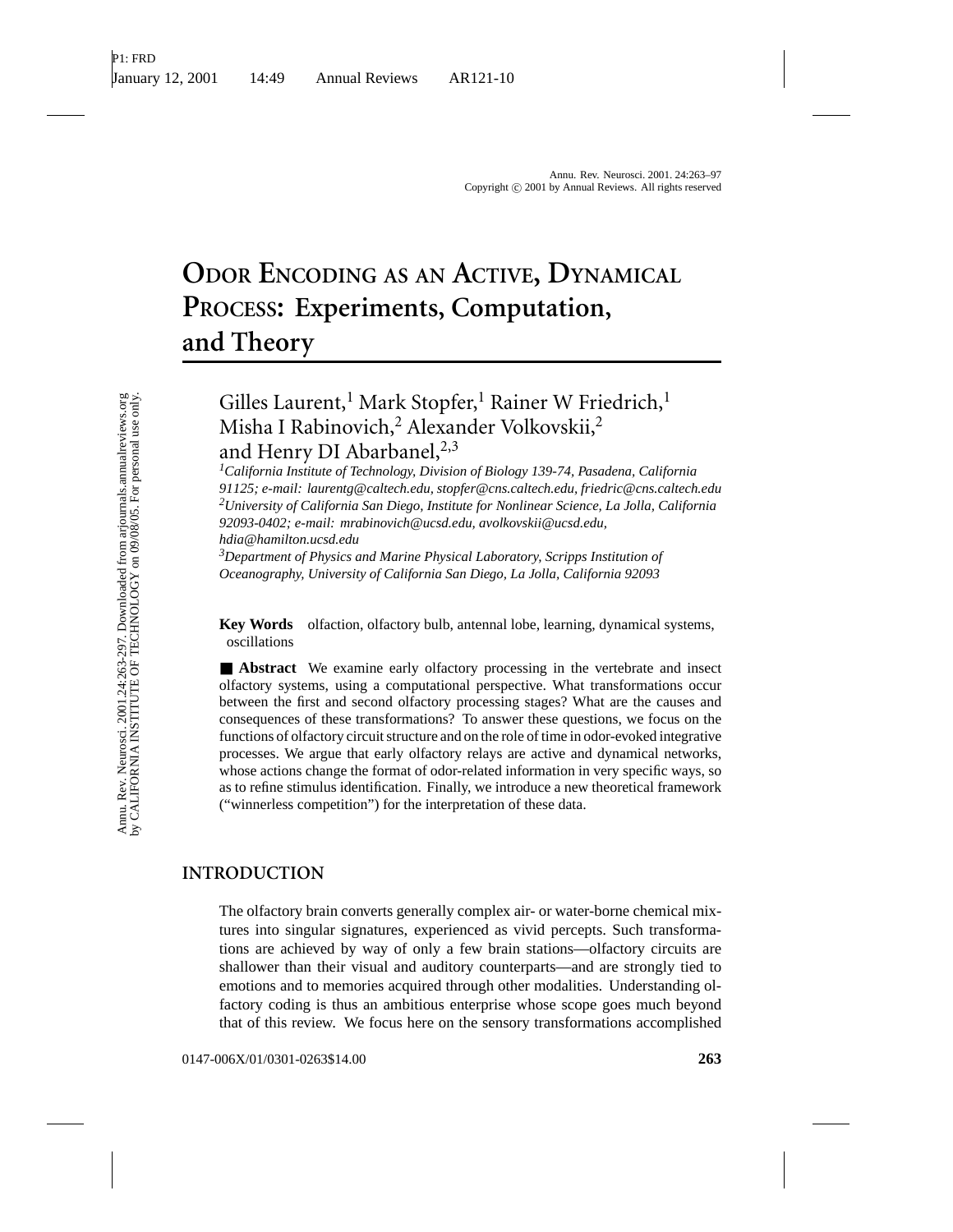by the first two processing stages, that is, olfactory receptors and postsynaptic structures.

As with any sense, understanding olfaction first requires defining the problems it has evolved to solve (Attneave 1954, Barlow 1969): segmenting an odor into its various constituents, as a chemist might do, does not appear to be one of these functions (Lawless 1997, Cain & Potts 1996). Rather, olfaction is a synthetic sense par excellence. Olfaction enables pattern learning, storage, recognition, tracking, or localization and attaches "meaning" to these patterns. By meaning we imply the richer set of associations acquired through other senses as well as hedonic (pleasant/unpleasant) and emotional valence—both of which have no physical reality outside the brain. Each one of these tasks needs to be better defined; recognition, for example, encompasses at least categorization, identification, and separation. The abilities to categorize and to identify a priori each imply very different kinds of processing; for example, categorization disregards small differences, whereas identification emphasizes them. We show how a single circuit can in fact accomplish both, through the use of dynamics.

We should also exploit our understanding of the physics of odors. In vision, much attention has been given to the statistics of natural images (Field 1987, 1994; Olshausen & Field 1996; Rudderman 1994). Correlations across space and time make natural images highly nonstochastic. Also, the spatial-frequency ( *f* ) content of a natural image, be it a face or a landscape, obeys a  $1/f^{\alpha}$  distribution (at any scale), implying large areas of low contrast cut by edges whose frequency of occurrence decreases as sharpness increases. Knowing these rules helps us understand or predict the existence of specific spatial filters in early vision. Have equivalent rules been extracted from our knowledge of natural odors? It seems not. Many natural odors (such as families of flower fragrances) consist of similar combinations of compounds, implying the existence of natural correlations across volatile molecules; however, it seems as well that many unnatural combinations concocted in the laboratory evoke odors that are just as real or learnable. This impression remains anecdotal; we do not know of systematic investigations of odor statistics or of an animal's ability to learn and recognize composite odors. Help may eventually come from studies of olfactory receptor functional "specificity" (Buck 1995), although the complexity of chemical space may preclude such simple analysis. Some physical features of odors, however, are well known. Odor plumes, for instance, discretize stimulus delivery (Murlis et al 1992). This temporal structure is reinforced by odor-sampling behavior, which is usually repetitive (e.g. sniffing, appendage flicking, and casting behavior [Mellon 1997, Murlis et al 1992]). We examine the consequences of such intermittency on odor representations and their implications for olfactory codes. Finally, whereas sounds and images are typically updated rapidly, thus conveying information at potentially high rates that are exploitable for high-throughput communication, odors change more slowly. Olfaction is generally a low-temporal (and often spatial)-bandwidth sense. This means that time can be used as a coding dimension for the representation of nontemporal features of odors (Laurent 1999).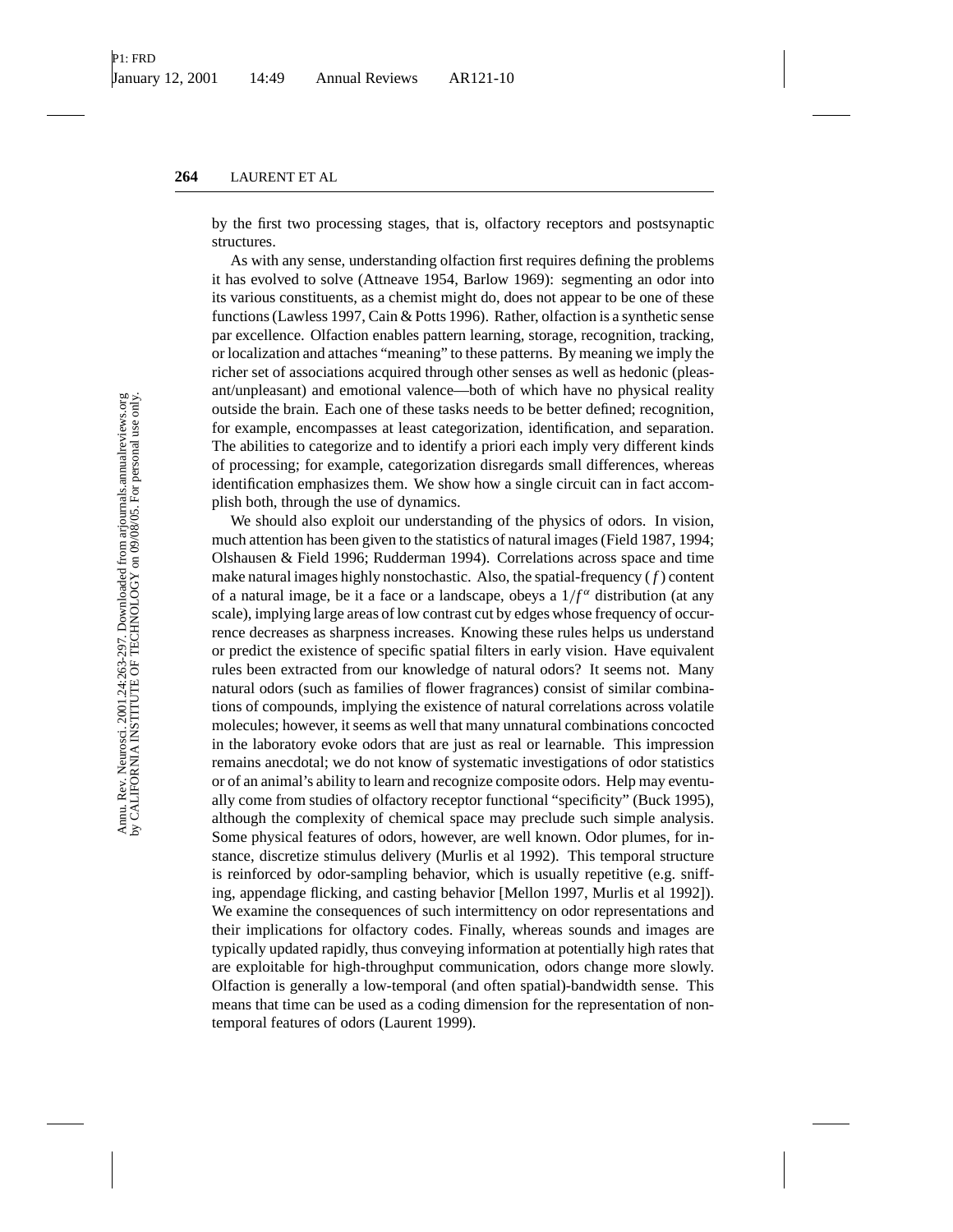#### **GOALS AND CONCEPTUAL FRAMEWORK**

The cloning of odorant receptors and the structure and mapping of early olfactory circuits have been comprehensively reviewed over the last decade (Axel 1995; Boeckh & Tolbert 1993; Buck 1996; Hildebrand & Shepherd 1997; Mombaerts et al 1996b; Satou 1990; Scott et al 1993; Shepherd 1993, 1994; Shipley & Ennis 1996). We here focus on a computational view of odor encoding within the vertebrate main olfactory bulb (OB) and the analogous circuit in insects, the main antennal lobe (AL), excluding macroglomerular or specialized pheromonal centers (Dulac 1997, Keverne 1999). The OB and AL are organized according to similar anatomical principles (Hildebrand  $\&$  Shepherd 1997); these similarities are only reinforced by physiological observations. Our approach thus tends to emphasize potential principles rather than peculiarities.

The foundation of this review is that early olfactory circuits should be studied as a system. The OB and AL form richly interconnected circuits whose global mode of action is captured accurately by neither static nor isolated samples (e.g. neither anatomical studies nor single-cell recordings); these circuits cannot be viewed as passive relays of odor-related information. Because olfactory-neuron responses are complex and correlated across space, a study of odor encoding must take into account these interactions and their distributed consequences. These consequences unfold over time; the early olfactory system behaves as an active nonstationary system; its dynamics occur on multiple time scales. Hence, the transfer to olfaction of functional models developed with other sensory systems is often inappropriate.

For example, analyses of visual, auditory, or somatosensory physiology rely heavily on the concept of the tuning curve, applied to single-neuron studies (e.g. Hubel & Wiesel 1968). This approach implies a scalar description of the stimulus (e.g. position or frequency; i.e. in a space with one or a few independent dimensions) and a one-dimensional scoring of a neuron's response (usually mean firing rate). While empirically powerful, both descriptions are ill adapted to much of olfactory physiology. One reason is that the relevant olfactory stimulus dimensions are likely to be numerous and difficult to order in relation to one another; a second reason is that neuronal response profiles are usually temporally complex, and the information they carry is not conveyed fully by firing rates. Moreover, because most "classical" studies focused, for technical reasons, on unitary recordings, their significance is always examined in a framework in which the single neuron is the relevant informational entity: the unspoken implication is that "whoever" reads activity within the brain does it either one neuron at a time or by simple spatial or temporal averaging of a population's activity (Shadlen & Newsome 1995), disregarding interneuronal correlations. Our results indicate that this is not appropriate for olfactory codes (Laurent 1996, Laurent et al 1996, MacLeod et al 1998, Stopfer et al 1997, Wehr & Laurent 1996). We argue that understanding olfactory coding requires a shift to a different framework, in which relevance is measured globally and over time.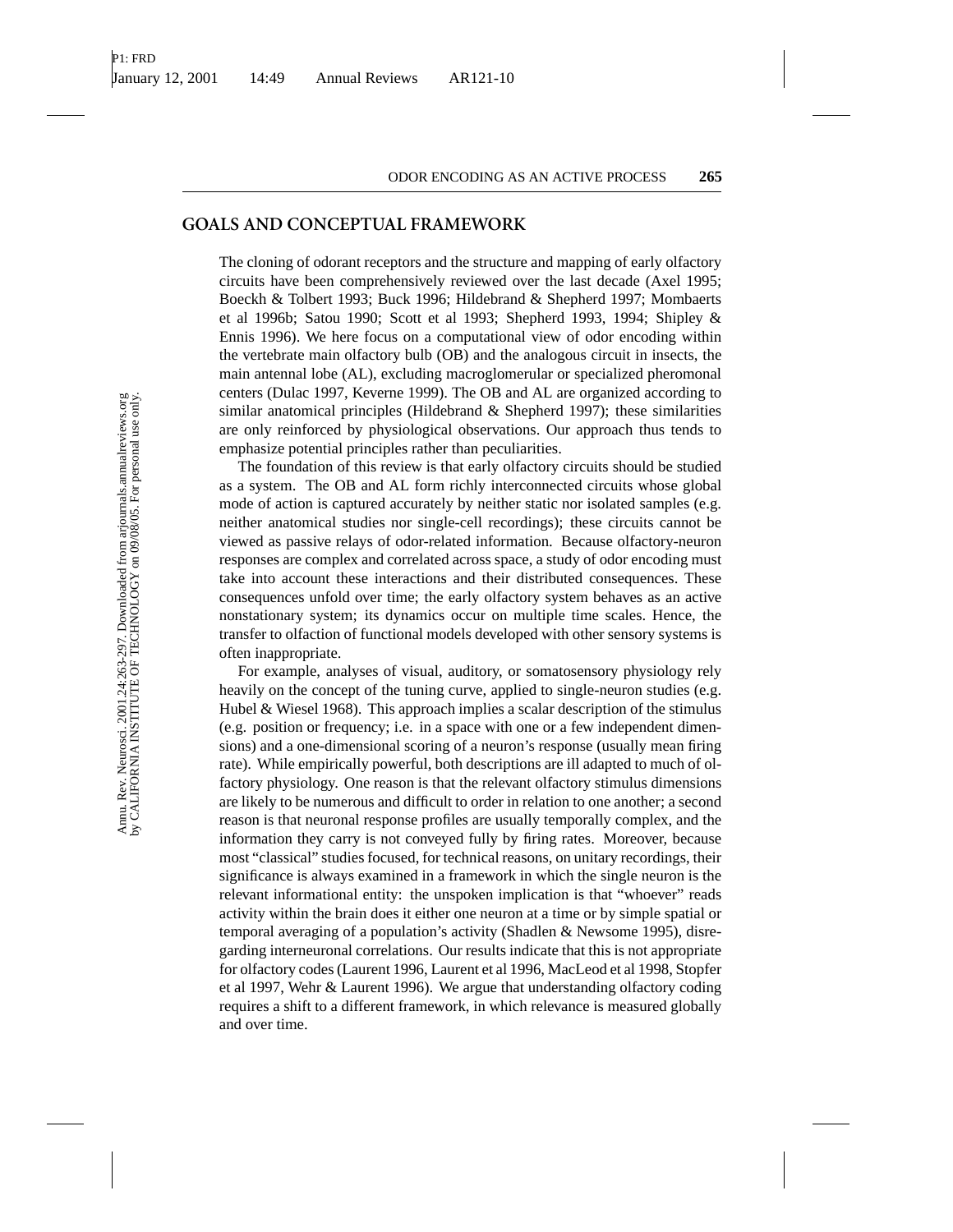Walter Freeman's many seminal contributions to the development of a dynamical perspective on olfaction (Freeman 1978, 1992, 2000; Freeman & Skarda 1985) must be recognized here. Our approach and interpretations, however, differ from Freeman's in at least three important ways. The first lies in the nature of the data. While we recognize the importance of macro- or mesoscopic signals (e.g. EEGs and field potentials) as experimental tools, we believe that they are not of the appropriate scale for analysis. The spatiotemporal phenomena that cause recognizable features in field potentials (e.g. local synchronization and nonstationary behavior) are indeed functionally relevant; but field potentials are only "shadows" of underlying distributed but precise neural-activity patterns, which need to be deciphered. The second difference lies in our theoretical model of population behavior. "Winnerless competition," introduced later, depends to a significant extent on a neuron-resolution-mechanistic understanding of odor signal processing. The third difference is that our experimental approach, using small olfactory systems (insects and fish), tries to separate stimulus-evoked activity from centrifugal "higher" influences providing contextual information. Our goal, illustrated here, is to understand the "unsupervised" sensory formatting of odor representations by early olfactory circuits first, although we agree that expectation influences odor-evoked neural activity (Pager 1983, Kay & Freeman 1998, Kay & Laurent 1999).

### **DISTRIBUTED, CLUSTERED REPRESENTATIONS BY AFFERENT ARRAYS**

#### **Olfactory-Receptor-Neuron Tuning and Combinatorial Codes**

Odor encoding is a spatially distributed process. Since the classical work of Adrian (1942, 1950, 1953), it has been shown repeatedly and with increasing clarity that single odorants activate neural activity over a wide area of the nasal epithelium and its postsynaptic target neuropils (Cinelli & Kauer 1992, Duchamp 1982, Duchamp-Viret & Duchamp 1997, Friedrich & Korsching 1997, Joerges et al 1997, Kauer 1987, Leveteau & MacLeod 1966, Moulton 1967, Rubin & Katz 1999, Stewart et al 1979). Such broad activation is now, through remarkable advances in the molecular biology of odorant receptors (Buck & Axel 1991, Buck 1996), understandable in terms of olfactory receptor neuron (ORN) tuning and axon projections; single ORNs express a limited number of odorant receptor types (probably a single one in mammals), and all ORNs expressing the same receptor type converge to one or a few glomeruli in their target areas (Bozza & Kauer 1997, Malnic et al 1999, Mombaerts et al 1996a, Ressler et al 1993, Vassar et al 1994, Wang et al 1998). Because single odors can activate broad overlapping regions, it is clear that individual neurons—and thus possibly the receptor proteins themselves—can be activated by many odorants, including ones that belong to different chemical families, underlying different odor qualities. Calcium imaging on dissociated ORNs (Bozza & Kauer 1997, Malnic et al 1999) and older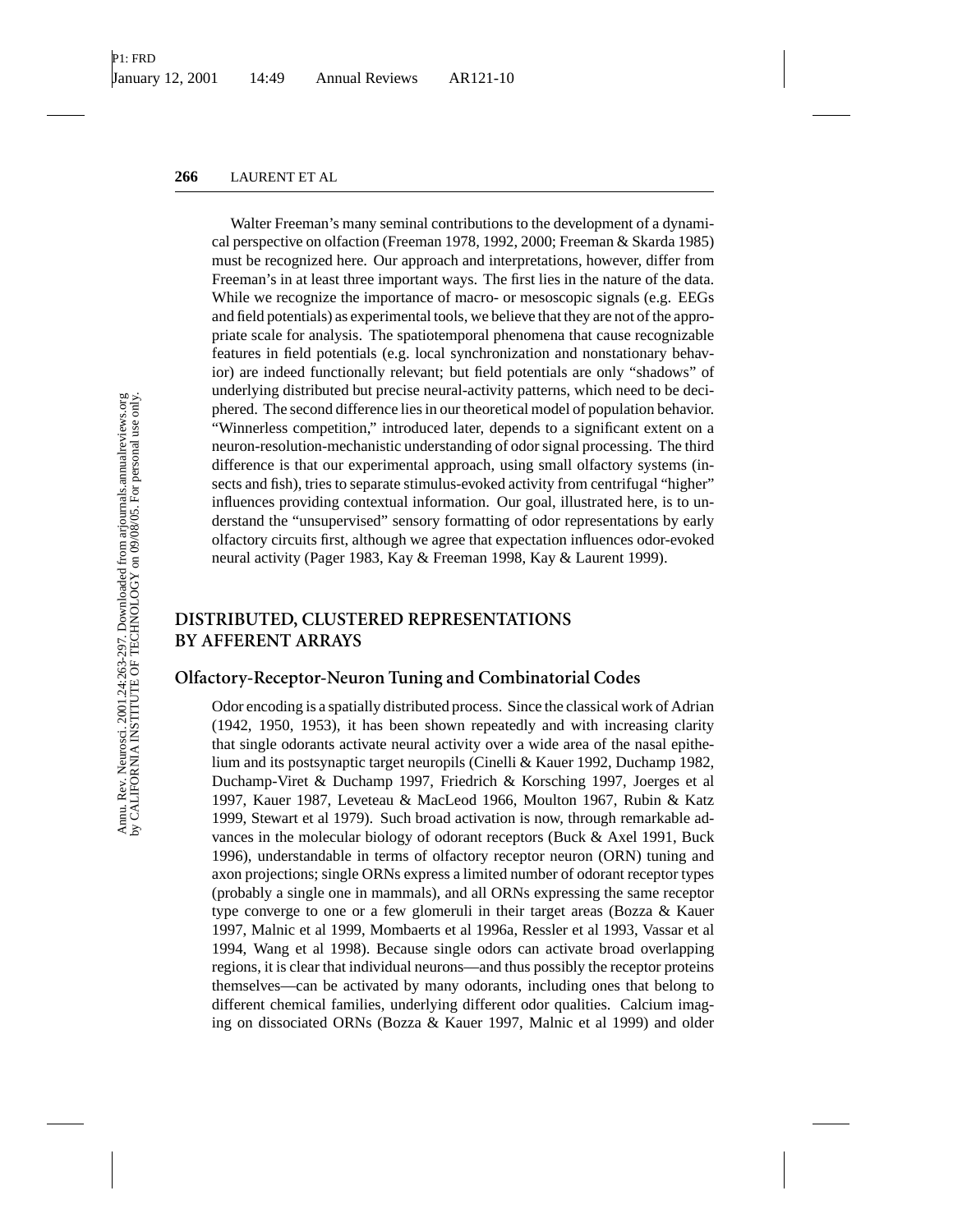studies in situ (Duchamp et al 1974, Getchell 1986, Kang & Caprio 1995) are consistent with such results. The molecular/structural mechanisms underlying receptor-ligand recognition remain poorly understood. In conclusion, odors, be they mono- or multimolecular, generally activate an array of receptor types and, hence, a distributed population of glomeruli. Different odors activate different combinations of glomeruli; the odor identity code across ORNs thus has a critical combinatorial component.

### **Clustering Within Odor Representations by Olfactory Receptor Neurons**

Many studies have illustrated the distributed nature of odor-evoked activity (Buck 1996); the clearest demonstration of distributed representations across ORNs, however, comes from recent calcium- and voltage-sensitive imaging experiments in zebrafish (Friedrich & Korsching 1997, 1998). Indeed, while glomeruli are generally described as the functional units of the early olfactory system, often overlooked is that they contain projections from afferent fibers (ORNs), intrinsic neurons (periglomerular cells), and output neurons (mitral and tufted cells [M/TCs]). Describing glomerular activity without assessing the respective contributions of pre- and postsynaptic elements precludes any understanding of the computations carried out there. Friedrich & Korsching's (1997) studies are significant in that only ORNs were labeled, ensuring that patterns of glomerular activation reported only ORN activity (although the possible contribution of presynaptic inhibition and thus of intrinsic neurons cannot be excluded). They showed that natural amino acid odorants activate overlapping combinations of glomeruli (i.e. ORN populations) and that odors represented by similar combinations share chemical features (e.g. acidic, basic, or long-chain neutral). Hence, the molecular underpinnings of olfactory transduction result in redundant (overlapping) odor representations (representation clusters) by afferent arrays (see also Duchamp-Viret & Duchamp 1997). Less direct evidence suggests that this is true also for other species (Bozza & Kauer 1997, Imamura et al 1992, Joerges et al 1997, Katoh et al 1993). Note that such clustering might provide a physical substrate for perceptual odor categorization. We see later that dynamical processing within the OB alters this initial clustered format.

### **OLFACTORY-RECEPTOR-NEURON SCATTERING, AXONAL CONVERGENCE, AND NOISE REDUCTION**

ORNs that express the same receptor are, at least in fish and rodents (Ngai et al 1993, Ressler et al 1993, Weth et al 1996), distributed randomly within wide and overlapping zones across the nasal epithelium. Much interest is now focused on how the axons of these ORNs converge on the same glomeruli in the OB (or AL) during development (Lin et al 2000, Zheng et al 2000). This distributed structure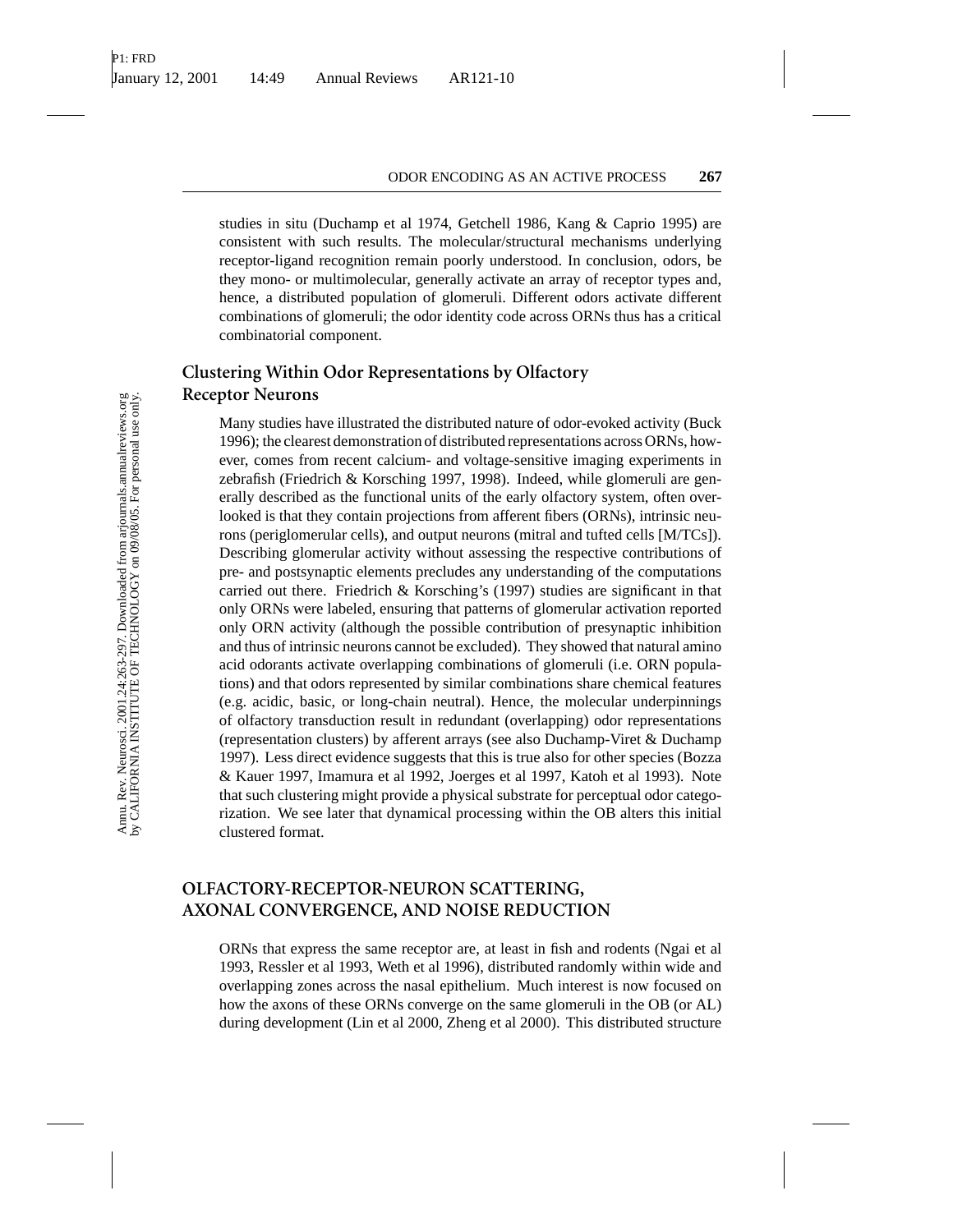itself, however, raises an important question: Are there computational gains in scattering rather than grouping idiotypic ORNs? One advantage might be noise reduction. The reasoning is twofold. First, scattering ORNs across the receptive sheet ensures that global activity across the ORN array is minimally affected by local fluctuations; because air (or water) flow along turbinates is turbulent, noisy fluctuations in odor concentration affecting some receptors are unlikely to be correlated across the entire ORN array. Second, ORN-to-OB/AL output neuron convergence ratios are generally very large (∼1000:1 in mammals and 100:1 in many insects). A mitral cell or its insect analog (projection neuron [PN]) thus forms its responses to odors from very large numbers of converging inputs. These two conditions (uncorrelated noise and convergence) should ensure that postsynaptic averaging increases signal-to-noise ratios. Amphibian ORNs can display periodic synchronization, independent of downstream activity (Dorries & Kauer 2000, Ottoson 1959). Although indicating correlated modulation of ORN input, this does not contradict the above hypothesis, provided that noise from external sources remains uncorrelated across the ORN population. We shall see below that stimulus-noise reduction is highly desirable if further processing seeks to amplify the differences between overlapping representations (within-cluster patterns) for fine odor discrimination.

### **LATERAL CONNECTIONS WITHIN THE OLFACTORY BULB/ANTENNAL LOBE**

#### **Connections**

*Olfactory-Receptor-Neuron Output* Once odors activate groups of ORNs and their corresponding glomerular targets, information does not simply flow through the OB/AL, channeled directly by projection neurons to downstream areas. Rather, glomerular target sites and projection neurons form widespread lateral connections within the OB/AL. In the vertebrate OB, for example, M/TCs sometimes possess dendrites in several glomeruli (e.g. rabbit and turtle [Mori et al 1981, 1983]) and thus combine inputs with different chemical sources. Such patterns are common in lower vertebrates (Dryer & Graziadei 1994, Nieuwenhuys 1967) and in the AL of many insects (e.g. locusts and wasps) (Laurent 1996, Masson & Mustaparta 1990).

*Local Inhibition* Local inhibitory neurons (granule cells [GCs] and periglomerular cells in vertebrates and local neurons [LNs] in insects) interconnect excitatory projection cells via excitatory inhibitory pathways. Resulting interactions can be very local, such as those mediated by periglomerular cells between neighboring glomeruli in the mammalian OB, or widespread, such as those mediated by GCs between M/TCs with deep secondary dendrites in the external plexiform layer (Dryer & Graziadei 1994). GC-mediated pathways may indeed link M/TCs whose somata and input glomeruli lie millimeters apart (Shipley & Ennis 1996).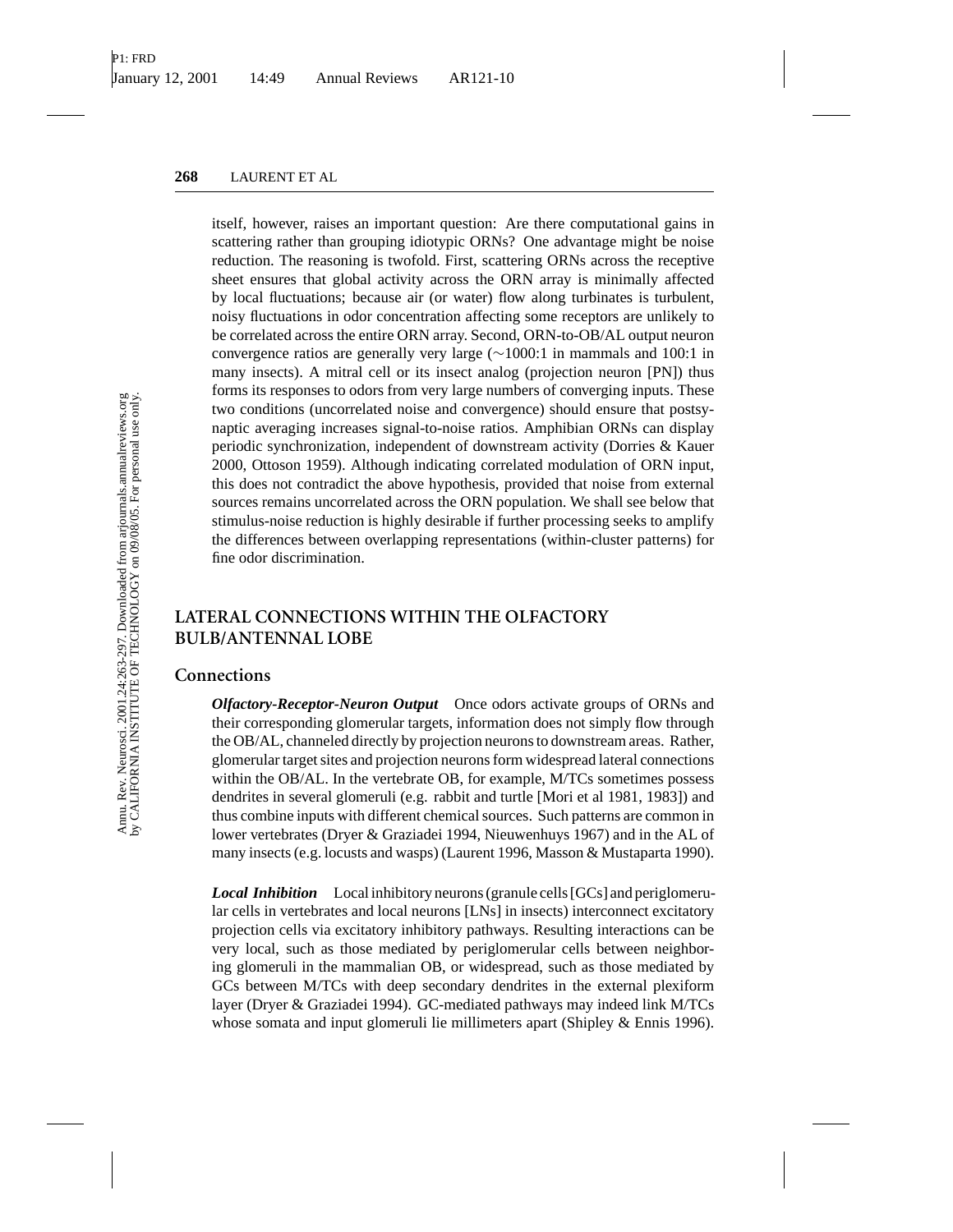The strength of this functional linkage, however, may vary with distance, owing to biophysical properties of M/TC secondary dendrites (Chen et al 1997). Note also that, in rodents at least, ORN projections bifurcate to two hemi-OBs; it is not clear yet whether the glomerular topology is identical in both. If local glomerular neighborhoods differ between the two halves, yet more combinations of lateral interactions between different input types can be created. If hemi-OBs are identical, GC-mediated interactions across the border between the hemi-OBs should allow interglomerular interactions that are different from those between the glomeruli within each hemi-OB. Insect inhibitory LNs often (and in certain species, always) have widespread arborizations, giving them access, in principle, to almost any neuron in the system, e.g. in *Drosophila melanogaster* (Heisenberg et al 1985) and in locusts (Laurent 1996).

*Other Pathways* Interactions between projection cells or between LNs allow for more complex polysynaptic pathways. In the turtle and mammalian OB for example, evidence exists for lateral long-lasting excitatory interactions between M/TCs (Aroniadou-Anderjaska et al 1999, Isaacson 1999, Nicoll 1971a, Nicoll & Jahr 1982). In insects, PN-PN synaptic connections have been directly observed (Leitch & Laurent 1996; Malun 1991a, 1991b). Similarly, GCs or LNs can inhibit each other (Leitch & Laurent 1996, Shipley & Ennis 1996), enabling disinhibition, that is, context-dependent excitation. Finally, output neurons may send axonal collaterals within the OB/AL, thus influencing other neurons directly or polysynaptically (Nicoll 1971b, Nicoll & Jahr 1982, Gray & Skinner 1988). In short, ORNs affect neurons other than their immediate targets in glomeruli, even if the underlying lateral circuits vary across species (Dryer & Graziadei 1994). The OB (like the AL) is not a simple point-to-point relay (Kauer 1991). This observation underlies the dynamical framework introduced below.

#### **Functions**

The existence of GC-mediated lateral inhibition has been known for many decades; inhibitory neurons unquestionably make lateral contacts. We question, however, the common functional interpretation that these contacts serve to sharpen single-M/TC tuning through a process akin to retinal "lateral inhibition" (DeVries & Baylor 1993, Mori & Shepherd 1994). We find unconvincing the physiological evidence for such single-cell "sharpening" and the rationale for these connections' role (Imamura et al 1992, Katoh et al 1993, Mori et al 1992, Yokoi et al 1995) (see Laurent 1999). A "retinal" understanding of lateral inhibition, for example, predicts that cells "best tuned" to a given odor should be selected at the expense of suboptimally activated neurons (winner take all) over the duration of a stimulus. We found no evidence for such trends (RW Friedrich & G Laurent, submitted manuscript). We also observe that an individual neuron often responds to many odors (hindering the fusion of anatomical and functional lateral inhibitions) and that responses are not stationary (see below). We thus propose a different interpretation—that contacts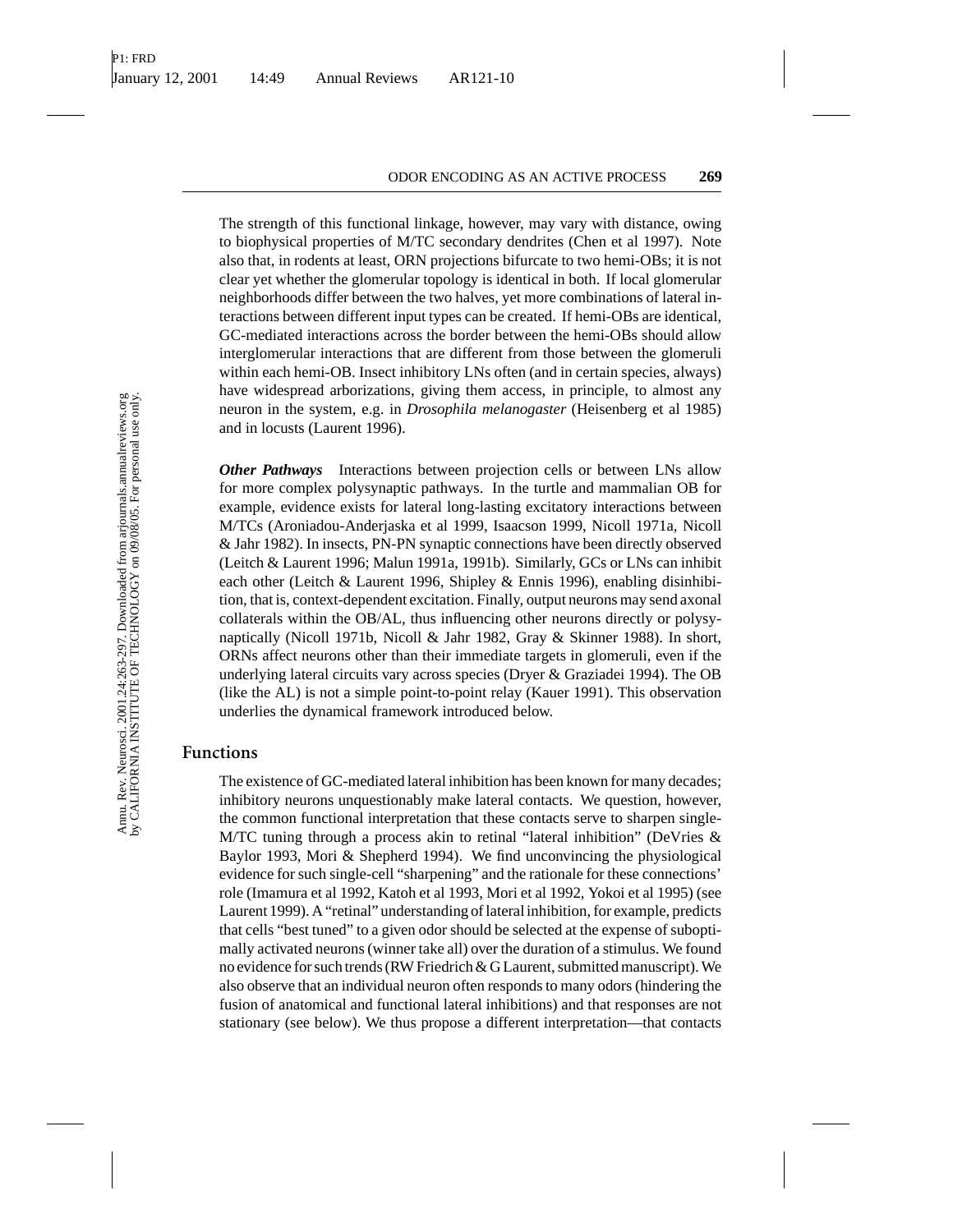mediated by GCs and other neurons contribute together to a global reformatting of odor representations, in the form of a stimulus-dependent, temporal redistribution of activity across the OB/AL. One can thus think of lateral interactions as a means to sharpen odor representations by the population in a manner often not assessable from single-neuron data. We now review the supporting evidence.

#### **TEMPORAL FEATURES OF OLFACTORY RESPONSES**

#### **Historical Background**

*Oscillations* Adrian (1942, 1950) first reported the existence of oscillatory activity in the olfactory systems of anaesthetized mammals. Later studies (Freeman 2000, Freeman & Skarda 1985, Gray & Skinner 1988) showed that spontaneous or odor-driven oscillatory activity could contain complex frequency spectra. Recent physiological and imaging studies also revealed that the spatial coherence of oscillatory activity across or between olfactory areas can be complex (Lam et al 1999) and, in behaving animals, context dependent (Kay & Freeman 1998). Odor-evoked oscillatory activity has since been observed in most animal classes, including mollusks (Gelperin & Tank 1990), insects (Laurent & Naraghi 1994), fish (Satou 1990), amphibians (Ottoson 1959), reptiles (Beuerman 1975), and mammals, including primates (Hughes & Mazurowski 1962). Early computational studies indicated that lateral and reciprocal synapses between mitral cells (MCs) and GCs could generate the oscillatory patterning observed experimentally (Rall & Shepherd 1968). Other studies predicted also that such connections should impose a 90◦ average phase shift between MC and GC activity (Freeman 1975). The precise synaptic and biophysical mechanisms underlying or participating in oscillatory synchronization vary, and yet, odor-driven oscillations are ubiquitous in olfactory systems, including downstream areas, such as piriform and entorhinal cortices in mammals (Haberly 1990). As with other brain areas where stimulusevoked oscillations occur (Gray 1994, Singer & Gray 1995), a major question emerges: Is oscillatory synchrony functionally relevant?

*Slow Single-Unit Patterning* Following Adrian's pioneering observations, many single-unit studies on mammals, fish, and amphibians revealed that MC responses to odors are not fully described by firing rates (Hamilton & Kauer 1989, Kauer & Moulton 1974, Macrides & Chorover 1972, Meredith 1986, Wellis et al 1989). Extracellular recordings of OB units in anaesthetized rodents, for example, showed that neurons exhibit odor-dependent temporal discharge patterns relative to an imposed inhalation rhythm (Macrides & Chorover 1972). The structure of the patterns evoked by one odor appeared to be more stable over the duration of an experiment than firing rates and was largely independent of the imposed inhalation schedule or the concentration. Intracellular recordings from salamander MCs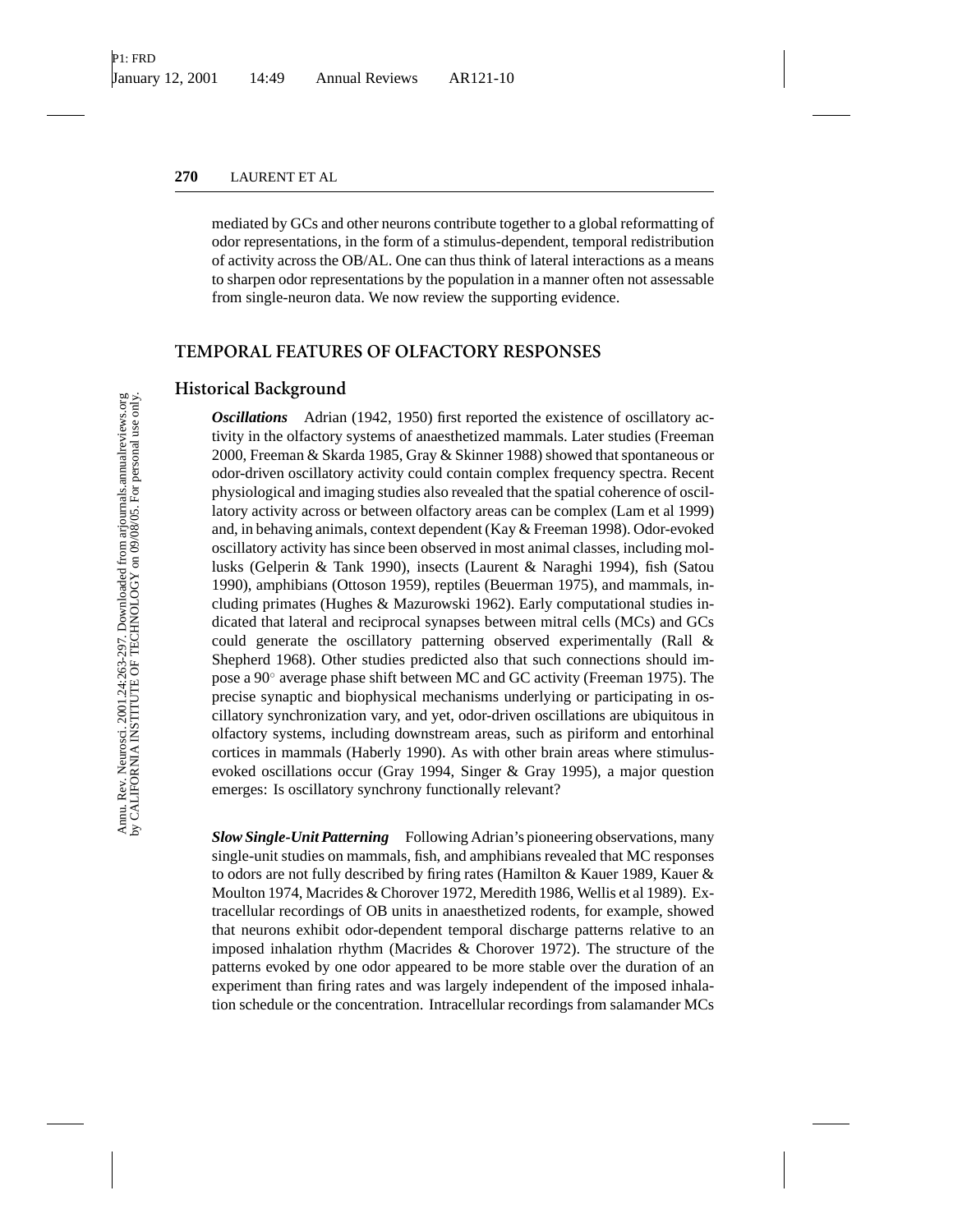documented the deep sculpting of their responses by phasic inhibition (Kauer & Moulton 1974). Later intracellular studies on the insect pheromonal system (Burrows et al 1982) described similar features. Finally, voltage-sensitive dye imaging in salamanders provided macroscopic evidence for spatiotemporal patterns evoked by odors over large areas of the OB (Cinelli & Kauer 1992, Cinelli et al 1995). As anticipated (Kauer 1991), "presumably, ... this spatio-temporal array [of MCs] now carries re-encoded information about the stimulus to the next level of integration, the olfactory cortices"... Our recent work in insects and fish builds on these seminal studies. It links together many past and some new observations, attempts to provide a functional understanding of this re-encoding, and tests its relevance.

#### **The Locust Model System**

Insects provide an accessible model for forms of odor processing observed throughout a broad range of animals (Hildebrand & Shepherd 1997).

*Circuits* The insect main AL contains the processes of three main neuron populations: ORN axon terminals, LNs, and PNs. LNs are inhibitory, although their population is, in some species, heterogeneous. PNs are excitatory and project to two areas: the mushroom body, an area involved in multimodal processing (Heisenberg 1998, Strausfeld et al 1998) and associative memory (including olfactory; Heisenberg et al 1985, Menzel 1987), and the lateral protocerebral lobe. Details about these pathways vary somewhat with species (Masson & Mustaparta 1990). In addition, the AL contains the terminals of aminergic or peptidergic neuromodulatory neurons, whose projections are generally widespread within the brain (Hammer 1993, Sun et al 1993) and whose effects on associative learning can be critical (Hammer & Menzel 1995). The AL has a glomerular architecture, but the number of glomeruli varies (e.g. ∼50 in *D*. *melanogaster* and ∼1000 in locusts or wasps). Species with few large glomeruli are described as macroglomerular; the others are microglomerular. Accordingly, PN projections can be uniglomerular (as in macroglomerular species, e.g. *D. melanogaster*, bees, and cockroaches) or multiglomerular (e.g. wasps and locusts). These morphological subtypes are not correlated with categories of physiological output: PN oscillatory synchronization and slow response patterning (see below) are observed equally in micro- and macroglomerular species (Heinbockel et al 1998, Laurent & Naraghi 1994, Stopfer et al 1997). In locusts, the AL contains the terminals of ∼90,000 ORNs, ∼300 LNs, and 830 PNs. LN projections are axonless and extend over the entire AL. Each PN has a planar dendritic tree with 10–20 radial dendrites each ending in one or two glomeruli (Laurent et al 1996). Neither LNs nor PNs appear to express intrinsic oscillatory properties (Laurent & Davidowitz 1994). Upon natural stimulation, odor-specific subgroups of LNs and PNs become activated. Their responses contain several interlocked features, reviewed below.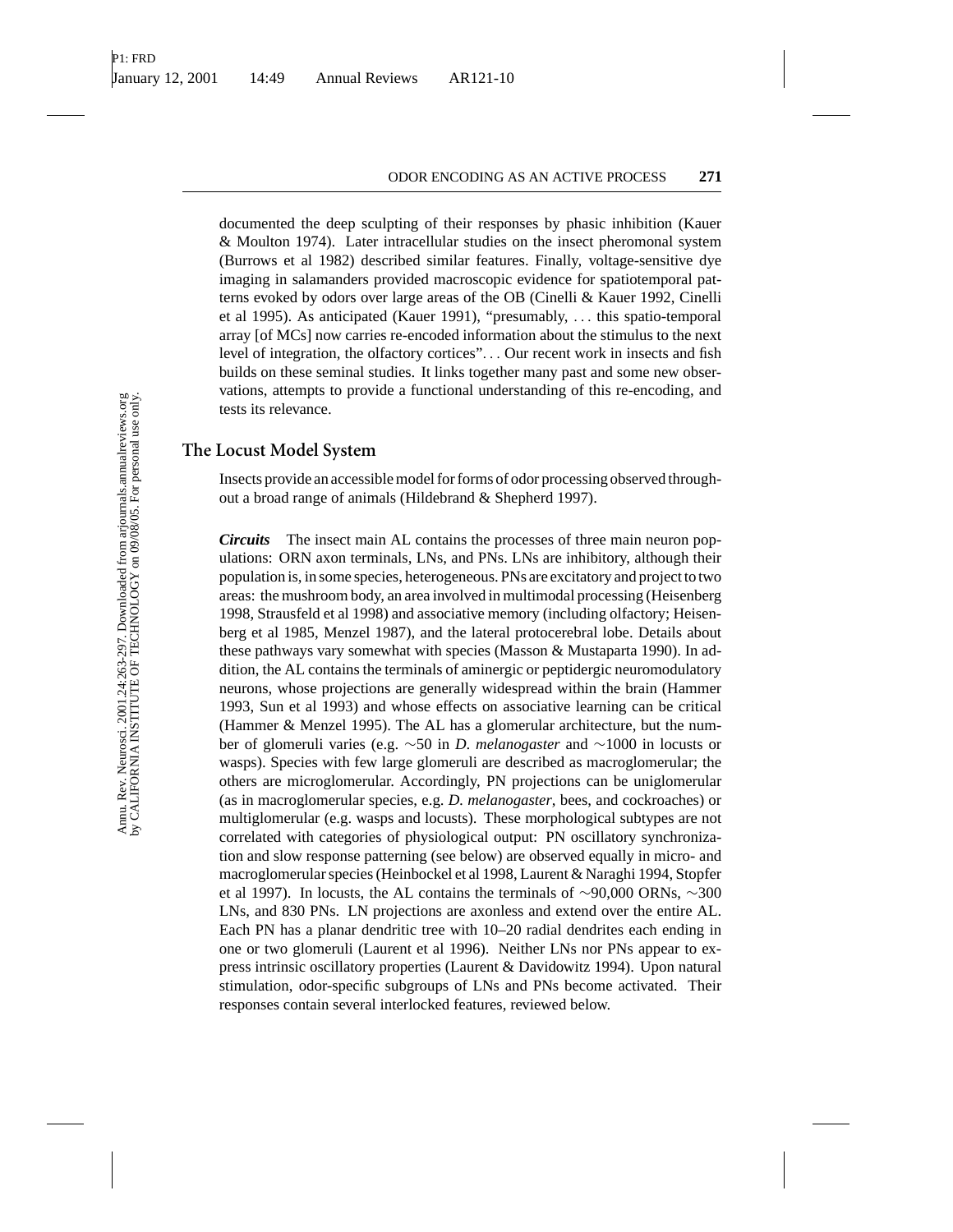

**Figure 1** Intracellular recording from one locust antennal lobe projection neuron illustrating the subthreshold oscillatory activity (50-ms cycles) giving rise to periodic spiking superimposed on slower, odor-specific temporal-response patterns. All three recordings are from the same PN (see Laurent & Davidowitz 1994, Laurent et al 1996).

*Oscillations* A typical LN or PN intracellular record shows odor-evoked subthreshold oscillations in the 20- to 30-Hz band (Figure 1). Paired intracellular recordings show that coactive neurons within either population are phase-locked with  $0^\circ$  mean phase, whereas LNs and PNs are phase shifted relative to each other by 90◦ (Laurent & Davidowitz 1994). Oscillation frequency is independent of odor identity, and air alone evokes no oscillatory activity. Because PNs project to a layered structure (the mushroom body calyx), PN coherence can be measured from local field potential (LFP) oscillations recorded there (Laurent & Naraghi 1994).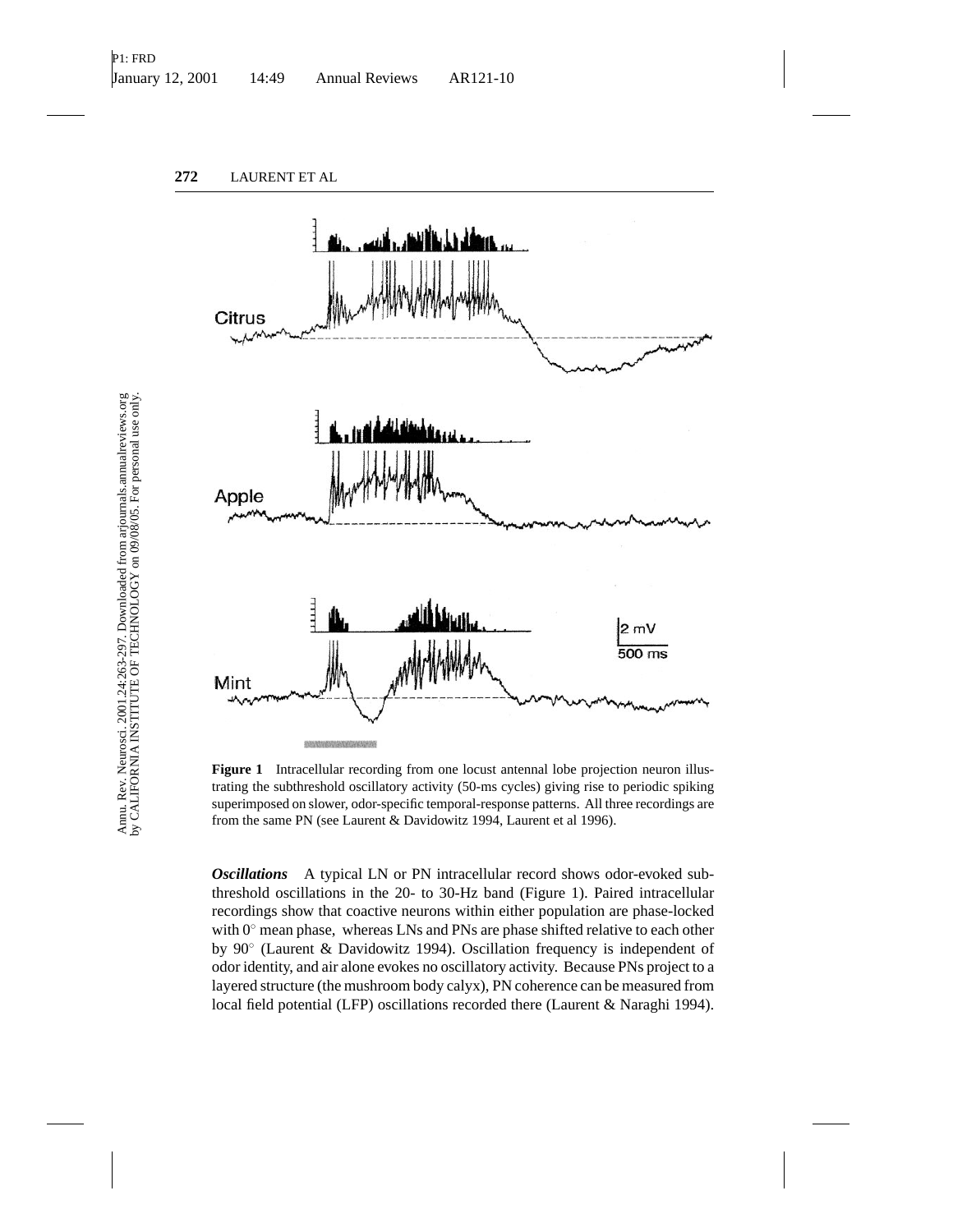Whereas insect ORNs do not show odor-evoked oscillatory synchronization, sustained electrical stimulation of ORN axons causes oscillatory activity within and across PNs (Wehr & Laurent 1999). Oscillatory synchronization of LNs and PNs is therefore the result of AL circuit dynamics, driven by ORN-evoked excitation. At rest, low-level spontaneous oscillatory activity can be detected from spectral analysis of mushroom body LFPs. Upon transsection of ORN axons, however, this spectral peak disappears. Baseline ORN activity thus sets AL dynamics on the threshold of coherent oscillatory behavior, even though basal PN activity is generally low (1–5 Hz).

*Slow Patterning* The odor-evoked responses of LNs and PNs also contain prolonged and successive periods of increased and decreased activity (Laurent 1996, Laurent & Davidowitz 1994) shaped, in part at least, by slow, picrotoxin-insensitive synaptic inhibition (MacLeod & Laurent 1996). These patterns are cell and odor specific (Figure 1) and are stable from trial to trial; a given odor thus evokes activity in a PN assembly whose composition changes reliably throughout the response. In addition, the action potentials produced by a PN during its odor-specific phases of activity are not necessarily all phase-locked to the LFP (Laurent et al 1996). For each odor-PN combination, however, precise and consistent epochs of phase-locked or non-phase-locked activity can usually be identified. Hence, pairwise oscillatory synchronization of PNs is generally transient (Laurent 1996, Laurent & Davidowitz 1994), while the LFP, which reflects a larger fraction of the population's coherent activity, usually shows continuous oscillatory activity throughout the stimulus. When phase-locked, PN spikes occur within a  $\pm$  5-ms window around the ensemble mean. Hence, oscillatory synchronization and slow patterning together shape a complex, distributed representation in which odorspecific information appears both in the identity and in the time of recruitment and phase-locking of PNs. None of these features can be deciphered from LFPs or single-cell recordings alone.

**Substrate for Odor Encoding** Upon odor stimulation, large-amplitude oscillations appear in the LFP. The time scale of PN update during a response is the oscillation cycle (Wehr & Laurent 1996). Using multiple trials with the same odor, one can assign a firing probability to each responding PN for each one of the successive cycles of the population oscillation. For a given odor, PN, and cycle, this probability can be close to 1; that is, each cycle of the population response contains one spike from each of several reliable PNs and less reliable spikes from many PNs with intermediate firing probabilities. The latter group is interesting because it allows one to estimate the functional coupling of PNs by measuring conditional firing probabilities. Take the example of two simultaneously recorded PNs of which one  $(PN_1)$  fired one action potential during cycle 5 in only 16 of 25 trials. Given this, what was the output of  $PN_2$  during or around cycle 5 over the nine trials when  $PN_1$  did not fire? Firing probabilities were often significantly correlated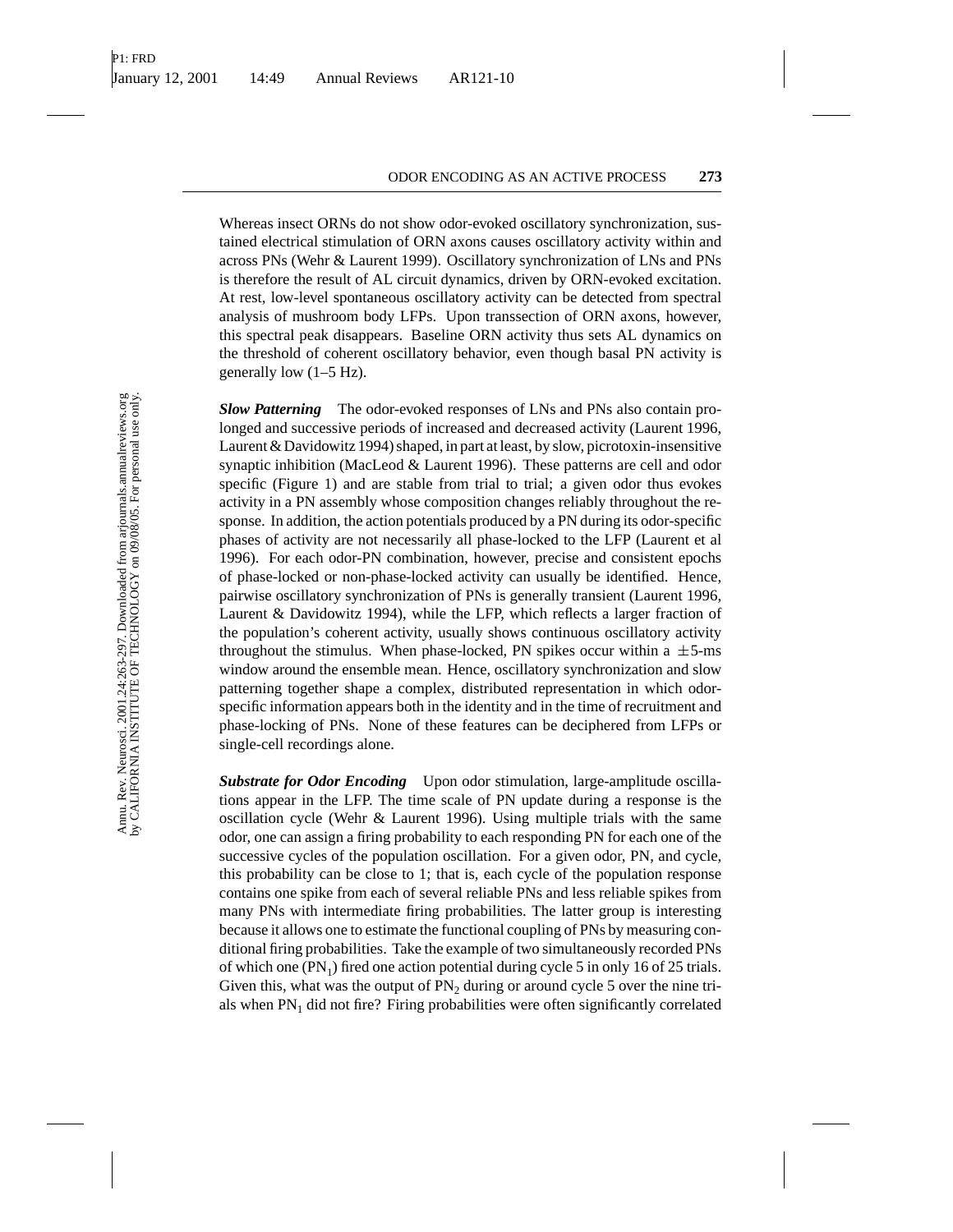(positively or negatively) across PNs, so that the firing of a given PN in one trial would predict an increased or decreased firing probability in the other PN, during the same or even a different cycle of that trial (Wehr & Laurent 1996). This indicates that each PN's firing is correlated with the present and past behavior of other PNs in the network. It does not, however, identify the causes of this correlation.

Over the few seconds that an odor response can be sustained (before ORN adaptation sets in), these patterns rarely settle or repeat themselves. Using the terminology of dynamical systems, an odor representation by PNs can be thought of as a complex trajectory through phase space (with an uncertainty given by the limited reliability of many participating PNs) with no fixed-point or limit-cycle attractor (see theory below). When the stimulus stops, PNs return to baseline firing levels either immediately or, in some instances, after a short period of deep inhibition or rapid desynchronized firing. In conclusion, specific odors at a given concentration activate odor-specific PN assemblies whose components are recruited during precise and sometimes multiple epochs of the response. Odor-specific differences can be resolved at the temporal scale of one oscillation cycle (∼50 ms). No evidence was ever obtained for a within-cycle phase code, suggested for this or other sensory systems (Hopfield 1995, von der Malsburg & Schneider 1986).

### **FUNCTIONAL RELEVANCE OF OSCILLATORY SYNCHRONIZATION**

The functional relevance of these patterns was recently tested, exploiting the knowledge that oscillatory synchronization results from LN-mediated fast inhibition (MacLeod & Laurent 1996).

### **Selective Projection Neuron De-synchronization by Disruption of Fast Local Inhibition**

LNs make  $\gamma$ -aminobutyric acid-immunoreactive contacts onto both LNs and PNs (Leitch & Laurent 1996, Malun 1991b). Among several Cl-channel or  $\gamma$ -aminobutyric acid receptor antagonists tested, picrotoxin was found to block selectively the oscillatory synchronization of AL neurons while sparing the slow inhibition responsible for slow patterning (MacLeod et al 1998, MacLeod & Laurent 1996); the slow odor response patterns of individual PNs remained unchanged, except for the introduced temporal jitter of their spikes. Odor identification using temporal information contained in individual PN spike trains, for example, was not affected by desynchronization (MacLeod et al 1998). Similarly, picrotoxin never caused the appearance of PN responses to new odors (neither in locusts [MacLeod et al 1998, MacLeod & Laurent 1996] nor in honey bees [Stopfer et al 1997]).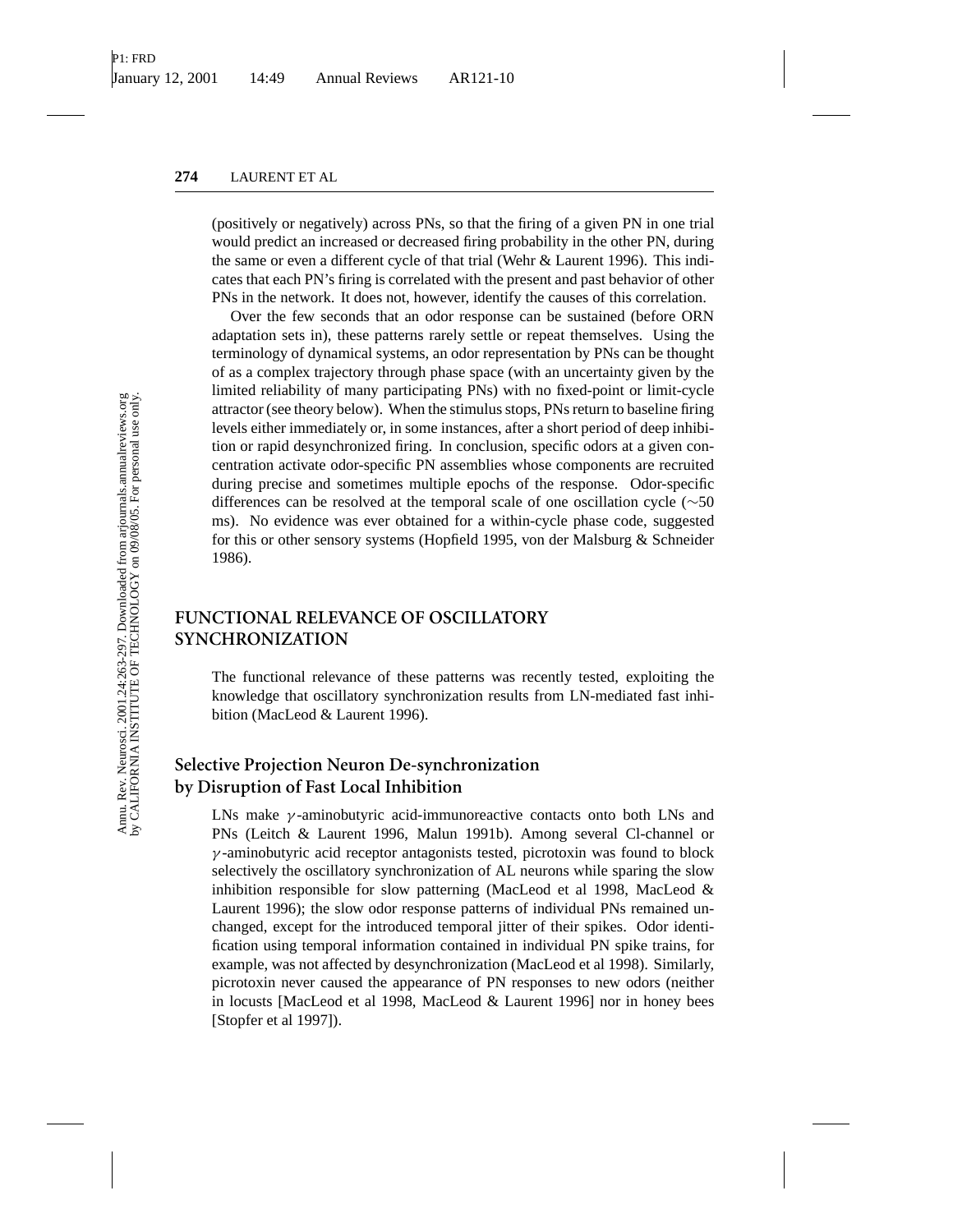### **Behavioral Assay: Projection Neuron Synchronization and Odor Discrimination**

Evaluating the functional significance of oscillatory synchronization requires a behavioral measure of perception. Honeybees can be trained to recognize odors in a well-defined proboscis extension behavioral paradigm; after associative pairing(s) of an odor with a reward (sucrose solution or nectar), bees can predict the delivery of the reward upon presentation of the conditioned odor alone (Kuwabara 1957, Bitterman et al 1983, Smith & Menzel 1989, Hammer & Menzel 1995). Conditioning strength is assayed by the probability of proboscis extension during single extinction trials, carried out over a population of individuals. Because the physiological responses of bee AL neurons closely resemble those described in locusts (odor-activated oscillating neural assemblies and picrotoxin-sensitive oscillatory coherence [Stopfer et al 1997]), we could assess the putative role of PN synchronization on odor perception.

One group of bees (controls) received an application of saline into (or at the surface of) each AL; the second (picrotoxin group) received similar treatments with picrotoxin. Odor-sucrose pairing started 10 min after treatment, using an aliphatic alcohol as the conditioning stimulus (*C*). Both groups learned to respond to *C* equally well. Each bee's discrimination was then tested using three odorants: *C*, the alcohol used for training; *S*, a similar aliphatic alcohol; and *D*, a chemically dissimilar odorant (a terpene). These odors were chosen because bees generalize partly across the alcohols but very little from either alcohol to the terpene; this triple test thus enabled us to better assess the effects of desynchronization on odor discrimination. The control animals responded vigorously to *C*, but significantly less to *S* and *D*, indicating that they could readily discriminate each odor. The picrotoxin group responded vigorously to *C* but hardly at all to *D*, indicating that picrotoxin had not affected the animals' ability to memorize the association of *C* with a reward; picrotoxin did not cause widespread generalization. This group, however, could not perform the more difficult discrimination task between *C* and *S*. In a further study, honeybees were given two successive injections of saline or picrotoxin, one before each of the conditioning and testing periods; there were thus four groups: saline-saline, saline-picrotoxin, picrotoxin-saline, and picrotoxinpicrotoxin groups. All groups were tested with odors *C*, *S*, and *D*. The results were identical to those obtained previously (Stopfer et al 1997); all groups discriminated *C* and *D*, but only the saline-saline group could distinguish *C* from *S* (Hosler et al 2000). We conclude that oscillatory synchronization of AL neurons is functionally relevant for tasks that require fine, but not coarse, odor discrimination (Hosler et al 2000, Stopfer et al 1997). Synchronization thus seems to enable the use of an additional coding dimension, time, which becomes important when recognition requires fine discrimination between overlapping assemblies.

Recent results obtained in mollusks support these conclusions. In *Limax* odors modulate the coherence of ongoing, slow (∼1 Hz) LFP oscillations in its procerebral lobe (Gelperin & Tank 1990). These oscillations can be reversibly suppressed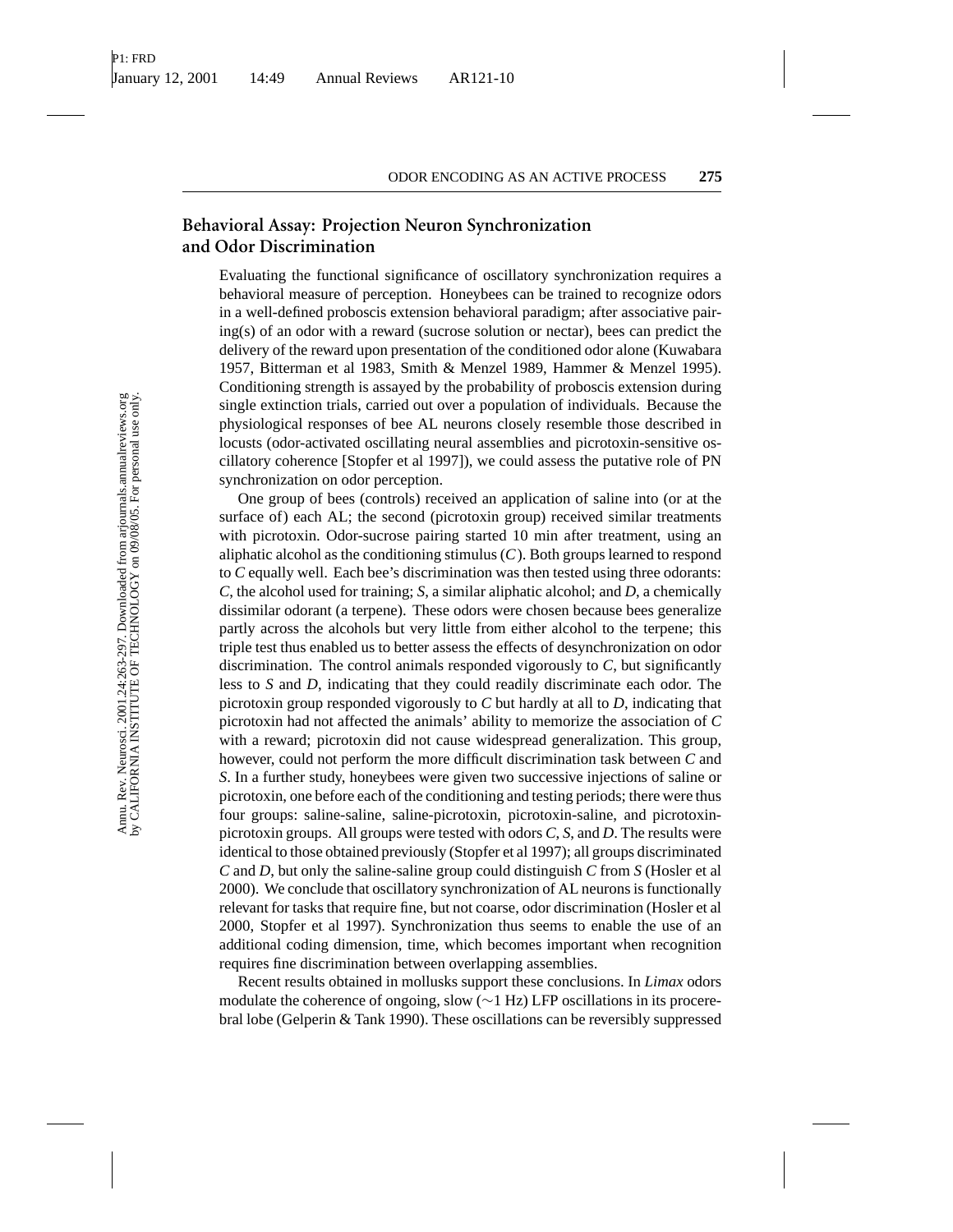by the NO-synthase inhibitor L-NAME (Gelperin 1994). By scoring the intensity of the neural correlate of an odor-elicited behavior (tentacle positioning), odor discrimination could be assessed upon pharmacological desynchronization of procerebral-lobe networks. Saline-treated preparations were able to discriminate between similar odorants; L-NAME-treated preparations could not. The ability to recognize conditioned odorants per se, however, was not impaired by desynchronization (Teyke & Gelperin 1999). Thus, in honeybees, AL neurons were desynchronized by blocking fast  $\gamma$ -aminobutyric acid-mediated inhibition; in *Limax*, procerebral-lobe neurons were desynchronized by blocking an NOmediated pathway. In both species, network desynchronization led to the same specific deficit—a loss of precise olfactory discrimination.

### **Physiological Assay: Projection Neuron Synchronization and Tuning of Downstream Decoders**

The above experiments suggested that some individual neurons or groups of neurons downstream of the AL PNs are sensitive to the presence (or absence) of synchronized inputs. We identified in locusts a population of odor-sensitive neurons downstream of the AL. Rather than focus on neurons postsynaptic to PNs (e.g. the Kenyon cells of the mushroom body), we chose neurons postsynaptic to these—a subgroup of mushroom body extrinsic neurons called beta-lobe neurons  $(\beta$ -LNs [MacLeod et al 1998]). The rationale was that PNs are greatly outnumbered by Kenyon cells, whereas Kenyon cells converge to many fewer  $\beta$ -LNs, implying the existence of a bottleneck, potentially useful as a physiological read-out of distributed PN activity.

*β-Lobe Neuron Detuning by Input Desynchronization* We compared β-LN odor responses recorded before and after picrotoxin injection into the AL (MacLeod et al 1998). PN de-synchronization caused, in  $\beta$ -LNs, the appearance of responses to odors to which they had been unresponsive before treatment. Conversely, however, desynchronization never led to the disappearance of  $\beta$ -LN odor responses observed before treatment. PN desynchronization also caused a loss of odor specificity in the temporal response patterns observed in controls. Hence,  $\beta$ -LN odor selectivity depends on PN synchronization. This shows that high-order neurons decode temporal correlations between their inputs and use them to fine-tune their sensory properties; information is contained in interneuronal temporal correlations, which cannot be deciphered from serial sampling of neurons within a population. These results also imply that some aspects at least of the information distributed across PNs eventually converge to single neurons (although it does not exclude the possibility that still more information could be retrieved from correlations across β-LNs—such tests have yet to be carried out). Finally, these data provide physiological support for the behavioral experiments in bees (Stopfer et al 1997).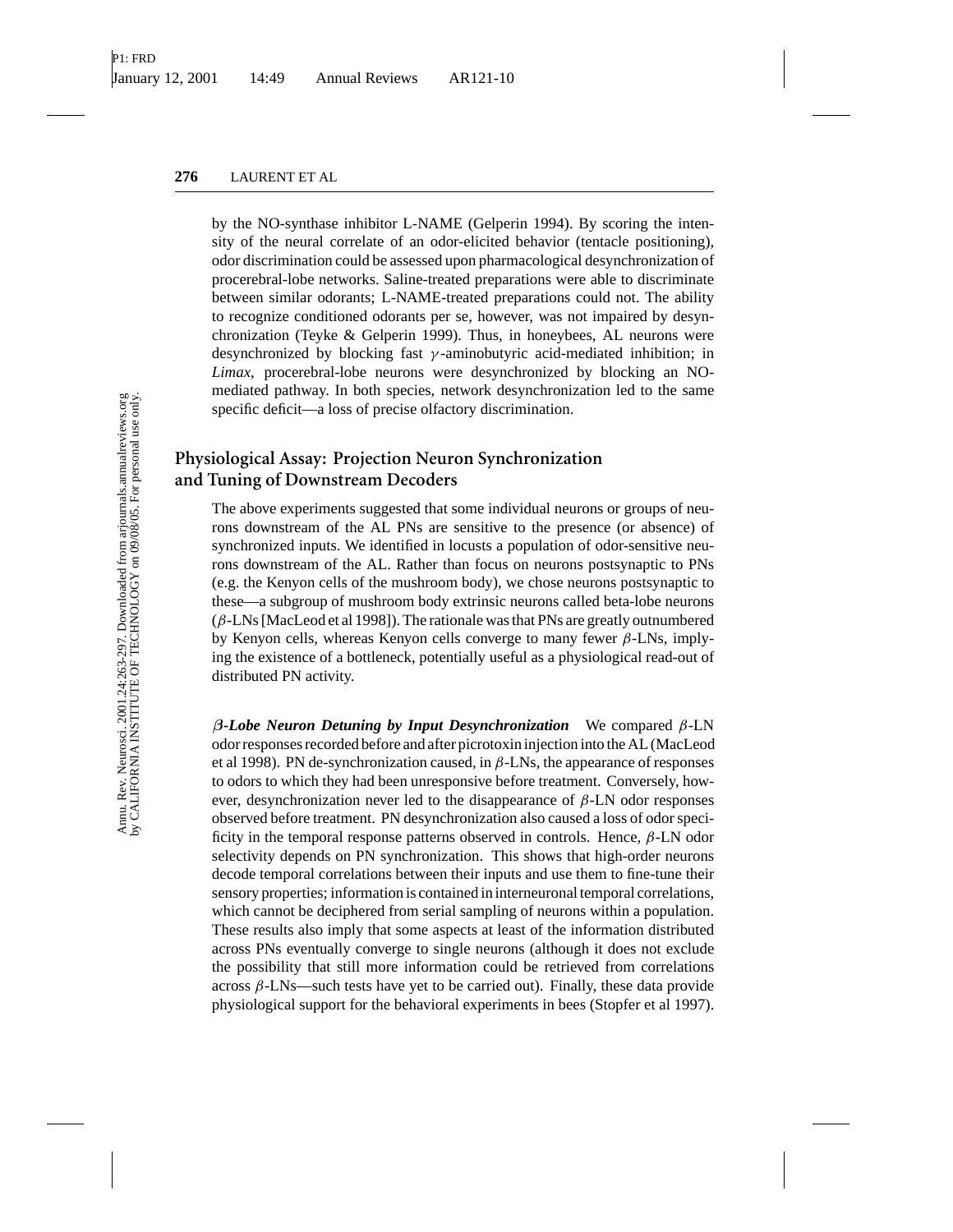*Possible Mechanisms of Coincidence Detection* Because optimal odor tuning in  $β$ -LNs depends on PN synchronization,  $β$ -LNs or the neurons interposed between them and the PNs—the Kenyon cells—should possess biophysical mechanisms that favor coincident inputs (in the 20-Hz range) over noncoincident ones. While no information exists on putative mechanisms in  $\beta$ -LNs, in vivo intracellular Kenyon cell recordings revealed subthreshold, voltage-dependent, tetrodotoxin-resistant properties, able to amplify PN-evoked excitatory postsynaptic potentials (EPSPs; Laurent & Naraghi 1994). The time constant of the active EPSPs was considerably shorter than the oscillation period (due to as-yet-uncharacterized active repolarizing conductances). A Kenyon cell intracellular response to an appropriate odor thus typically contains, over its consecutive oscillation cycles, some passive (lowamplitude) EPSPs, some active (sharp, high-amplitude) EPSPs, and some action potentials, at an instantaneous frequency generally lower than the oscillation's 20 Hz (Laurent & Naraghi 1994). The dendrites of Kenyon cells, by virtue of this boosting nonlinearity, could thus act as coincidence detectors of synchronized PN inputs.

### **SHARPENING OF TEMPORAL STRUCTURE THROUGH EXPERIENCE**

#### **Response Strength and Information**

Much of sensory neurobiology depends on assuming a positive correlation between firing rate and stimulus "preference." The following study in locusts indicated that this need not be the case. Under most environmental conditions, turbulence (Murlis et al 1992) and olfactory behavior (Mellon 1997) discretize odor sampling. We found that the neural representations of odors in the AL change reliably when an animal so experiences a stimulus. By delivering odors using discrete pulses and starting from a naive state, we found that, while the response to the first pulse was the most intense, it lacked the fine temporal definition described above; neither PNs nor LNs showed periodic subthreshold activity; the LFP contained very little power in the 20- to 30-Hz band; and oscillatory coherence between PNs or LNs was low. In summary, the synchronized, evolving ensemble response could not be identified. As odor exposures ensued, however, the ensemble response changed (Figure 2*A*). PN firing rates declined by half, and strong subthreshold oscillatory ripples appeared in the membrane potentials of PNs and LNs; a sharp 20- to 30-Hz spectral peak emerged in the LFP; the odor-elicited PN spikes, although sparser, became increasingly locked to the LFP; the temporal patterns of relative PN firing (Wehr & Laurent 1996) appeared and stabilized (Figure 2*B*). Within the delivery of 5 to 10 stimuli, the ensemble responses ceased to evolve further. These changes did not depend on any associative pairing of the odor with a reinforcer. They could also result from a variety of stimulation regimes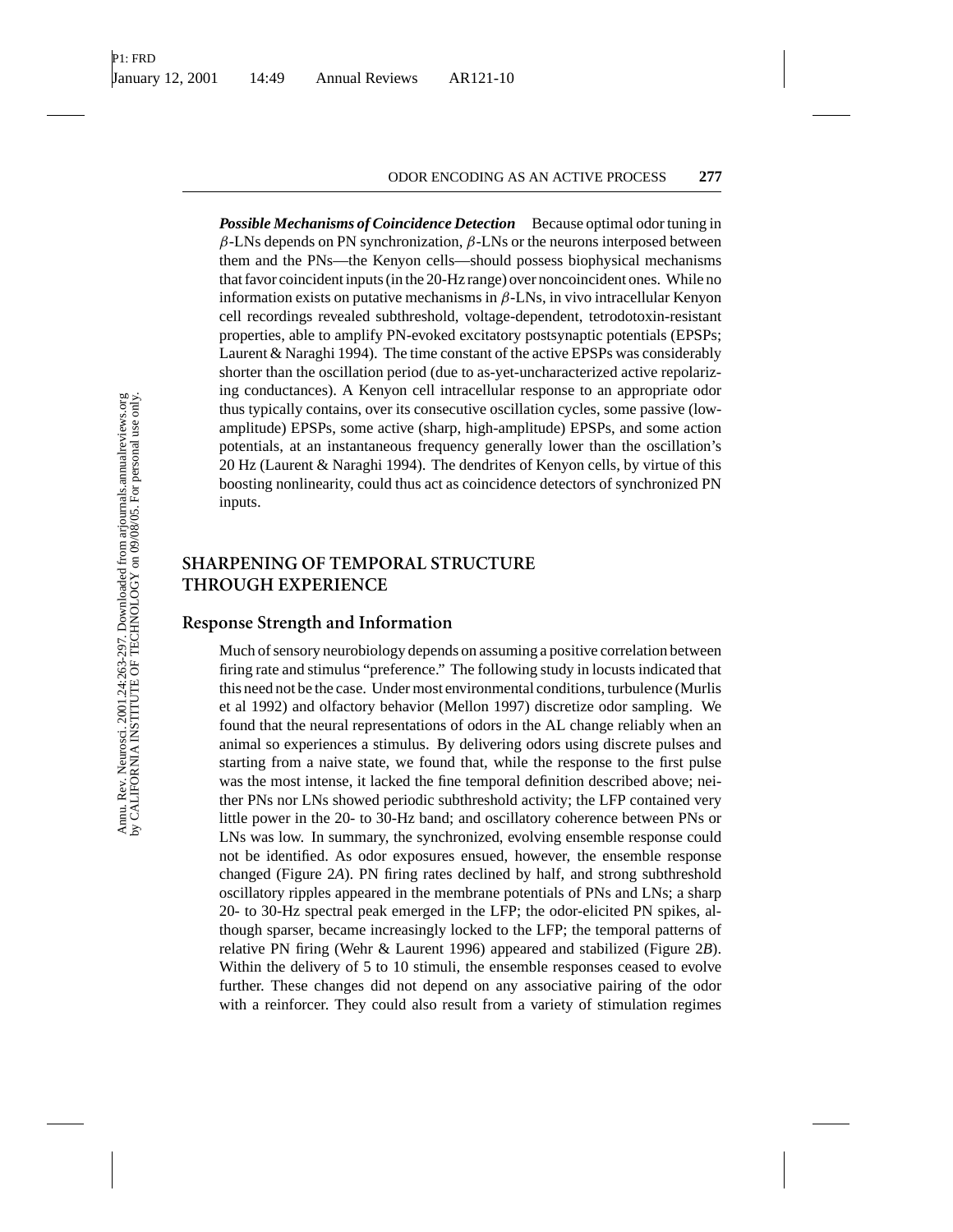

**Figure 2** Nonstationarity of network dynamics. Repeated exposure to an odor causes a decrease in response intensity but an increase in oscillatory coherence and spike time precision. (*A*) Simultaneous local field potential (LFP) and intracellular recordings from a local (LN) and projection (PN) neurons during early (1–2) and later (9–10) trials. Horizontal bar indicates odor delivery. Calibration: horizontal, 300 ms; vertical (mV), .8 (LFP), 10 (LN), and 40 (PN). (*B*) From a separate experiment, odor-elicited responses in two simultaneously recorded PNs illustrate increasing spike time precision over successive stimulus trials. Calibration: horizontal, 200 ms; vertical: top trace, 70 mV; bottom trace, 40 mV. (*C*) Putative mechanisms for use-dependent changes in network dynamics; when the naïve AL receives repeated stimulations, only the activated neurons and/or their interconnections undergo (as yet uncharacterized) modifications (training) that endure for several minutes in the absence of further odor stimulation and spontaneously returns to the naïve state (recovery) once stimulation ends (see Stopfer & Laurent 1999).

(e.g. interstimulus intervals of  $\leq 20$  s, variable consecutive interstimulus intervals, or fewer but longer individual stimuli). Once established, the state change persisted for several minutes in the absence of further stimulation or even in the presence of interposed stimulation with other odors (Stopfer & Laurent 1999). Thus, this evolution of olfactory network dynamics is the expression of a form of short-term memory, with a time constant of  $\sim$ 5 to 10 min. A similar phenomenon was observed also in zebrafish (RW Friedrich & G Laurent, manuscript in preparation).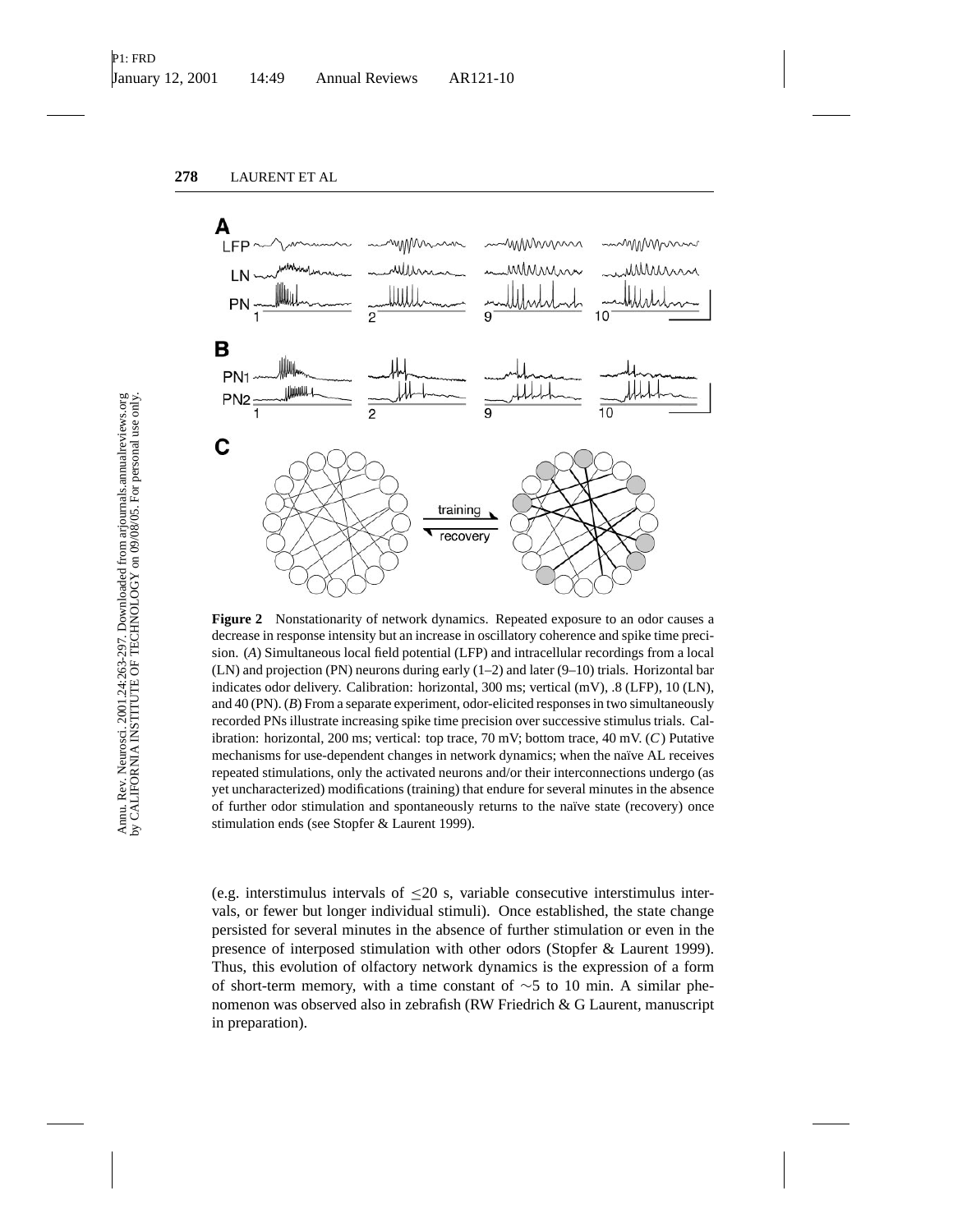#### **Specificity**

This memory was odor specific, carrying over to chemically related, but not to chemically distinct odorants. If, for example, oscillatory synchrony had been established by presentations of 1-hexanol, then 1-octanol would immediately elicit a synchronized (although not identical) ensemble response. If, however, the new odorant were geraniol (a terpene), then a naive (strong, unsynchronized) response immediately appeared. If the new odorant were a blend containing the familiar odor, the oscillatory power fell between those of the na¨ıve and established states. This specificity indicates that the cellular or synaptic modifications underlying the phenomenon occur only within the subset of olfactory neurons repeatedly activated by the odor used during training (Figure 2*C*).

#### **Sites of Changes**

In locusts, ORNs are distributed along the lengths of the antennae; we could therefore stimulate separate populations of receptors by selective odor delivery. Once strong network oscillations had been established by repeatedly stimulating one set of receptors with one odor, the same stimulus delivered to naive ORNs gave rise to a trained (sparse and coherent) response pattern (Stopfer & Laurent 1999). Thus, the neural modifications underlying the evolution to a coherent population state must reside, at least in part, within the AL. Finally, this evolution of circuit dynamics from naïve to coherent state itself defined a consistent trajectory: two training sessions with the same odor separated by a long enough interval both produced similar "trained" PN response patterns. This self-organizing network evolution is thus deterministic and likely depends on the network's "basal" connectivity matrix (Figure 2*C*). The mechanisms underlying this evolution are so far unknown.

#### **Functions**

Is this sharpening of distributed odor representations relevant? Our previous work showed that the relative timing of individual PN action potentials contains information about odor identity and that oscillatory synchronization is required for refined olfactory discrimination. Because the network dynamics necessary to gain access to this relational information emerge only after some initial exposure, we predict that repeated sampling should improve behavioral odor discrimination; repeated (naturalistic) experience provides downstream decoders with more informative patterns (individual or corelational) of PN activity. Then, one might ask, why not ensure coherent and temporally precise activity at all times? We suspect that there is a trade-off between quantitative and qualitative sensitivity; unsupervised learning allows a system to have a low detectability threshold for all odors while naïve (at the expense of precision) and to have high discriminability once self-trained. When classification has been made (i.e. once the subcircuits likely to be challenged again by the next sample have been primed), all of the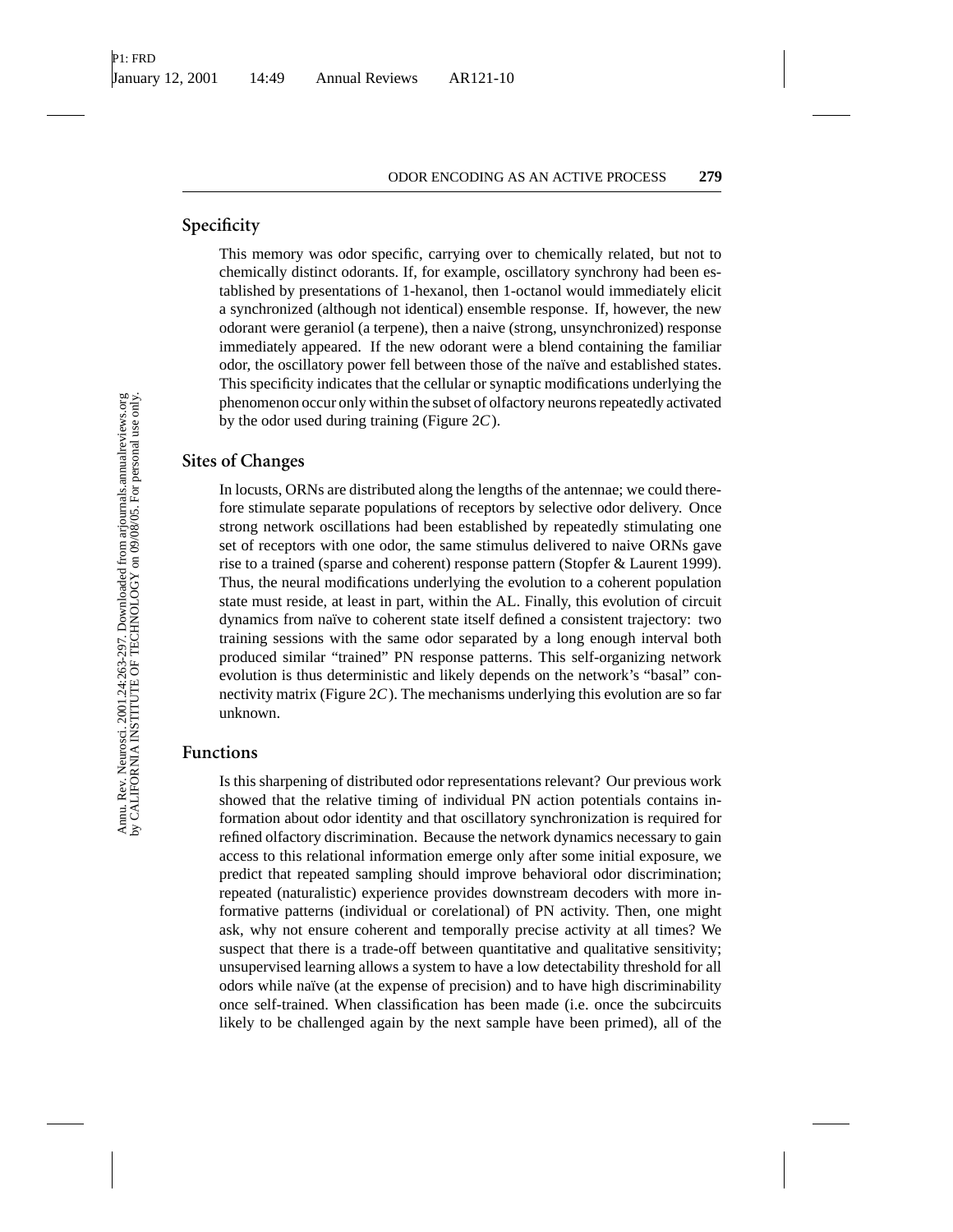computational resources can be used to refine identification within this limited region of coding space. In the vocabulary of dynamical systems, the orbits representing individual odors progressively increase their relative distances from one another. Finally, because the effects last only a few minutes in the absence of continued stimulation, this short-term memory can be seen as a "working" feature, useful only while the animal either forms a memory or attempts to match an ongoing experience to a stored memory. What representations (early and coarse, late and refined, or possibly all) a brain ends up storing for future use remain unknown. This question probably depends primarily on associative mechanisms (Hammer & Menzel 1995, Heisenberg et al 1985, Smith 1998) and, thus, on the precise time of pairing between odor-evoked activity and reinforcer. It would also be interesting to see whether the time constant of this memory is in any way related to the statistics of odor pulsing experienced by the animal.

### **Multiple Time Scales of Circuit Dynamics and Consequences**

We have identified at least three time scales that are relevant for our understanding of olfactory dynamics in insects and fish (see below): a fast, periodic one (40- to 50-ms time scale) for 20- to 30-Hz oscillations; an intermediate, aperiodic one (hundreds of milliseconds) for slow response patterning; and a slow one (seconds to tens of seconds) for repeated or prolonged odor sampling. The first two are useful to characterize any individual odor response (although oscillatory power will be absent from naïve responses). The third one is useful to describe response sharpening during familiarization. This slow familiarization has several practical consequences for the experimenter. First, it suggests that multiple-trial averaging may often be inappropriate. Second, because of the nature of in vivo physiology, an experimenter usually spends much time searching for a match between neuron and stimulus; this inevitably leads to a modification of the system under study. The degree to which this search time biases the results towards a "familiarized state," not necessarily representative of a natural stimulation sequence, may thus need to be assessed. Third, it is also traditional to interleave trials while studying a neuron's response to a family of stimuli. Given that the refinement of a representation depends on frequent enough samples, some experiments may, contrary to point two above, fail to evoke the natural response evolution.

### **DYNAMIC DECOMPOSITION OF REPRESENTATION CLUSTERS**

Our analyses of odor representations by AL PNs in insects showed that useful information is contained in individual neuron's temporal response patterns as well as in temporal correlations among them. Assume that downstream targets decode this distributed information over some limited time. Could early and late portions of a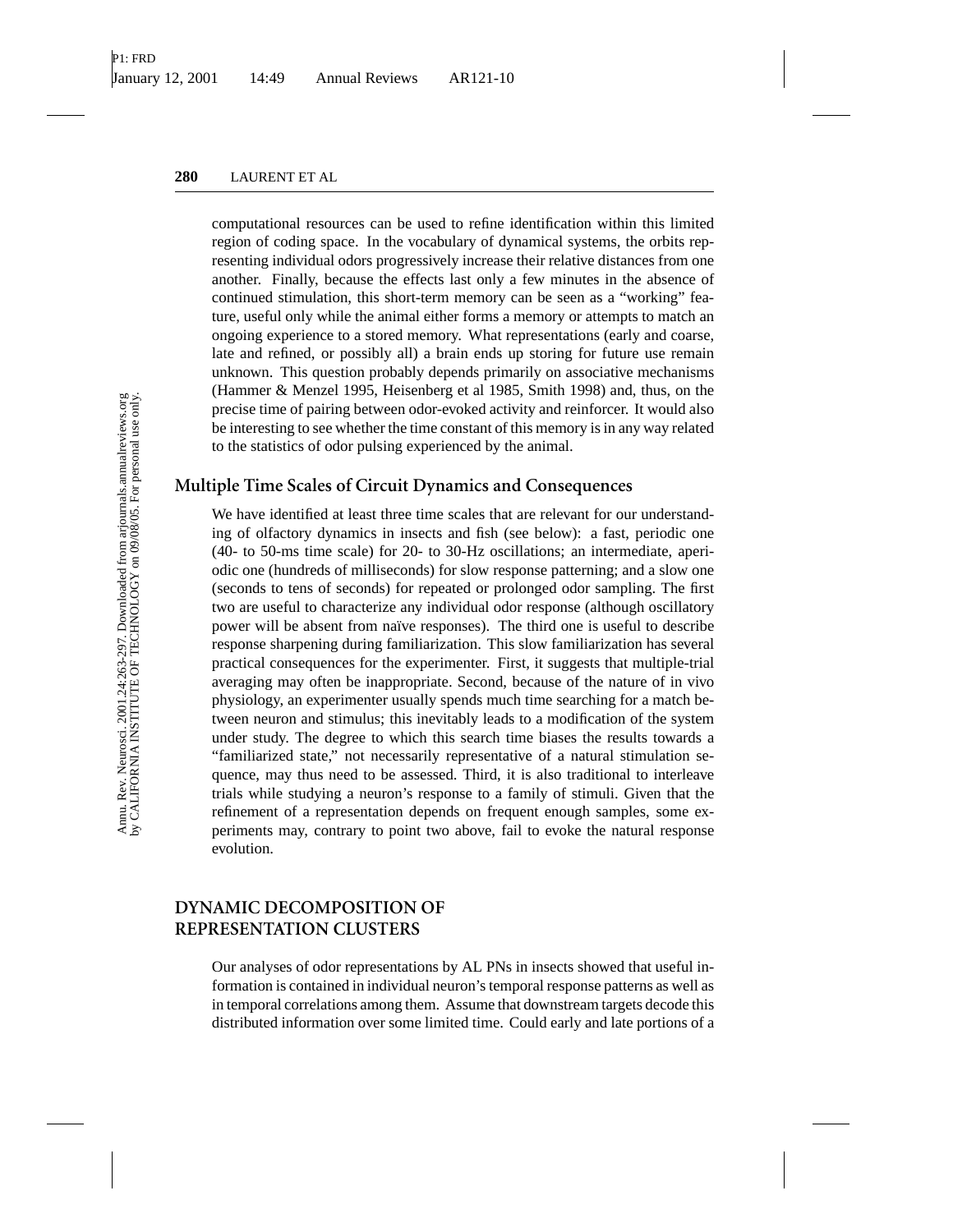single response contain different information about the stimulus? Would decoders profit from reading an early or a late segment of the population response? We addressed these possibilities in zebrafish, by first comparing the global structure of amino acid odor representations by MCs, the OB's output, to those carried by their inputs, the ORNs (Friedrich & Korsching 1997, 1998). (Given the nonstationary behavior described above and observed in fish also, we focus here on the changes that occur during single responses to familiar odors.)

### **Dynamic Declustering of Odor Representations by Mitral-Cell Assemblies**

Amino acid representations by zebrafish ORNs are clustered: related odors evoke overlapping patterns of glomerular activity (Friedrich & Korsching 1997), imposing that fine discrimination rely on small differences between within-cluster representations. We first examined whether clustering was found also among amino acid representations by MCs. We characterized the responses of 50 MCs to 16 amino acids and represented each odor by a 50-dimensional vector, constructed using mean response rates. Whereas small clusters could be found, they were fewer and much less distinct than those observed among the afferent representations (RW Friedrich & G Laurent, submitted manuscript). We then examined whether time played a role in the observed cluster reduction.

MC responses to amino acids are temporally structured (Figure 3*A*); while each neuron usually responds to several odors, it often responds to many with different patterns. As in the insect AL, therefore, odor-encoding neuron assemblies in the fish OB evolve over the stimulus duration. Clustering of odor representations by MCs was thus now analyzed over the response duration; each odor was represented by a sequence of 50-dimensional vectors, with each vector in the sequence constructed from MC firing rates calculated over a short window (e.g. 400 ms), scrolled in 50- or 100-ms steps. Potential changes in odor representations by MCs could thus be examined by following the grouping of those vectors over the duration of a response (Figure 3*B*). This procedure revealed a dramatic evolution; initial MC responses were markedly clustered, with odor groupings identical to those observed using afferent data. Over the first 800 ms of the response, however, clusters disappeared; representations that were initially similar became decorrelated while dissimilar ones became slightly more correlated. Odor representations by MC assemblies are therefore more distinct from one another than those across ORNs, but only if the response patterns are given enough time to evolve (several hundred milliseconds); time thus seems to underlie a self-organized transformation of odor representations in the OB (RW Friedrich & G Laurent, submitted manuscript).

#### **Functions**

Declustering did not result simply from an increase in MC response variability over time; the standard deviation of MC responses over trials decreased, if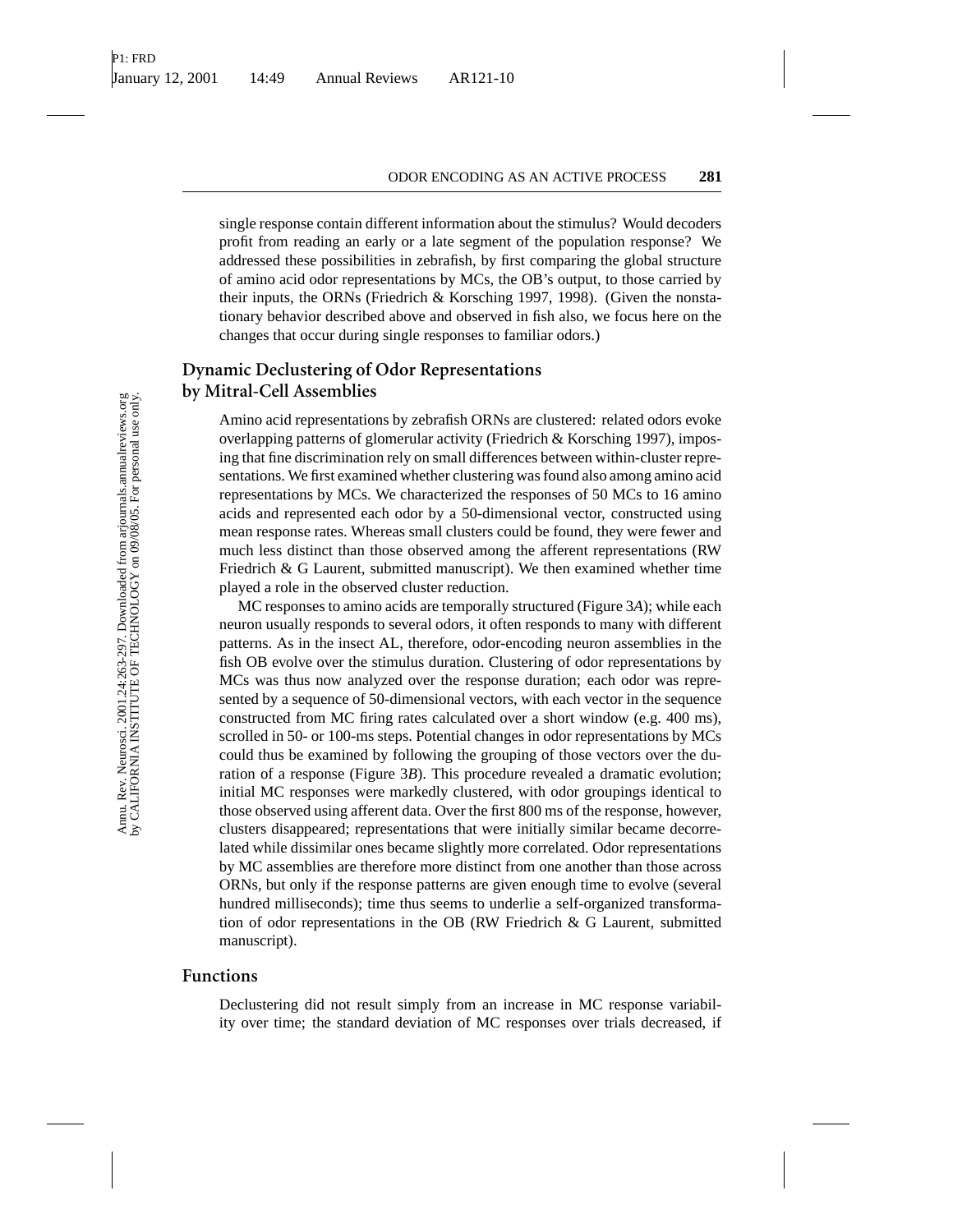anything, from beginning to end of a response. In addition, odor identification by matching single-trial odor vectors to templates constructed from other single trials became more reliable as the response progressed. This improvement matched the temporal progress of declustering. Hence, representation declustering facilitates fine odor discrimination, given the uncertainties introduced by noise, by making each distributed pattern less similar to any of those evoked by other odors, including chemically related ones. In other words, redundancy is reduced by better occupying coding space. Concurrently, however, useful information about odor classes (clusters) is lost as a response progresses. The OB thus appears to solve two antagonistic problems of pattern recognition, using circuit dynamics: early responses, based (passively) on the afferents' responses, provide information relevant for perceptual grouping; later responses, resulting from afferent input and active reformatting by the OB, provide information relevant for fine identification (RW Friedrich & G Laurent, submitted manuscript). These results reinforce three key points introduced earlier: first, stimulus representations should be studied over cell assemblies rather than single cells; second, the resolution needed to uncover these phenomena in the OB/AL is the single neuron; third, responses are not stationary and their odor-driven evolution is not random; rather, it appears to be optimized to facilitate recognition, without complete loss of grouping information.

Interesting studies in the frog OB (Duchamp & Sicard 1984) seem, at first glance, to contradict our results. In these accounts, clustering of odor representations by ORNs was less than that observed across MCs. This study, however, did not use natural odor stimuli (for which each system may have been optimized) and did not analyze representations as a function of time. In addition, the clusters found each corresponded to very different chemical classes; the clusters found by us, by contrast, might be seen as subgroups within one of their clusters (amino acids). Declustering might thus be confined to representations within such larger classes, which, in fish at least, are processed within specialized subregions of the OB (Friedrich & Korsching 1998). Indeed, in the frog, representations within a cluster appear to be less similar across MCs than across ORNs, whereas the clusters to which they belong are better defined across MCs than ORNs (Duchamp-Viret & Duchamp 1997). It would be interesting to see these data reanalyzed over response time.

Dynamic transformations of stimulus representations occur also in other sensory systems. In monkey inferotemporal cortex, the information content of responses of face-selective neurons changes over time (Sugase et al 1999). Early response phases contain information mainly about stimulus categories (e.g. distinguishing monkey faces from human faces or abstract objects), whereas later phases contain more information about details (e.g. individual monkey faces and facial expressions). Although responses were analyzed in single neurons only, these results support the contention that circuit dynamics underlies a refinement in stimulus identification.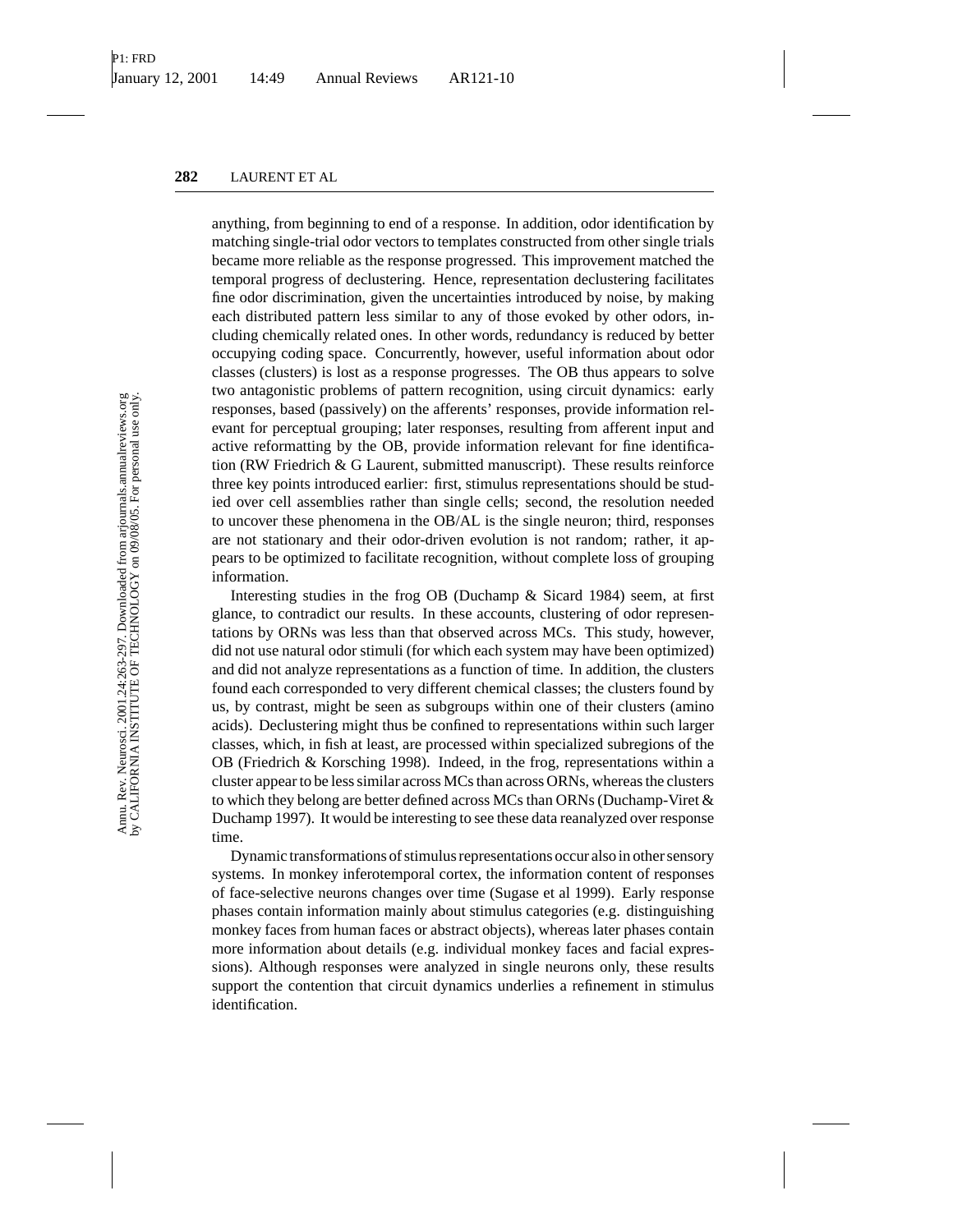#### **Mechanisms**

*Noise Reduction* Because this temporal declustering process was not observed among the afferents, it must result from OB circuit dynamics. Because the evolution of a representation is stimulus specific, it must rely also specifically on the stimulus. Overall, this phenomenon appears to amplify, through OB-driven processes, the small differences between odor representations first formed by afferent arrays. This suggests that stimulus noise must be efficiently controlled so as to amplify the signal preferentially. Hence, efficient noise-reducing mechanisms, possibly including the spatial averaging hypothesized earlier and chemical low-pass filters (Pelosi 1996), must exist at the earliest levels of odor processing.

*Oscillatory Synchronization* Zebrafish MC responses to odors also caused 20- Hz LFP oscillations. Oscillatory synchronization, however, generally lagged the odor-induced population firing rate increase by ∼500 ms. Hence, the earliest phase of odor-evoked MC activity, that for which odor clusters could be defined, was desynchronized (RW Friedrich & G Laurent, submitted manuscript). The process of cluster dissolution, by contrast, was accompanied by the progressive development of oscillatory synchronization. Because oscillatory synchronization results from local feedback within the OB (Gray & Skinner 1988), we conclude that the reformatting of odor representations is correlated with the development of OB circuit dynamics shaped by lateral interactions. Whether this correlation is causal remains to be determined.

*Lateral Inhibition vs Redistribution* One form of lateral interaction that might underlie both synchronization and declustering is GC-mediated lateral inhibition, in its classical sense (i.e. as a means to sharpen MC tuning, DeVries & Baylor 1993, Mori & Shepherd 1994). This hypothesis was tested in two ways. First, we assessed the sparseness (Rolls & Tovee 1995, Vinje & Gallant 2000) of odor representations as a function of time, over single responses. If classical lateral inhibition were responsible for declustering, one would predict (*a*) that the average representation sparseness across MCs would be more than across ORNs (MC representations should be "sharper" than across ORNs) and (*b*) that the sparseness of MC representations should increase over response duration (as the better-tuned MCs inhibit those less well tuned). Neither of the two predictions was met (RW Friedrich & G Laurent, submitted manuscript). Second, we examined the representation of all amino acids across five MCs, selected because of their similar early responses to three related amino acids; these five MCs, therefore, defined an early cluster. By simply following the "tuning" of these five cells to all 16 amino acids over the response duration, we observed no systematic sharpening or strengthening of initial responses. Rather, we noted a clear redistribution of activity of all five MCs across all 16 odors, in ways that could not be predicted from the odors' structures. The only clear trend was for a disappearance of the initial cluster,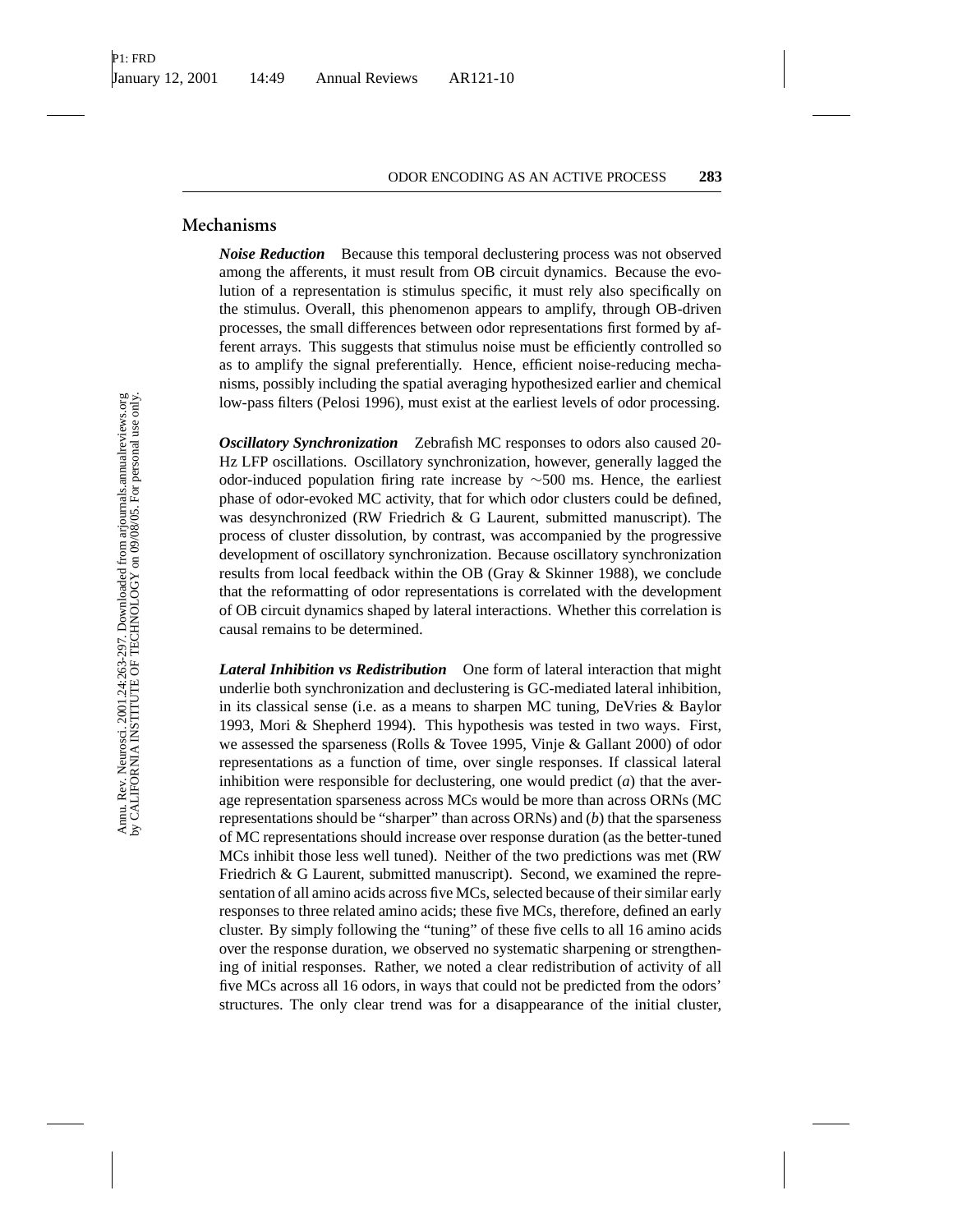contradicting a prediction of the "lateral-inhibition" hypothesis. We conclude that classical lateral inhibition, the evidence for which is lacking, does not underlie declustering. To be very explicit, we do not hereby deny the existence of GCmediated inhibition; rather we mean that such inhibition does not, as far as we can assess, mediate the sharpening of single-MC odor tuning, as is usually proposed.

In short, the declustering of odor representations involves odor-induced OB activity, including lateral interactions between MCs and other neurons. The consequences of this activity are not to sharpen MC response profiles but rather to redistribute activity within the OB. This redistribution is odor specific and such that late phases of the response contain the activity of more unique (i.e. more specific) MC assemblies. Response sharpness indeed increases, but only when measured over the cell population. The OB's internal circuits thus exploit stimulus-driven dynamics so as to optimize odor encoding during a response.

### **THEORETICAL FRAMEWORK: WINNERLESS COMPETITION**

Physiological and imaging data show that odor encoding in the OB/AL is a complex, distributed dynamical process occurring over several time scales. We introduce here a theoretical framework for these observations but limit our description, for brevity's sake, to the slow evolution of OB/AL networks upon stimulation with a familiar odor (i.e. addressing deterministic, stimulus-specific slow-firing patterns in PNs and MCs, odor-specific intercell firing correlations, sustained evolution of the network during an odor, spontaneous return to baseline upon stimulus termination, and pattern reliability over multiple trials, but excluding cycle-bycycle network update and unsupervised learning over repeated presentations of a new odor).

### **Introduction to the Language of Nonlinear Dynamics**

Nonlinear dynamics (NLD) is useful to describe neuronal-network function because it can often explain much of the observed complexity with simple models and few assumptions. It also provides a qualitative, geometric view of the behavior of a system of interdependent parts, reducing it to only a few dimensions, in which one's intuition can be trained and applied (Figure 4). The critical aspect of NLD models is that they present a theoretical foundation in which instabilities, such as those in which small changes in state are amplified rapidly, are permitted. Critically, dissipation and saturation (see below) constrain a system's motions such that a return to the starting regions of state space is possible. Consequently, a system's motion can remain within compact regions of state space and yet retain an unstable flavor. This aspect, characteristic of nonlinear systems only and well suited for olfactory processing, is central to the formal description proposed below.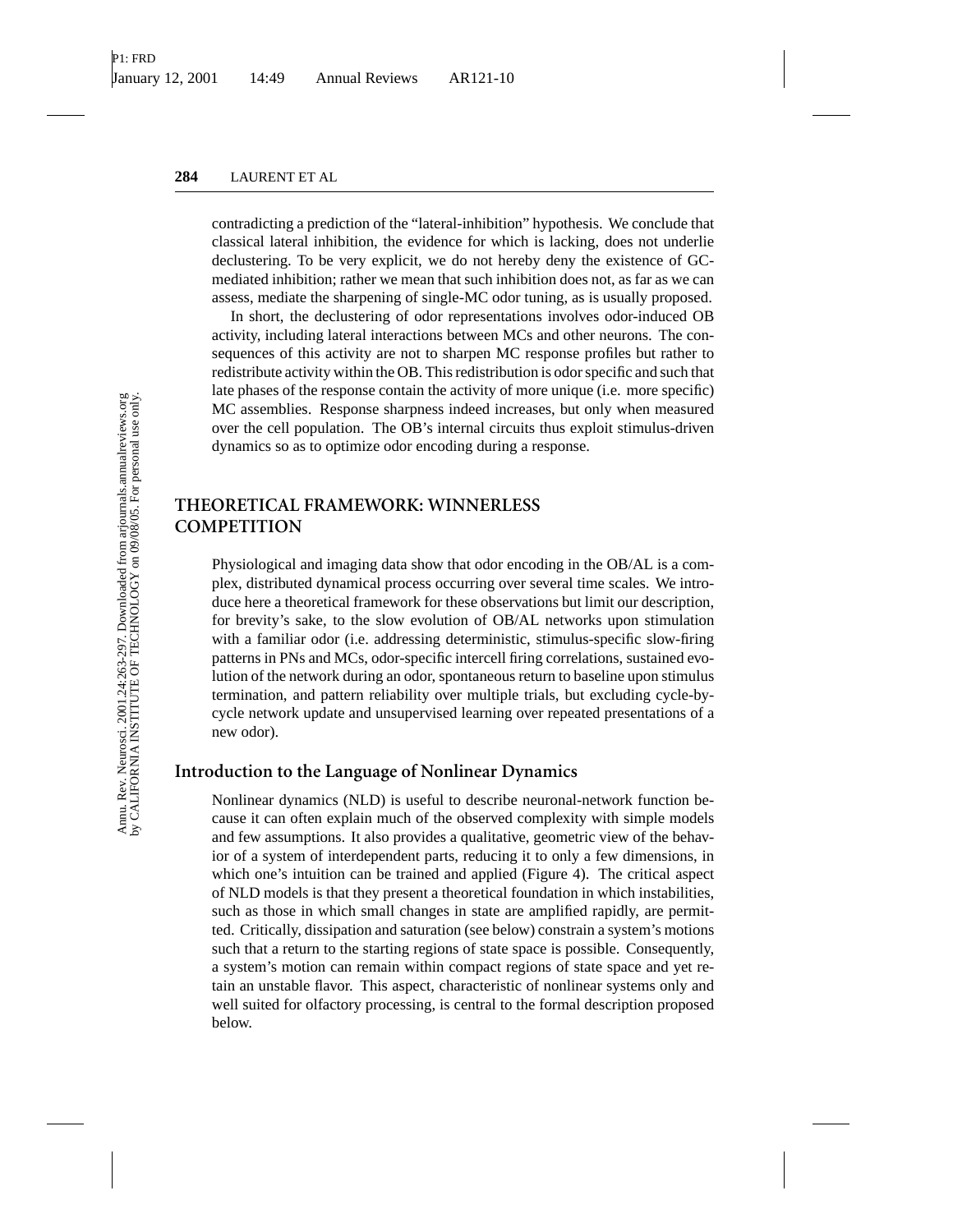The language of dynamical systems is that of differential equations or discrete time maps. The idea of instability is easily explained with a one-dimensional differential equation in a variable  $x_i(t) > 0$ ,

$$
dx_i/dt = aS^n x_i(t) - x_i^2(t) + S_i^s,
$$

where  $x_i(t)$ ,  $S_i^s$ , and  $S^n$  represent, respectively, the firing rate of neuron *i*, the stimulus current provided to neuron *i*, and a trigger function for neuron *i*. Consider the simple case where  $S_i^s = 0$  (no external stimulus, i.e. an "autonomous" system) and  $S^n = 1$ . If  $a < 0$ , the time derivative of  $x_i$  is negative, and  $x_i(t)$  rapidly goes to 0, whatever its initial value. If  $a > 0$ , however, the state  $x_i(t) = 0$  is unstable; any state starting near  $x_i = 0$  moves away from it, grows exponentially rapidly towards  $x_i = a$ , and stops there.  $x^2(t)$ , a very simple nonlinearity, shows that instabilities in nonlinear systems can lead to change without disaster. This example illustrates a second important point: If  $a > 0$  and the starting state is  $x(0) > a$ , the system also moves to  $x(t) = a$ . This is the simplest example of a dynamical system with an attractor which depends on one parameter: If  $a < 0$ , the attractor is the origin; if  $a > 0$ , the attractor is  $x = a$ . In both cases, the attractors are fixed points.

The single dynamic variable  $x(t)$  is not adequate to describe or understand how complex neuron assemblies might work. With more dynamical variables or degrees of freedom—that is, higher dimensional differential equations—richer behaviors may arise. For example, with three or more dynamical variables,  $[x(t), y(t), z(t), \ldots]$ , in addition to time-independent states  $(x = 0 \text{ or } x = a \text{ in the})$ above example) and periodic oscillations  $\{[x(t+T), y(t+T), z(t+T), \ldots] =$  $[x(t), y(t), z(t), \ldots]$ , nonperiodic behaviors become possible; these characterize chaotic motions of a system. In each of these cases, instabilities in some region of state space (e.g.  $x = 0$  when  $a > 0$ ) play a central role. With chaotic oscillations, for example, there is an infinite set of unstable points, and the system evolves from one unstable region of state space to another. We can classify these instabilities by an exponent, indicative of how rapidly two nearby states move away from each other. In our simple example, near  $x = 0$  and when  $a > 0$ , the solution to the state evolution equation is  $x(t) \approx x(0)e^{at}$ . The growth index *a* is called a Lyapunov or instability exponent. In a multidimensional system, there is an index for each dimension of state space. In chaotic, dissipative, and long-term motions, one or more of these exponents is positive, some are negative, and the sum of all is always negative.

#### **Olfactory Networks as Dissipative and Active Systems**

Plasticity notwithstanding, we observe that, to be useful to the animal, odor representation should be reproducible, that is, by and large insensitive to the network's initial state (internal noise). In the language of NLD, this is possible only if the system is strongly dissipative, in other words, if it can rapidly forget its initial state. In dissipative systems, the initial phase volume is rapidly compressed and all trajectories converge to attractors (fixed points, closed trajectories or limit cycles, strange attractors, or other specific trajectories such as homoclinic/heteroclinic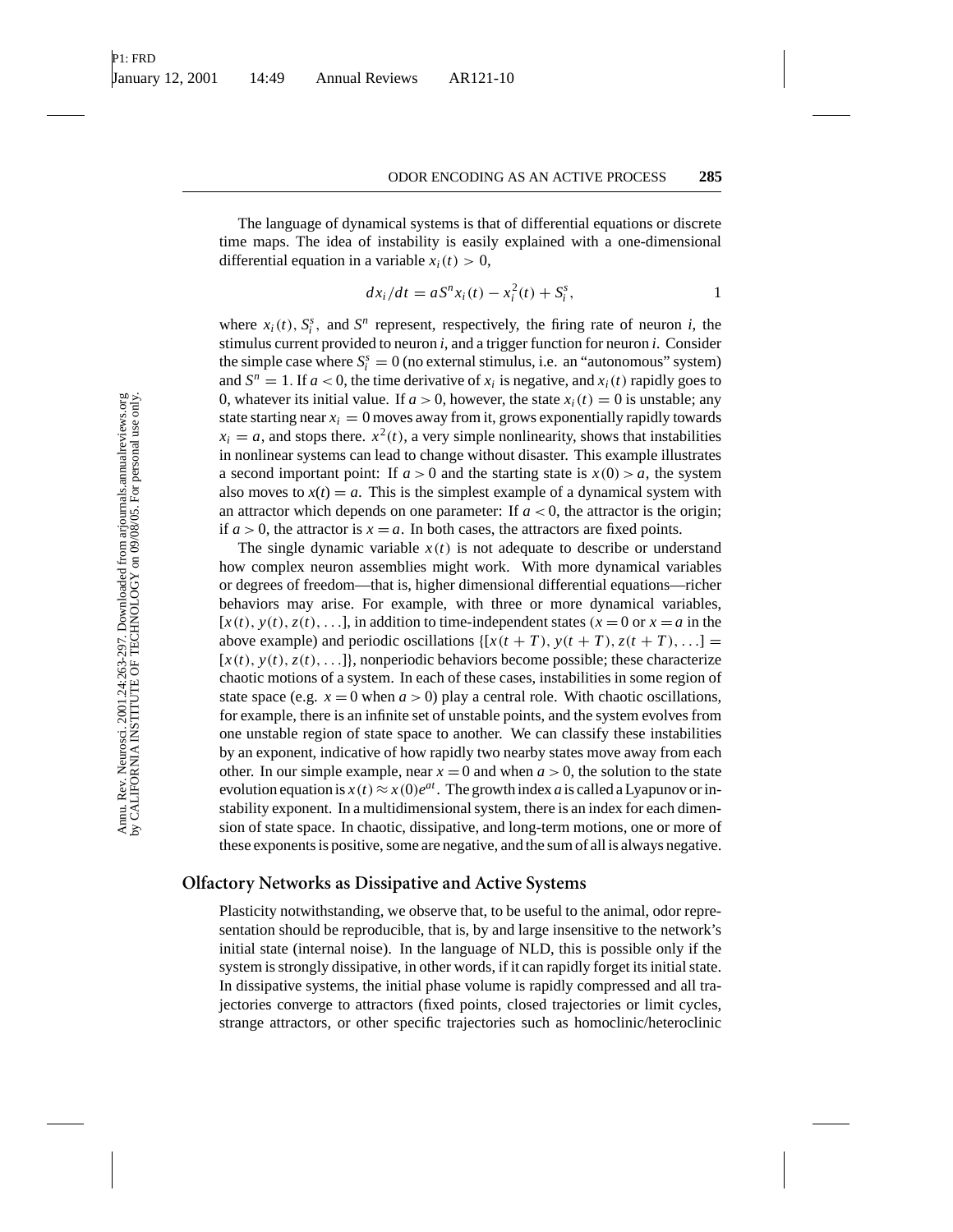trajectories). On the other hand, a useful olfactory system should be sensitive to small variations in the inputs, so that fine discriminations between similar but not identical stimuli are possible. How can both conditions coexist? This is only possible if a system is active; an active system uses external sources of energy to increase a small distance between initial states (representations) caused by similar stimuli, independent of the initial state of the network. Because the system is active, small initial differences between representations can grow rapidly over time. Time thus plays a critical role in separating representations. The OB/AL should therefore behave as active, nonlinear, dissipative systems. Although many existing models of early olfactory systems satisfy these conditions, these models present limitations, briefly examined below.

### **Coding with Attractors**

The most common nonlinear dynamical models of early olfactory processing (representation and recognition) lead to the idea of "coding with attractors" ("Hopfield nets" [Cohen & Grossberg 1982, Hopfield 1982]). In these models, each stimulus or odor is represented by a specific behavior (attractor) of the neural network. The behavior expressed depends on the connections among the network's elements. The number of different attractors determines the number of different stimuli that the system can represent or recognize. Because many stable states must coexist, the system is called multistable (Figure 4*a*). Each attractor possesses its own basin of attraction, and different basins are separated from each other by boundaries whose shapes can be complex (usually fractal). The main idea behind a Hopfield network is that, during a learning stage, a long-acting stimulus is used to modify specific sets of connections until a steady-state behavior (attractor) specific for that stimulus is obtained. Through training, each stimulus thus generates its own attractor. After learning, this trained, autonomous system becomes multistable (the unstimulated system possesses several basins of attraction); for recognition, future incoming stimuli will simply play the role of initial conditions. Hence, although a Hopfield network is a dynamical system, it is static (or stationary) after convergence. Time does not play an intrinsic role in the encoding or decoding of the input. This appears to conflict with experimental results on early olfactory processing, as reported above.

A very important feature of such a network is that, during recognition, the evolution of the system within a basin of attraction is resistant to corruption of the input (noise or missing features). Conversely, however, the number *m* of stimuli (attractors) allowed in a system of *N* neurons is relatively limited: *m* < 0.14 *N* (Hertz et al 1991). This limit is due to increasingly complex boundaries between basins of attraction as the number of desired stimuli rises; small mistakes, such as ones resulting from noise in the initial conditions, lead to increasing error rates. Such systems therefore have hard capacity limits. For these reasons, we think that such models, although very important from a conceptual point of view, do not capture some essential features of biological olfactory systems.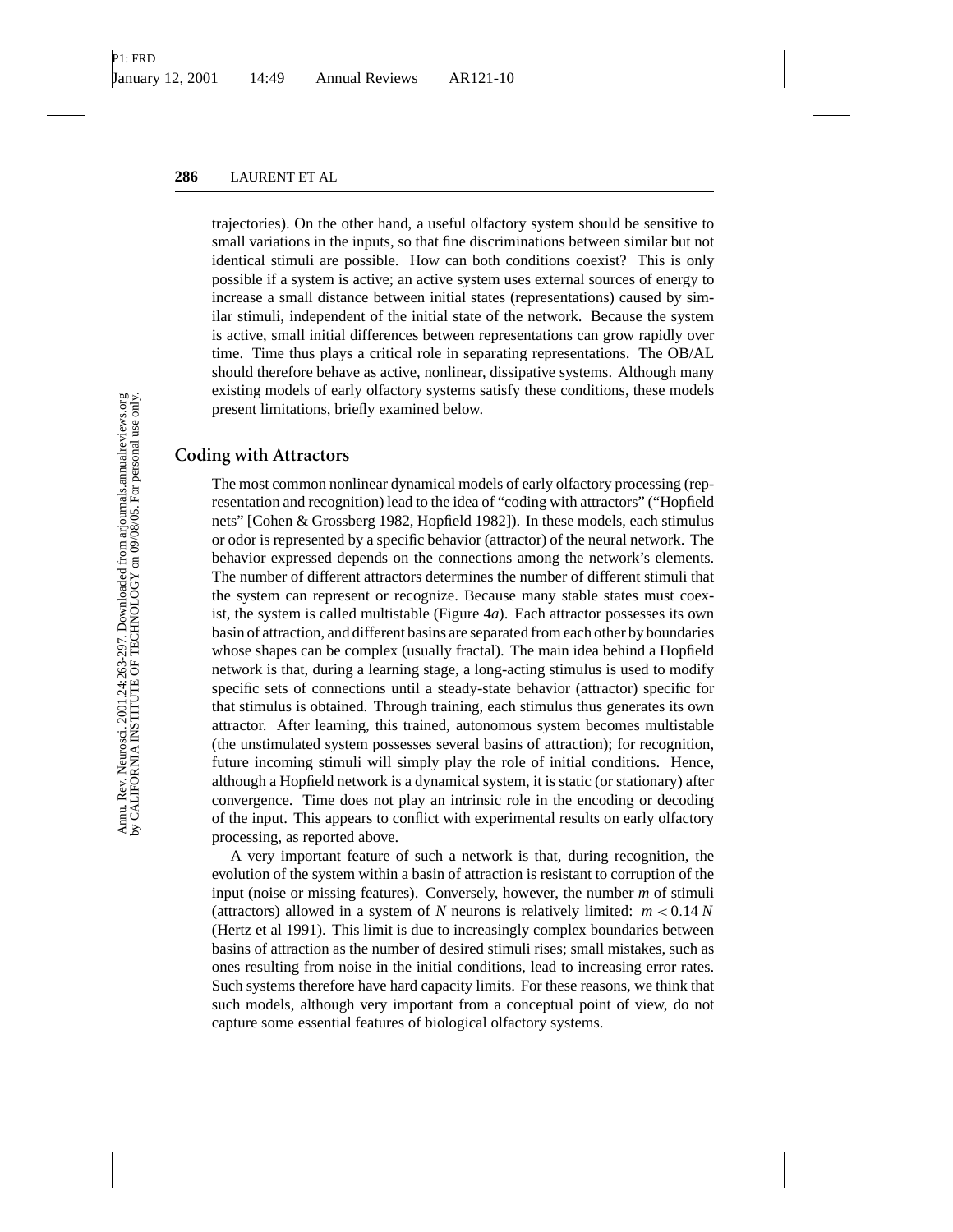### **Population Models and Chaos**

Walter Freeman and collaborators have, over the years, followed a different approach, merging experiments and NLD theory. They developed dynamical models that simulate the global behavior of neuron population (Freeman 1975, 1992, 2000) as manifested in EEG recordings from the mammalian OB. These models of population dynamics (called "mesoscopic" models because of their intermediate scale) reproduce several important aspects of EEG data. For example, at rest, the models produce irregular oscillations whose origin lies in dynamical chaos. The mathematical signature of this behavior is called a strange attractor. There is now much experimental evidence that EEG time series can indeed sometimes be interpreted as expressions of dynamical chaos (e.g. Elbert et al 1994). In addition, Freeman's models generate transient and reproducible waveforms that uniquely depend on the stimulus; they can thus be used for recognition. These models therefore have a true temporal component. On the other hand, they do not explicitly model individual neurons, groups of synchronized neurons, or network topology (Freeman 1987, Yao & Freeman 1990). They propose to explain macroscopic signals (as indicated by EEG) whose functional relevance per se is debatable and, in any case, difficult to assess without explicit description of their underlying causes. Hence, we find it difficult to transpose these spatiotemporal models into the biological realm.

### **A New Theoretical Framework: "Winnerless Competition"**

The simple model in Equation 1 embodies part of what is needed for a dynamical system with input-specific behavior. If  $x_i(t)$  and  $a$ , respectively, represent neuron *i*'s firing rate and the state of the input ( $a \le 0$ , stimulus off;  $a \ge 0$ , stimulus on), then the neuron can move between 0 (stimulus off) and *a* (stimulus on). This system, however, has a very limited capacity. To encode many stimuli, the dynamics should allow stimulus-specific trajectories  $x_i(t)$  in state space. We introduce the conditions required for such dynamics.

First, many neurons are required. For the sake of simplicity,  $x_i(t)$  will represent the firing rate of the *i*th neuron or, collectively, that of the *i*th group of synchronized neurons. The functional unit of the network is thus either the neuron or a small group of coactive, synchronized neurons. The identity of the elements of a group may change over time, in which case the identity of the group will similarly evolve. The mechanisms underlying this evolution will become clear as we proceed.

Second, these neurons (or groups) must interact at least in part through inhibitory connections. If  $x_i(t)$  and  $x_j(t)$  characterize the activities of groups *i* and *j*, respectively, the system's behavior can be described by

$$
\frac{dx_i}{dt} = x_i(t) \left[ 1 - \sum_{j=1}^N \rho_{ij} x_j(t) \right] + S_i^s,
$$

where  $\rho_{ij} > 0$  characterizes the strength of inhibition of *i* by *j* and  $S_i^s$  is the input current contributed by stimulus *s* to *i*. The simplest dynamics arise if these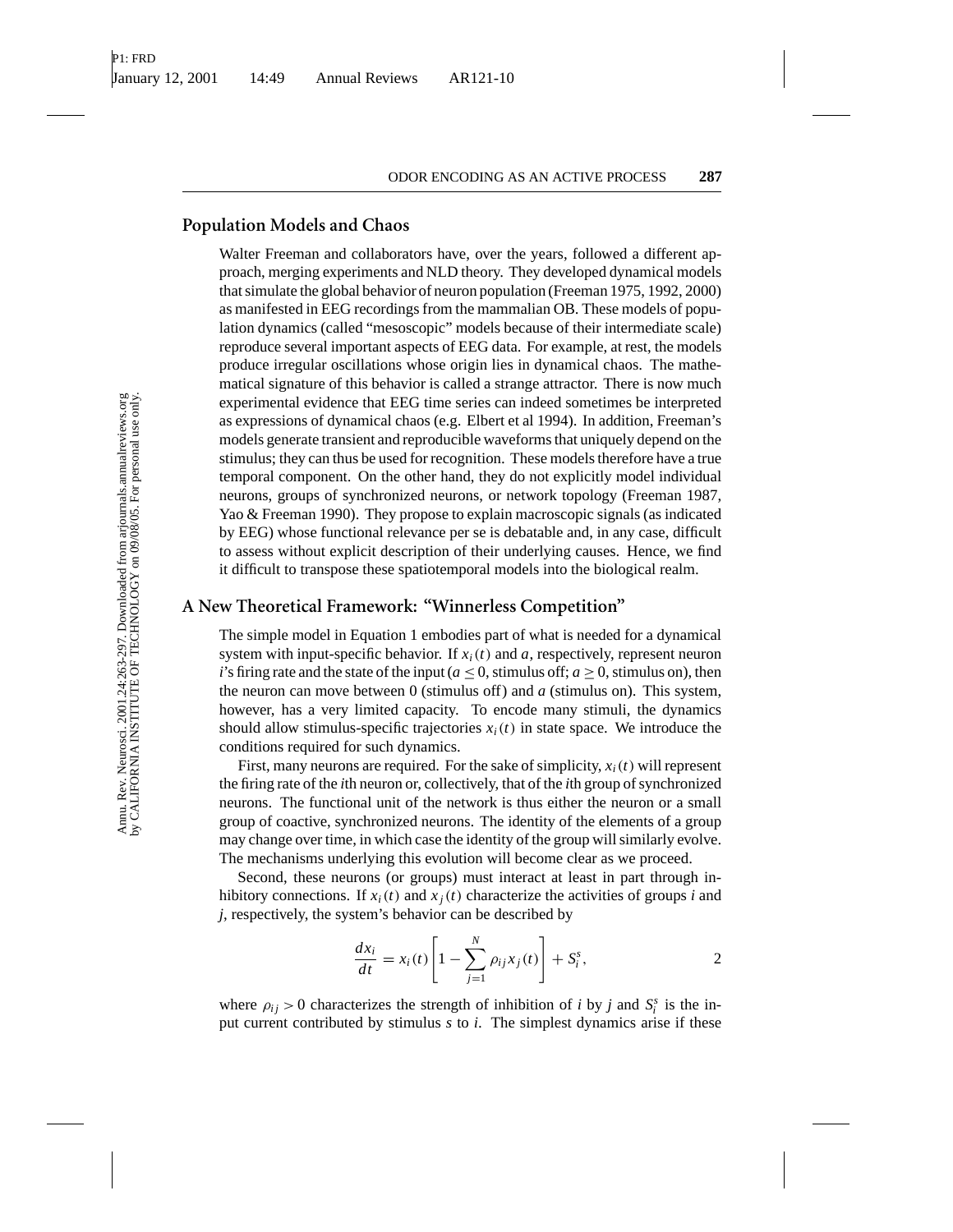inhibitory connections are symmetrical  $(\rho_{ij} = \rho_{ji})$ . In this case, the autonomous system  $(S_i^s = 0)$  is "potential" or gradient, and Equation 2 can be rewritten as

$$
\frac{dx_i}{dt} = -\frac{\partial F}{\partial x_i} \tag{3}
$$

and

$$
\frac{dF}{dt} \le 0, \tag{4}
$$

where  $F$  is the free energy or Lyapunov function. Equation 4 implies that the system cannot generate complex temporal patterns; rather, free energy must decrease monotonically along any trajectory in state space or remain constant; the system can only move to a local minimum and stay there. If  $\rho_{ii} > \rho_{ii}$ , the free-energy landscape for a system with *N* neurons (or groups) has *N* or fewer minima and behaves as a multistable Hopfield network. If  $\rho_{ij} < \rho_{ii}$ , the system has only one global attractor, corresponding to simultaneous activity of all N elements ("weak competition") (Figure 4*b*).

If connections are not symmetrical, two cases arise, depending on the nature of the asymmetries. If the asymmetry is only partial (e.g. for  $N = 3$ ,  $\rho_{12} \sim \rho_{21} > 1$ ;  $\rho_{13}, \rho_{23} > 1$ ;  $\rho_{31}, \rho_{32} < 1$ ), only one attractor, corresponding to the activity of one neuron, will result (Figure 4*c*). This is a "winner-take-all" circuit (e.g. Yuille & Grzywacs 1989). These and Hopfield-like networks are well studied in dynamical systems theory (Morse-Smale systems [e.g. see Guckenheimer & Holmes 1983]) and generally display behaviors too simple to account for experimental data. If the asymmetries are cyclic ( $\rho_{ij} > \rho_{ii}$ , but  $\rho_{ji} < \rho_{ii}$ ; e.g. for  $N = 3$ ,  $\rho_{12}$ ,  $\rho_{23}$ , and  $\rho_{31} > 1$ , and  $\rho_{21}$ ,  $\rho_{32}$ , and  $\rho_{13} < 1$ ) however, more interesting behaviors arise in which activity "bounces off" between neurons (groups), in a stimulus-dependent manner (Figure 4*d*). We call this behavior "winnerless competition". Its geometrical description is a heteroclinic orbit, that is, a trajectory linking quasi-stationary states within phase space (Figure 5). One critical point, developed further below, is that heteroclinic orbits are very sensitive to the stimulus. Consequently, each orbit can be associated with a stimulus and thus "encode" it. A second (related) critical point is that the state space of the system is enlarged upon reception of the input. We propose that this form of nonlinear dynamical behavior best describes odor-evoked activity in the early olfactory system. How and why does it work?

#### **Closed Topology**

An important condition for this form of dynamical behavior is that the network topology (connectivity) be closed. This condition is fulfilled by AL and OB circuits, whose synaptology is well known (Masson & Mustaparta 1990, Scott 1986, Shipley & Ennis 1996); a mitral cell, for example, will excite other mitral or granule cells which in turn will feed back onto it through mono- or polysynaptic pathways. In addition, if reciprocal connections exist between local inhibitory neurons and the principal neurons that excite them, those inhibitory connections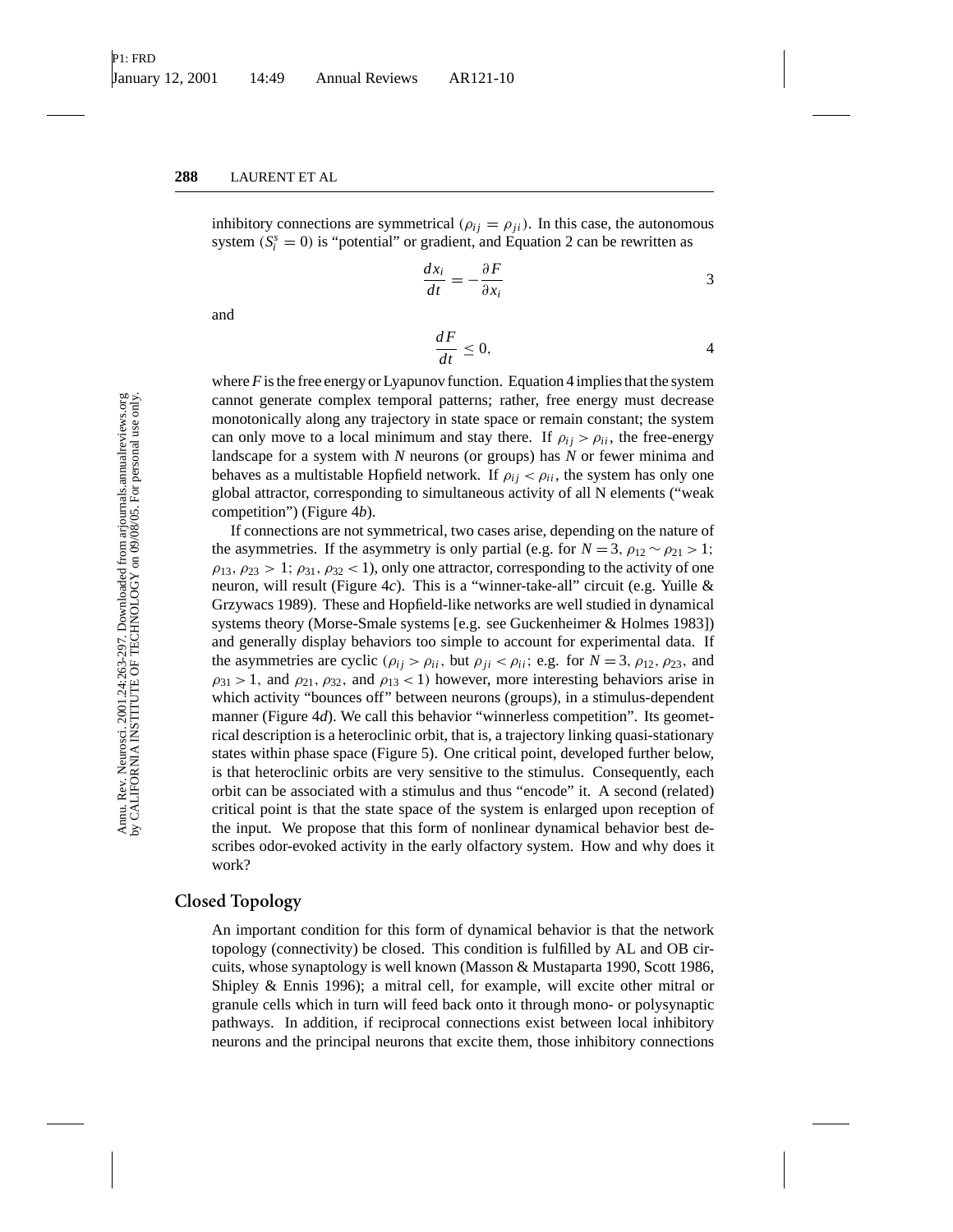should not be so powerful as to cause, on their own, an immediate silencing of the principal neurons. This condition appears to be fulfilled in the locust AL, where no evidence for functional reciprocal inhibitory connections has been found either morphologically (Leitch & Laurent 1996) or physiologically from recordings of connected pairs (MacLeod & Laurent 1996; G Laurent, personal observation). In the vertebrate OB, well-documented reciprocal inhibition via granule cells never prevents prolonged MC firing caused either by an odor stimulus or by direct depolarizing current injection (Isaacson 1999, Isaacson & Strowbridge 1998, Nicoll & Jahr 1982). These features are important because they act to disperse activity across the neural assembly once a few elements have been activated by a stimulus.

Activity thus proceeds across parts of the network by sequentially activating and deactivating subgroups of neurons. Individual neurons can belong to several subgroups recruited at different times during the stimulation, and different subgroups join and depart over successive, sometimes overlapping epochs. Hence, at any time during the stimulation, each neuron may receive inputs from the afferents or from other neurons in the network and thereby contribute, by its own activity combined with that of the afferents, to the excitation and inhibition of other neurons. This activation path within the network (or, correspondingly, this heteroclinic orbit in the state space that describes it) is determined by and thus "represents" the stimulus. Once the stimulus ceases (either because it was withdrawn or because of receptor adaptation), each active neuron returns to its baseline activity, controlled by intrinsic properties, basal-connection strengths, and noise; correspondingly, the system returns to the neighborhood of the origin in state space. A stimulus can thus be thought of as a perturbational or informational signal that reorganizes the global attractor in a stimulus-specific manner, forcing the system to evolve through state space along a complex, but deterministic path joining unstable "saddle states." Once the stimulus disappears, the system resets itself autonomously, because no stable attractor other than the resting state could be found. Hence, the system's only attractors are the stimulus-evoked heteroclinic orbits (one for each stimulus) or, when no stimulus is present, the origin.

#### **Advantages of Winnerless Competition**

This dynamical-systems description of early olfactory processing took shape as a means to explain experimental data (Laurent et al 1996, Wehr & Laurent 1996; RW Friedrich & G Laurent, submitted manuscript). Although its global features appear to match the data, our description should also provide insights as to what is gained by such dynamical behavior.

*Global Stability* Winnerless competition provides global stability to the representation. Although each neuron or subgroup participating in the representation might, left to its own devices, wander during a response, the effect of the population behavior is to provide local and temporary stability to each, by attracting them to the neighborhood of a succession of quasi-stable saddle states. Each neuron's local activity thus inherits the global stability of the heteroclinic orbit defined by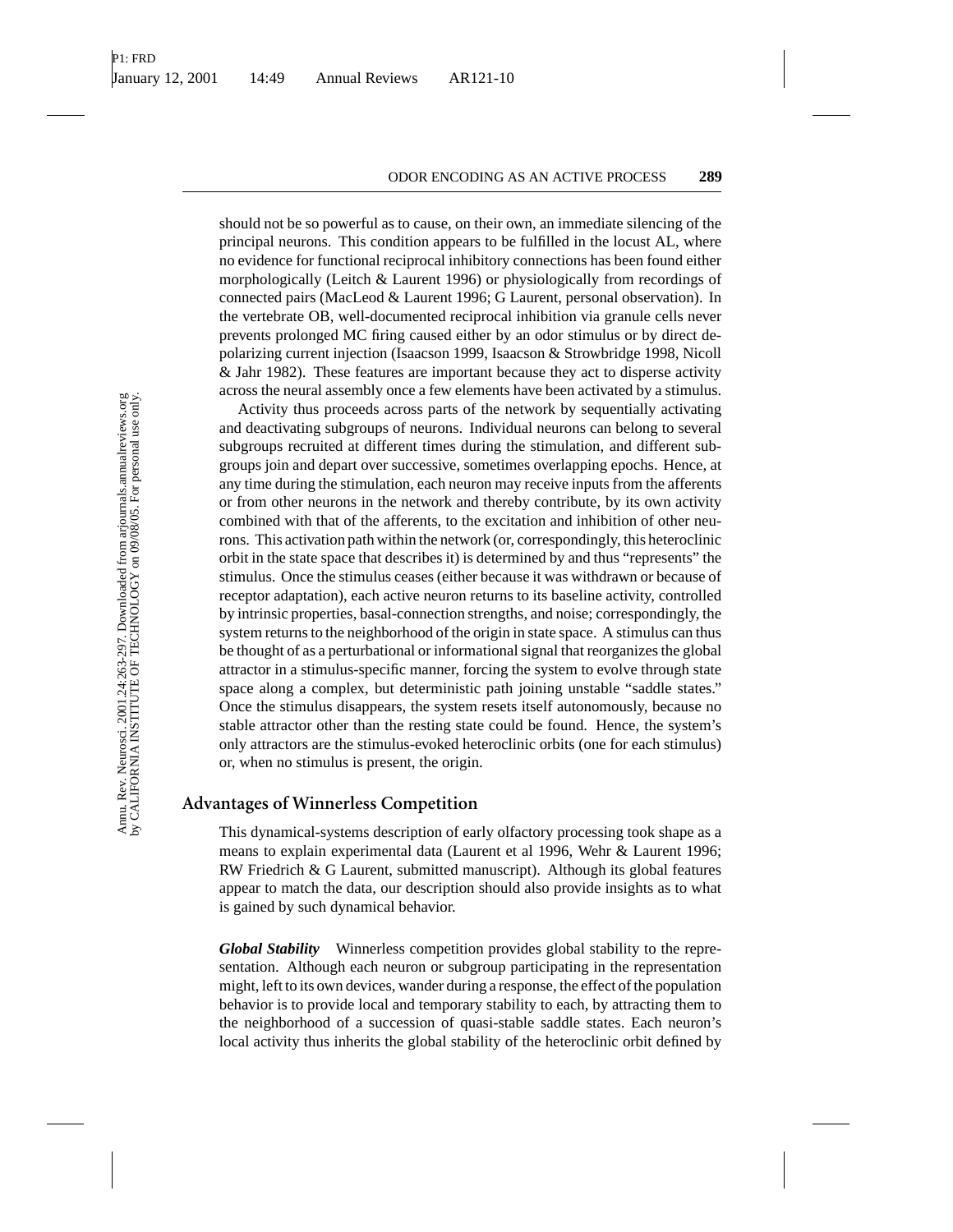the system. This stability can be verified by examining the reproducibility of stimulus-evoked trajectories in model networks of simplified LNs and PNs (MI Rabinovich, R Huerta, A Volkovskii, HDI Abarbanel, G Laurent, in preparation) or in experimental data (Laurent et al 1996, Wehr & Laurent 1996).

**Sensitivity** Such dynamics are very sensitive to the forcing stimulus. This is because the heteroclinic linking of a specific set of saddle points is always unique. Two like stimuli, activating greatly overlapping subsets of a network, may thus become easily separated because small initial differences will become amplified in time. This feature is central to our experimental observations (RW Friedrich & G Laurent, submitted manuscript; Stopfer & Laurent 1999) and is characteristic of an active, dissipative, nonlinear dynamical system. We do not know yet, however, whether divergence can be optimized by fine-tuning of the internal connectivity. Intermittent-stimulation experiments indeed suggest that short-term changes can increase the separability of odor representations (Stopfer & Laurent 1999). The rules for such unsupervised improvements are so far unknown.

*Capacity* A heteroclinic (spatiotemporal) representation provides greatly increased capacity to the system. Because sequences of activity are combinatorial across neurons and time, overlap between representations can be reduced, and the distance in phase space between orbits can be increased, thus reducing the effects of noise. This feature, given by a dynamic representation, is absent from a Hopfield-like network, where the intricacy of the boundaries between neighboring basins of attraction can easily lead to classification errors.

*Implementation Details* Finally, does the expression of such dynamics depend on the details of the network or neuron implementation? Indeed, to be general, this theory should accommodate the many idiosyncrasies of OBs, ALs, and other equivalent circuits and rely on broad organizational principles (Hildebrand & Shepherd 1997). Preliminary tests indicate that this is indeed the case; winnerless competition arises from a few simple and biologically relevant rules.

#### **GENERAL CONCLUSIONS**

The thrust of this review is that the transfer of odor-evoked signals from receptors to OB/AL circuits is accompanied by a fundamental reformatting of odor representations. This reshaping of odor codes results from the internal connectivity of early olfactory circuits and from the global dynamics that these connections produce. This reshaping is useful in that it removes ambiguities about stimulus identity, exploiting time as an additional coding dimension. We do not mean to suggest, however, that time is the only coding dimension for olfaction. Rather we tried to explain that neural identity and temporal recruitment of neurons are, in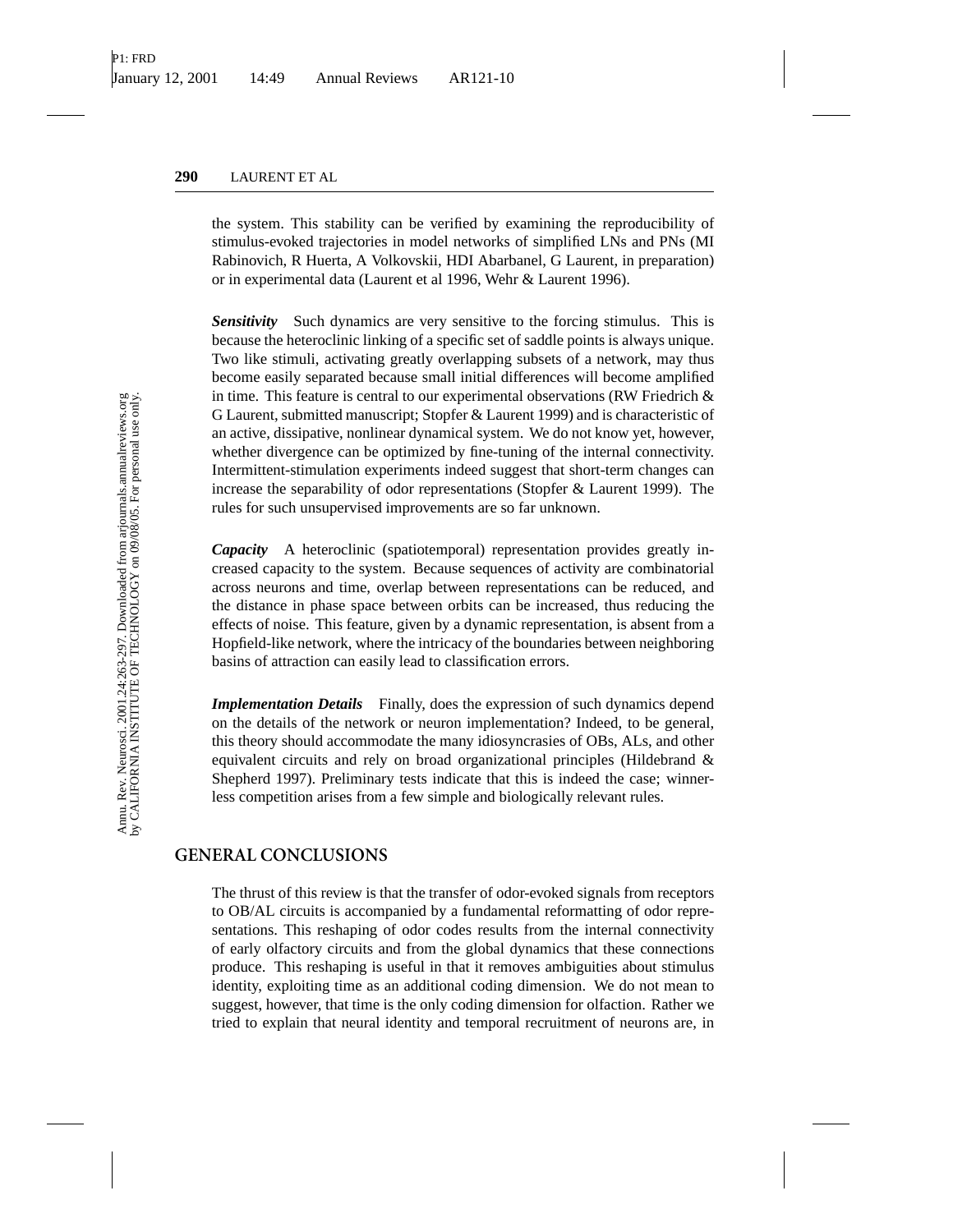these circuits at least, two sides of the same coin; because the OB/ALs are networks of interacting neurons and because odor stimuli are usually sustained, the structure of odor-encoding neural assemblies is shaped both by the stimulus and by the distributed patterns forced by the stimulus. We propose that odor-encoding neural assemblies in the OB/AL are dynamical, by virtue of the physical laws that govern such systems' behavior (winnerless competition).

This perspective has several practical correlates. First, it suggests that, because information is distributed across neural assemblies, traditional measures such as single-neuron tuning should be appropriately weighted. By analogy, take a symphonic piece in which the piccolo plays one measure only, but one whose role is critical to the melodic line that emerges from the orchestra. The relevance of the piccolo to the global output is accurately conveyed not by the strength of its contribution but by its relation to the other instruments' output. Melodic representation is, in this context, a property of the ensemble. Second, this perspective (and our results) casts doubts on the traditional ("single-neuron") functional interpretation of lateral inhibitory contacts. Third, our results demonstrate the importance of system nonstationarity at several time scales. The critical observation is that, over time and without supervision, olfactory networks become increasingly attuned to a stimulus's precise identity.

Finally, we must emphasize that many important aspects (e.g. intensity coding, decoding mechanisms, and the role of high-level features such as expectation) remain to be studied in detail, incorporated, and tested within this framework. Similarly, physiological studies on larger vertebrates such as reptiles and mammals show a greater phenomenological complexity. These features will eventually also need to be accounted for. Our hope is that a computational/theoretical perspective combined with experiments on small and tractable systems can help both in framing questions of general relevance and in designing more direct experimental tests.

#### **ACKNOWLEDGMENTS**

The work described here was supported by the NIDCD, the Sloan Center for Theoretical Neuroscience at Caltech, the Keck Foundation, the McKnight Foundation (GL), and the US Department of Energy, Office of Basic Energy Sciences, Division of Engineering and Geosciences (HDIA, MIR).

#### **Visit the Annual Reviews home page at www.AnnualReviews.org**

#### **LITERATURE CITED**

- Adrian ED. 1942. Olfactory reactions in the brain of the hedgehog. *J. Physiol.* 100:459–73 Adrian ED. 1950. The electrical activity of
- the olfactory bulb. *Electroencephalogr. Clin. Neurophysiol.* 2:377–88
- Adrian ED. 1953. Sensory messages and sensation. The responses of the olfactory organ to different smells. *Acta Physiol. Scand.* 29:5– 14
- Aroniadou-Anderjaska V, Ennis M, Shipley M.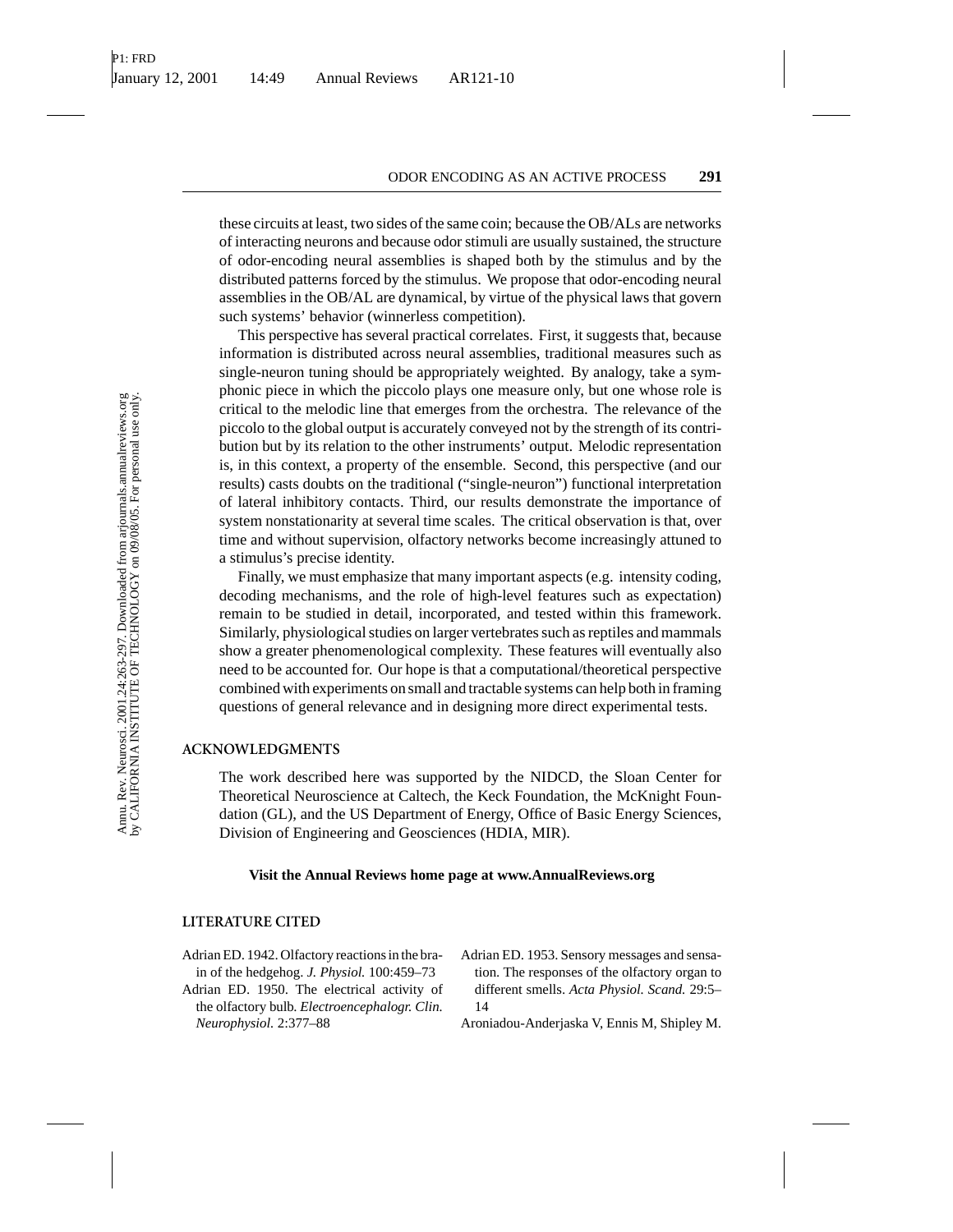1999. Dendrodendritic recurrent excitation in mitral cells of the rat olfactory bulb. *J. Neurophysiol.* 82:489–94

- Attneave F. 1954. Informational aspects of visual perception. *Psychol. Rev.* 61:183–93
- Axel R. 1995. The molecular logic of smell. *Sci. Am.* 273:130–37
- Barlow H. 1969. Pattern recognition and the responses of sensory neurones. *Ann. NY Acad. Sci.* 156:872–81
- Beuerman R. 1975. Slow potentials of the turtle olfactory bulb in response to odor stimulation of the nose. *Brain Res.* 97:61–78
- Bitterman M, Menzel R, Fietz A, Schaefer S. 1983. Classical conditioning of proboscis extension in honeybees (*Apis mellifera*). *J. Comp. Psychol.* 97:107–19
- Boeckh J, Tolbert LP. 1993. Synaptic organization and development of the antennal lobe in insects. *Microsc. Res. Tech.* 24:260–80
- Bozza TC, Kauer JS. 1997. Odorant response properties of convergent olfactory receptor neurons. *J. Neurosci.* 18:4560–69
- Buck LB. 1995. Unraveling chemosensory diversity. *Cell* 83:349–52
- Buck LB. 1996. Information coding in the vertebrate olfactory system. *Annu. Rev. Neurosci.* 19:517–44
- Buck LB, Axel R. 1991. A novel multigene family may encode odorant receptors: molecular basis for odor recognition. *Cell* 65:175–87
- Burrows M, Boeckh J, Esslen J. 1982. Physiological and morphological properties of interneurons in the deutocerebrum of male cockroaches with responses to female pheromones. *J. Comp. Physiol. A* 145:447–57
- Cain WS, Potts BC. 1996. Switch and bait: probing the discriminative basis of odor identification via recognition memory. *Chem. Senses* 21:35–44
- Chen WR, Midtgaard J, Shepherd GM. 1997. Forward and backward propagation of dendritic impulses and their synaptic control in mitral cells. *Science* 278:463–67
- Cinelli AR, Hamilton KA, Kauer JS. 1995. Salamander olfactory bulb neuronal activity

observed by video rate, voltage-sensitive dye imaging. III. Spatial and temporal properties of responses evoked by odorant stimulation. *J. Neurophysiol.* 73:2053–71

- Cinelli AR, Kauer JS. 1992. Voltage-sensitive dyes and functional activity in the olfactory pathway. *Annu. Rev. Neurosci.* 15:321–51
- Cohen M, Grossberg S. 1982. Neural networks and physical systems with emergent computational abilities. *Proc. Natl. Acad. Sci. USA* 79:2554–58
- DeVries SH, Baylor DA. 1993. Synaptic circuitry of the retina and olfactory bulb. *Cell* 10:139–49
- Dorries KM, Kauer JS. 2000. Relationships between odor-elicited oscillations in the salamander olfactory epithelium and olfactory bulb. *J. Neurophysiol.* 83:754–65
- Dryer L, Graziadei PPC. 1994. Mitral cell dendrites: a comparative approach. *Anat. Embryol.* 189:91–106
- Duchamp A. 1982. Electrophysiological responses of olfactory bulb neurons to odour stimuli in the frog: a comparison with receptor cells. *Chem. Senses* 7:191–210
- Duchamp A, Revial M, Holley A, MacLeod P. 1974. Odor discrimination by frog olfactory receptors. *Chem. Senses* 1:213–33
- Duchamp A, Sicard G. 1984. Odour discrimination by olfactory bulb neurons: statistical analysis of electrophysiological responses and comparison with odour discrimination by receptor cells. *Chem. Senses* 9:1–14
- Duchamp-Viret P, Duchamp A. 1997. Odor processing in the frog olfactory system. *Prog. Neurobiol.* 53:561–602
- Dulac C. 1997. Molecular biology of pheromone perception in mammals. *Semin. Cell Dev. Biol.* 8:197–205
- Elbert T, Ray W, Kowalik A, Skinner J, Graf K, Birbaumer N. 1994. Chaos and physiology: deterministic chaos in excitable cell assemblies. *Physiol. Rev.* 74:1–47
- Field D. 1987. Reactions between the statistics of natural images and the response properties of cortical cells. *J. Opt. Soc. Am. A* 4:2379– 94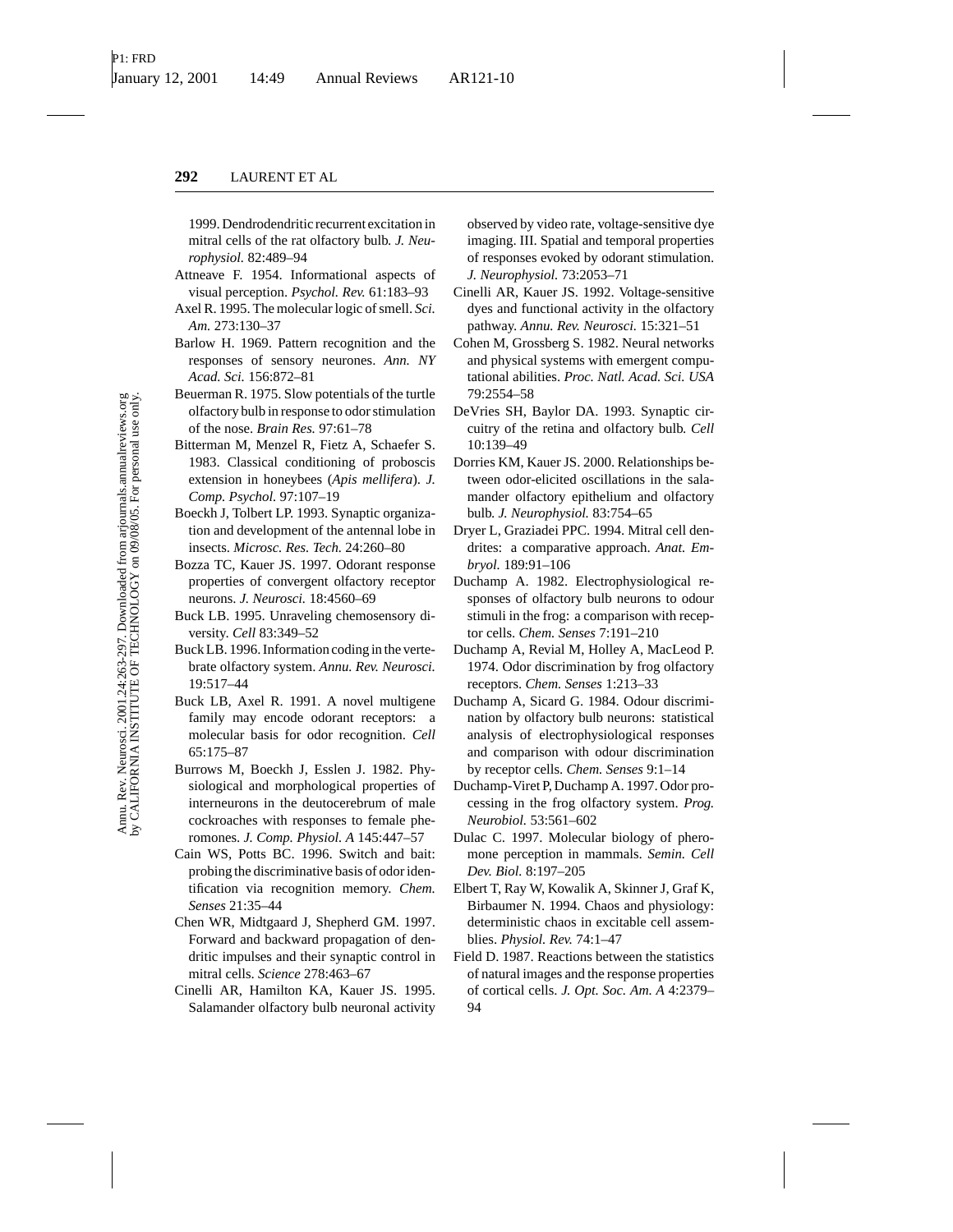- Field D. 1994. What is the goal of sensory coding? *Neural Comput.* 6:559–601
- Freeman WJ. 1975. *Mass Action in the Nervous System*. New York: Academic
- Freeman WJ. 1978. Spatial properties of an EEG event in the olfactory bulb and cortex. *Electroencephalogr. Clin. Neurophysiol.* 44:586–605
- Freeman WJ. 1987. Simulation of chaotic EEG patterns with a dynamic model of the olfactory system. *Biol. Cybern.* 56:139–50
- Freeman WJ. 1992. Tutorial on neurobiology: from single neurons to brain chaos. *Int. J. Bifurcation Chaos* 2:451–82
- Freeman WJ. 2000. *Neurodynamics: An Exploration in Mesoscopic Brain Dynamics*. London: Springer. 397 pp.
- Freeman WJ, Skarda CA. 1985. Spatial EEG patterns, non-linear dynamics and perception: the neo-Sherringtonian view. *Brain Res.* 357:147–75
- Friedrich RW, Korsching SI. 1997. Combinatorial and chemotopic odorant coding in the zebrafish olfactory bulb visualized by optical imaging. *Neuron* 18:737–52
- Friedrich RW, Korsching SI. 1998. Chemotopic, combinatorial and noncombinatorial odorant representations in the olfactory bulb revealed using a voltage-sensitive axon tracer. *J. Neurosci.* 18:9977–88
- Gelperin A. 1994. Nitric oxide mediates network oscillations of olfactory interneurons in a terrestrial mollusc. *Nature* 369:61– 63
- Gelperin A, Tank DW. 1990. Odour-modulated collective network oscillations of olfactory interneurons in a terrestrial mollusc. *Nature* 345:437–40
- Getchell TV. 1986. Functional properties of vertebrate olfactory receptor neurons. *Physiol. Rev.* 66:772–818
- Gray C. 1994. Synchronous oscillations in neuronal systems: mechanisms and function. *J. Comput. Neurosci.* 1:11–38
- Gray C, Skinner J. 1988. Centrifugal regulation of neuronal activity in the olfactory bulb of the waking rabbit as revealed by reversible

cryogenic blockade. *Exp. Brain Res.* 69:378– 86

- Guckenheimer J, Holmes P. 1983. *Nonlinear Oscillations, Dynamical Systems and Bifurcations of Vector Fields*, pp. 64–453. New York: Springer-Verlag
- Haberly LB. 1990. Comparative aspects of olfactory cortex. In *Cerebral Cortex*, ed. EG Jones, A Peters, pp. 137–66. New York: Plenum
- Hamilton KA, Kauer JS. 1989. Patterns of intracellular potentials in salamander mitral/tufted cells in response to odor stimulation. *J. Neurophysiol.* 62:609–25
- Hammer M. 1993. An identified neuron mediates the unconditioned stimulus in associative olfactory learning in honeybees. *Nature* 366:59–63
- Hammer M, Menzel R. 1995. Learning and memory in the honeybee. *J. Neurosci.* 15:1617–30
- Heinbockel T, Kloppenburg P, Hildebrand J. 1998. Pheromone-evoked potentials and oscillations in the antennal lobes of the sphinx moth *Manduca sexta. J. Comp. Physiol. A* 182:702–14
- Heisenberg M. 1998. What do the mushroom bodies do for the insect brain? An introduction. *Learn. Mem.* 5:1–10
- Heisenberg M, Borst A, Wagner S, Byers D. 1985. Drosophila mushroom body mutants are deficient in olfactory learning. *J. Neurogenet.* 2:1–30
- Hertz J, Krogh A, Palmer R. 1991. *Introduction to the Theory of Neural Computation*. Santa Fe: Addison-Wesley
- Hildebrand JG, Shepherd GM. 1997. Mechanisms of olfactory discrimination: converging evidence for common principles across phyla. *Annu. Rev. Neurosci.* 20:595–631
- Hopfield JJ. 1982. Neural networks and physical systems with emergent computational abilities. *Proc. Natl. Acad. Sci. USA* 79:2554–58
- Hopfield JJ. 1995. Pattern recognition computation using action potential timing for stimulus representation. *Nature* 376:33–36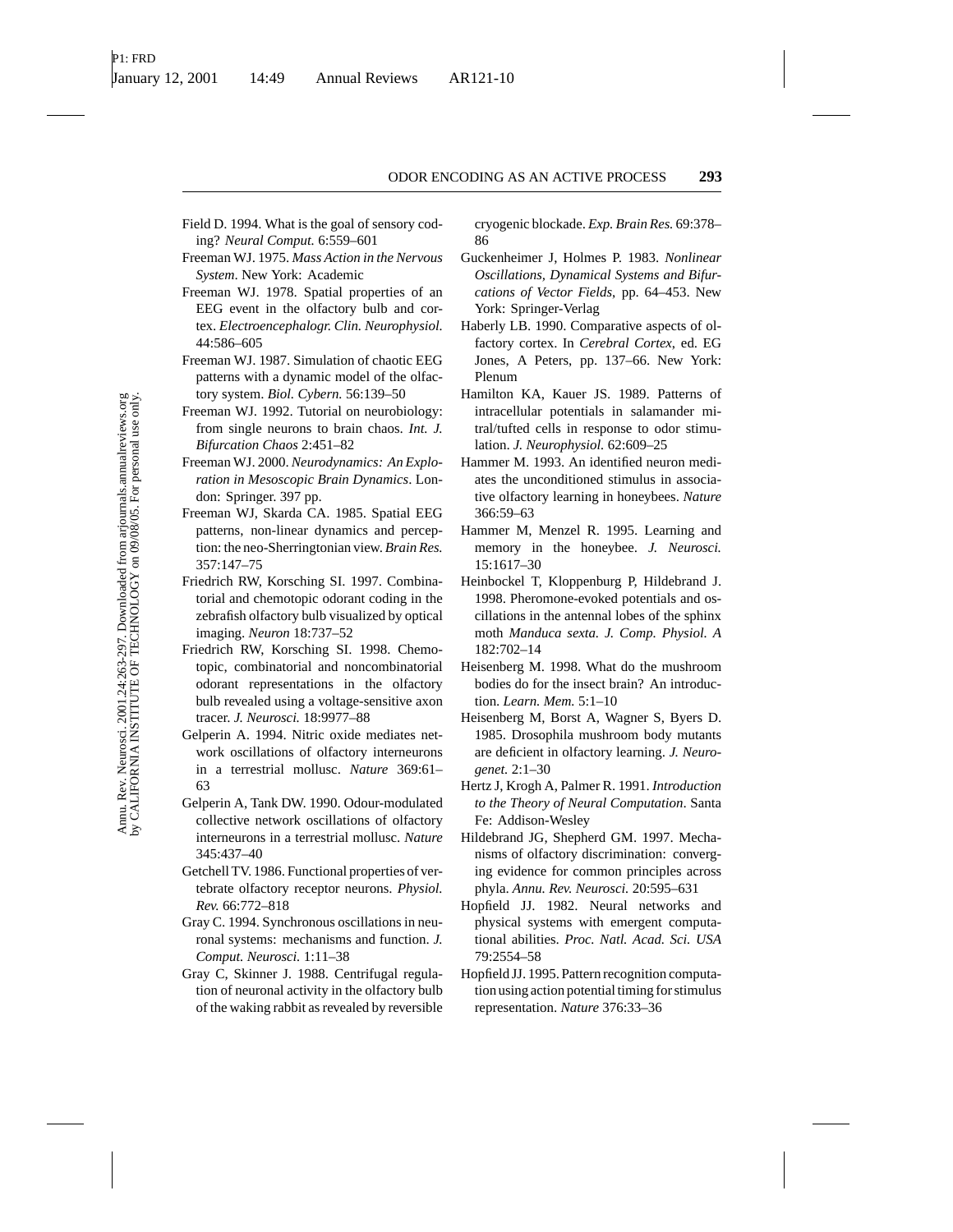- Hosler J, Buxton K, Smith B. 2000. Impairment of olfactory discrimination by blockade of GABA and nitric oxide activity in the honey bee antennal lobes. *Behav. Neurosci.* In press
- Hubel D, Wiesel T. 1968. Receptive fields and functional architecture of monkey striate cortex. *J. Physiol.* 195:215–43
- Hughes J, Mazurowski J. 1962. Studies on the supracallosial mesial cortex of unanesthetized, conscious mammals. II. Monkeys. B. Responses from the olfactory bulb. *Electroencephalogr. Clin. Neurophysiol.* 14:635– 45
- Imamura K, Mataga N, Mori K. 1992. Coding of odor molecules by mitral/tufted cells in rabbit olfactory bulb. I. Aliphatic compounds. *J. Neurophysiol.* 68:1986–2002
- Isaacson JS. 1999. Glutamate spillover mediates excitatory transmission in the rat olfactory bulb. *Neuron* 23:377–84
- Isaacson JS, Strowbridge BW. 1998. Olfactory reciprocal synapses: dendritic signaling in the CNS. *Neuron* 20:749–61
- Joerges J, Küttner A, Galizia CG, Menzel R. 1997. Representations of odours and odour mixtures visualized in the honeybee brain. *Nature* 387:285–88
- Kang J, Caprio J. 1995. In vivo responses of single olfactory receptor neurons in the channel catfish, *Ictalurus punctatus*. *J. Neurophysiol.* 73:172–77
- Katoh K, Koshimoto H, Tani A, Mori K. 1993. Coding of odor molecules by mitral/tufted cells in rabbit olfactory bulb. II. Aromatic compounds. *J. Neurophysiol.* 70:2161–75
- Kauer JS. 1987. Coding in the olfactory system. In *Neurobiology of Taste and Smell*, ed. TE Finger, WL Silver, pp. 205–22. New York: **Wiley**
- Kauer JS. 1991. Contributions of topography and parallel processing to odor coding in the vertebrate olfactory pathway. *Trends Neurosci.* 14:79–85
- Kauer JS, Moulton D. 1974. Responses of olfactory bulb neurones to odour stimulation of small nasal areas in the salamander. *J. Physiol.* 243:717–37
- Kay L, Freeman W. 1998. Bidirectional processing in the olfactory-limbic axis during olfactory behavior. *Behav. Neurosci.* 112: 541–53
- Kay L, Laurent G. 1999. Odor- and contextdependent modulation of mitral cell activity in behaving rats. *Nat. Neurosci.* 2:1003–9
- Keverne E. 1999. The vomeronasal organ. *Science* 286:716–20
- Kuwabara M. 1957. Bildung des bedingten Reflexes von Pavlovs Typus bei der Honigbiene, *Apis mellifica. J. Fac. Sci. Hokkaido Univ. Ser. VI Zool.* 13:458–64
- Lam Y-W, Cohen L, Wachowiak M, Zochowski M. 1999. Odors elicit three different oscillations in the turtle olfactory bulb. *J. Neurosci.* 19:749–62
- Laurent G. 1996. Dynamical representation of odors by oscillating and evolving neural assemblies. *Trends Neurosci.* 19:489–96
- Laurent G. 1999. A systems perspective on early olfactory coding. *Science* 286:723–28
- Laurent G, Davidowitz H. 1994. Encoding of olfactory information with oscillating neural assemblies. *Science* 265:1872–75
- Laurent G, Naraghi M. 1994. Odorant-induced oscillations in the mushroom bodies of the locust. *J. Neurosci.* 14:2993–3004
- Laurent G, Wehr M, Davidowitz H. 1996. Temporal representations of odors in an olfactory network. *J. Neurosci.* 16:3837–47
- Lawless H. 1997. *Olfactory Psychophysics*. San Diego, CA: Academic
- Leitch B, Laurent G. 1996. GABAergic synapses in the antennal lobe and mushroom body of the locust olfactory system. *J. Comp. Neurol.* 372:487–514
- Leveteau J, MacLeod P. 1966. Olfactory discrimination in the rabbit olfactory glomerulus. *Science* 153:175–76
- Lin D, Wang F, Lowe G, Gold G, Axel R, et al. 2000. Formation of precise connections in the olfactory bulb occurs in the absence of odorant-evoked neuronal activity. *Neuron* 26:69–80
- MacLeod K, Bäcker A, Laurent G, 1998. Who reads temporal information contained across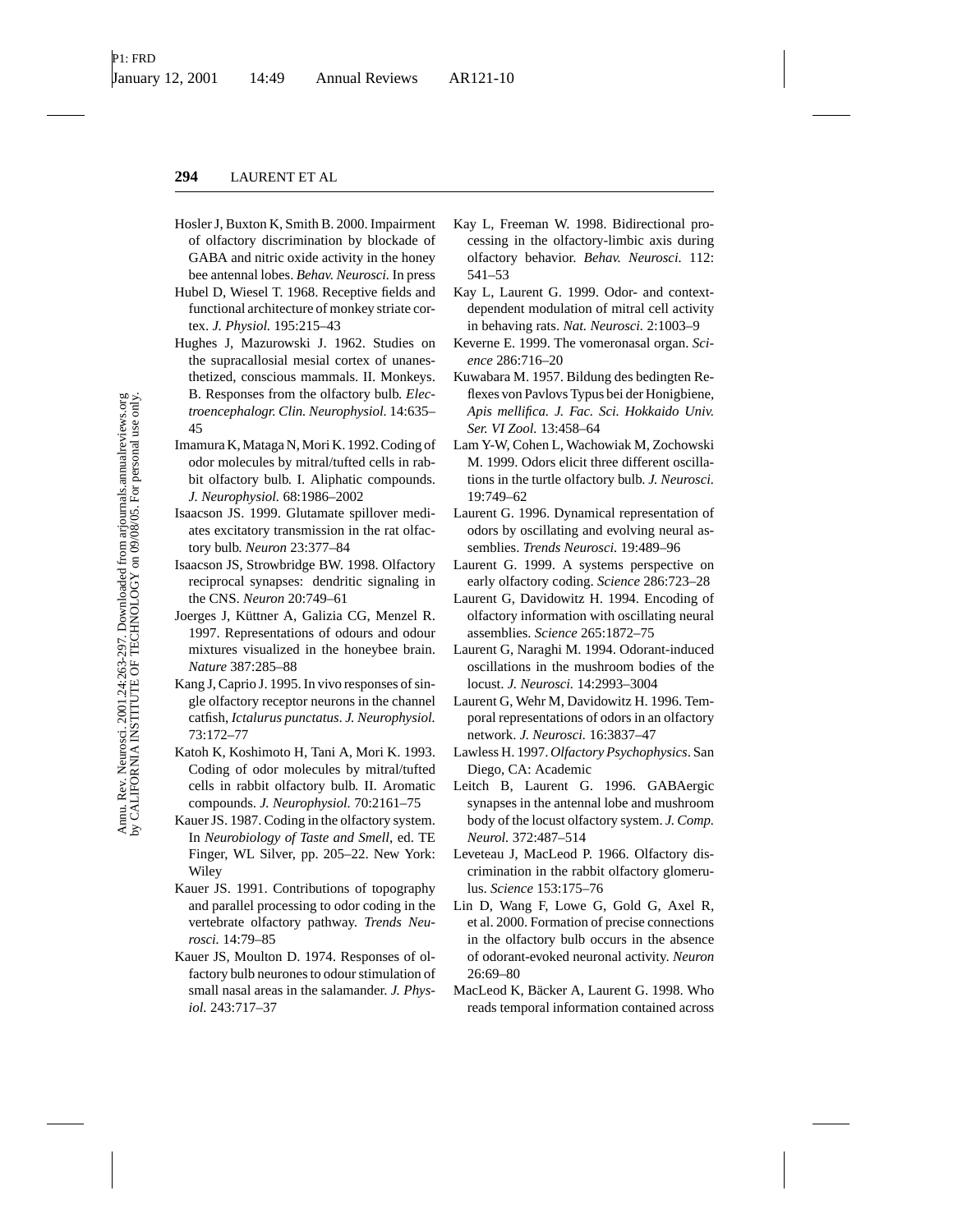synchronized and oscillatory spike trains? *Nature* 395:693–98

- MacLeod K, Laurent G. 1996. Distinct mechanisms for synchronization and temporal patterning of odor-encoding neural assemblies. *Science* 274:976–79
- Macrides F, Chorover SL. 1972. Olfactory bulb units: activity correlated with inhalation cycles and odor quality. *Science* 185:84–87
- Malnic B, Hirono J, Sato T, Buck LB. 1999. Combinatorial receptor codes for odors. *Cell* 96:713–23
- Malun D. 1991a. Inventory and distribution of synapses of identified uniglomerular projection neurons in the antennal lobe of *Periplaneta americana*. *J. Comp. Neurol.* 305:348– 60
- Malun D. 1991b. Synaptic relationships between GABA-immunoreactive neurons and an identified uniglomerular projection neuron in the antennal lobe of *Periplaneta americana*: a double labeling electron microscopic study. *Histochemistry* 96:197–207
- Masson C, Mustaparta H. 1990. Chemical information processing in the olfactory system of insects. *Physiol. Rev.* 70:199–245
- Mellon D. 1997. Physiological characterization of antennular flicking reflexes in the crayfish. *J. Comp. Physiol. A.* 180:553–65
- Menzel R. 1987. Memory traces in honeybees. In *Neurobiology and Behaviour of Honeybees*, ed. R Menzel, A Mercer, pp. 310–25. Berlin: Springer-Verlag
- Meredith M. 1986. Patterned response to odor in mammalian olfactory bulb: the influence of intensity. *J. Neurophysiol.* 56:572–97
- Mombaerts P, Wang F, Dulac C, Chao SK, Nemes A, et al. 1996a. Visualizing an olfactory sensory map. *Cell* 87:675–86
- Mombaerts P, Wang F, Dulac C, Vassar R, Chao SK, et al. 1996b. The molecular biology of olfactory perception. *Cold Spring Harb*. *Symp. Quant. Biol.* 61:135–45
- Mori K, Kishi K, Ojima H. 1983. Distribution of dendrites of mitral, displaced mitral, tufted, and granule cells in the rabbit olfactory bulb. *J. Comp. Neurol.* 219:339–55
- Mori K, Mataga N, Imamura K. 1992. Differential specificities of single mitral cells in rabbit olfactory bulb for a homologous series of fatty acid odor molecules. *J. Neurophysiol.* 67:786–89
- Mori K, Nowycky MC, Shepherd GM. 1981. Analysis of synaptic potentials in mitral cells in the isolated turtle olfactory bulb. *J. Physiol.* 314:295–309
- Mori K, Shepherd GM. 1994. Emerging principles of molecular signal processing by mitral/tufted cells in the olfactory bulb. *Semin. Cell Biol.* 5:65–74
- Moulton DG. 1967. Spatio-temporal patterning of response in the olfactory system. In *Olfaction and Taste*, vol. II, ed. T Hayashi, pp. 109–16. Oxford/New York: Pergamon
- Murlis J, Elkington J, Carde R. 1992. Odor plumes and how insects use them. *Annu. Rev. Entomol.* 37:505–32
- Ngai J, Chess A, Dowling MM, Necles N, Macagno ER, Axel R. 1993. Coding of olfactory information: topography of odorant receptor expression in the catfish olfactory epithelium. *Cell* 72:667–80
- Nicoll R. 1971a. Pharmacological evidence for GABA as the transmitter in granule cell inhibition in the olfactory bulb. *Brain Res.* 35:137–49
- Nicoll R. 1971b. Recurrent excitation of secondary olfactory neurons: a possible mechanism for signal amplification. *Science* 171:824–25
- Nicoll RA, Jahr CE. 1982. Self-excitation of olfactory bulb neurones. *Nature* 296:441– 44
- Nieuwenhuys R. 1967. Comparative anatomy of olfactory centers and tracts. *Prog. Brain Res.* 23:1–63
- Olshausen BA, Field DJ. 1996. Emergence of simple-cell receptive field properties by learning a sparse code for natural images. *Nature* 381:607–9
- Ottoson D. 1959. Comparison of slow potentials evoked in the frog's nasal mucosa and olfactory bulb by natural stimulation. *Acta Physiol. Scand.* 47:149–59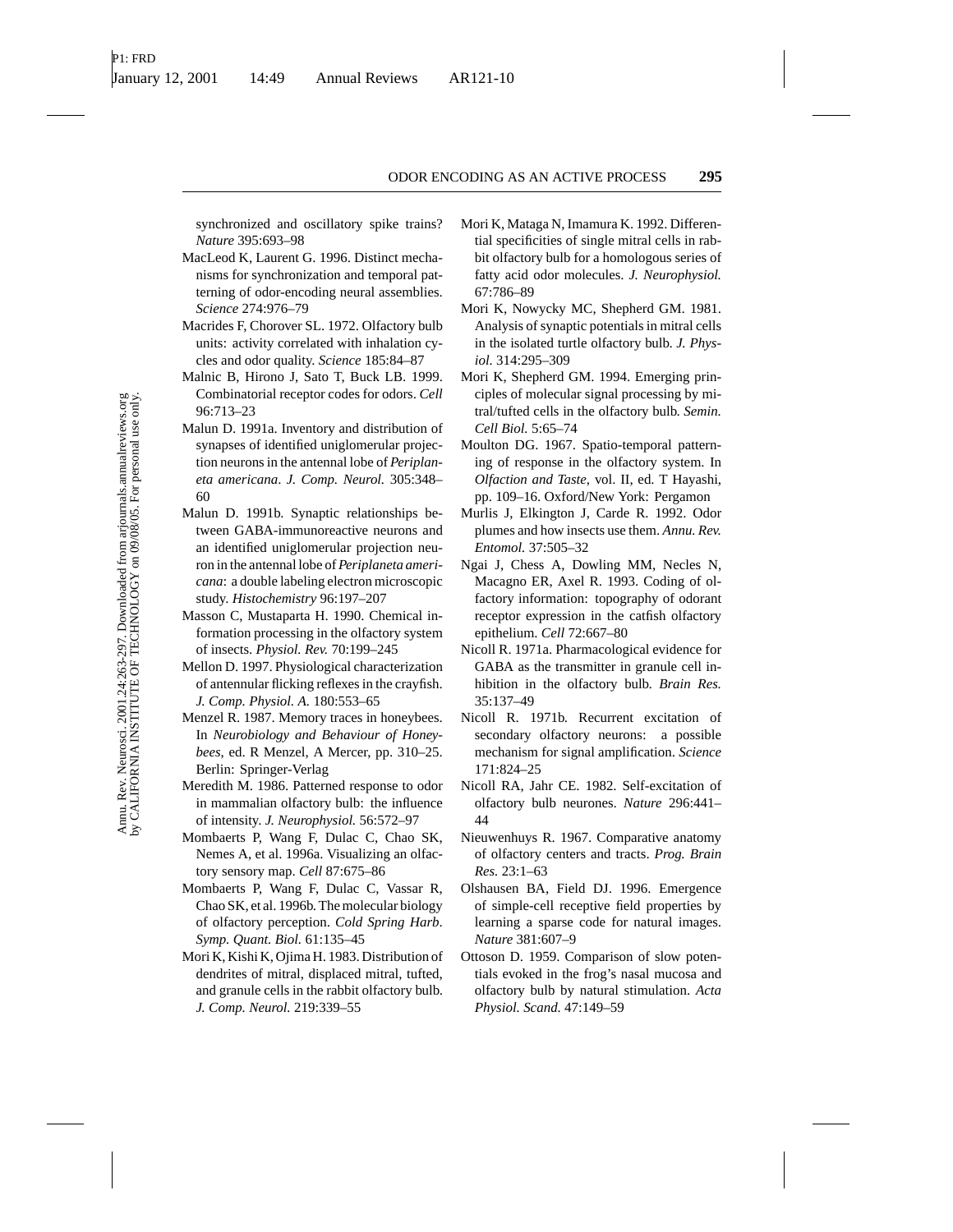- Pager J. 1983. Unit responses changing with behavioral outcome in the olfactory bulb of unrestrained rats. *Brain Res.* 289:87– 98
- Pelosi P. 1996. Perireceptor events in olfaction. *J. Neurobiol.* 30:3–19
- Rall W, Shepherd G. 1968. Theoretical reconstruction of field potentials and dendrodendritic synaptic interactions in olfactory bulb. *J. Neurophysiol.* 31:884–915
- Ressler KJ, Sullivan SL, Buck LB. 1993. A zonal organization of odorant receptor gene expression in the olfactory epithelium. *Cell* 73:597–609
- Rolls ET, Tovee MJ. 1995. Sparseness of the neuronal representation of stimuli in the primate temporal visual-cortex. *J. Neurophysiol.* 73:713–26
- Rubin BD, Katz LC. 1999. Optical imaging of odorant representations in the mammalian olfactory bulb. *Neuron* 23:499–511
- Rudderman D. 1994. Statistics of natural images. *Network* 5:517–48
- Satou M. 1990. Synaptic organization, local neuronal circuitry, and functional segregation of the teleost olfactory bulb. *Prog. Neurobiol.* 34:115–42
- Scott J. 1986. The olfactory bulb and central pathways. *Experientia* 42:223–32
- Scott JW, Wellis DP, Riggott MJ, Bounviso N. 1993. Functional organization of the main olfactory bulb. *Microsc. Res. Tech.* 24:142– 56
- Shadlen MN, Newsome WT. 1995. Is there signal in the noise? *Curr. Opin. Neurobiol.* 5:248–50
- Shepherd GM. 1993. Principles of specificity and redundancy underlying the organization of the olfactory system. *Microsc. Res. Tech.* 24:106–12
- Shepherd GM. 1994. Discrimination of molecular signals by the olfactory receptor neuron. *Neuron* 13:771–90
- Shipley MT, Ennis M. 1996. Functional organization of olfactory system. *J. Neurobiol.* 30:123–76
- Singer W, Gray C. 1995. Visual feature integra-

tion and the temporal correlation hypothesis. *Annu. Rev. Neurosci.* 18:555–86

- Smith BH. 1998. Analysis of interactions in binary odorant mixtures. *Physiol. Behav.* 65:397–407
- Smith BH, Menzel R. 1989. The use of electromyogram recordings to quantify odorant discrimination in the honeybee, *Apis mellifera*. *J. Insect Physiol.* 35:369–75
- Stewart WB, Kauer JS, Shepherd GM. 1979. Functional organization of rat olfactory bulb analysed by the 2-deoxyglucose method. *J. Comp. Neurol.* 185:715–34
- Stopfer M, Bhagavan S, Smith BH, Laurent G. 1997. Impaired odour discrimination on desynchronization of odour-encoding neural assemblies. *Nature* 390:70–74
- Stopfer M, Laurent G. 1999. Short-term memory in olfactory network dynamics. *Nature* 402:664–68
- Strausfeld N, Hansen L, Li Y, Gomez R, Ito K. 1998. Evolution, discovery and interpretations of arthropod mushroom bodies. *Learn. Mem.* 5:11–37
- Sugase Y, Yamane S, Ueno S, Kawano K. 1999. Global and fine information coded by single neurons in the temporal visual cortex. *Nature* 400:869–73
- Sun X, Tolbert L, Hildebrand J. 1993. Ramification pattern and ultrastructural characteristics of the serotonin-immunoreactive neuron in the antennal lobe of the moth *Manduca sexta*. *J. Comp. Neurol.* 338:5–16
- Teyke T, Gelperin A. 1999. Olfactory oscillations augment odor discrimination, not odor identification by Limax CNS. *NeuroReport* 10:1–8
- Vassar R, Chao SK, Sitcheran R, Nunez JM, Vosshall LB, Axel R. 1994. Topographic organization of sensory projections to the olfactory bulb. *Cell* 79:981–91
- Vinje WE, Gallant JL. 2000. Sparse coding and decorrelation in primary visual cortex during natural vision. *Science* 287:1273–76
- von der Malsburg C, Schneider W. 1986. A neural cocktail-party processor. *Biol. Cybern.* 54:29–40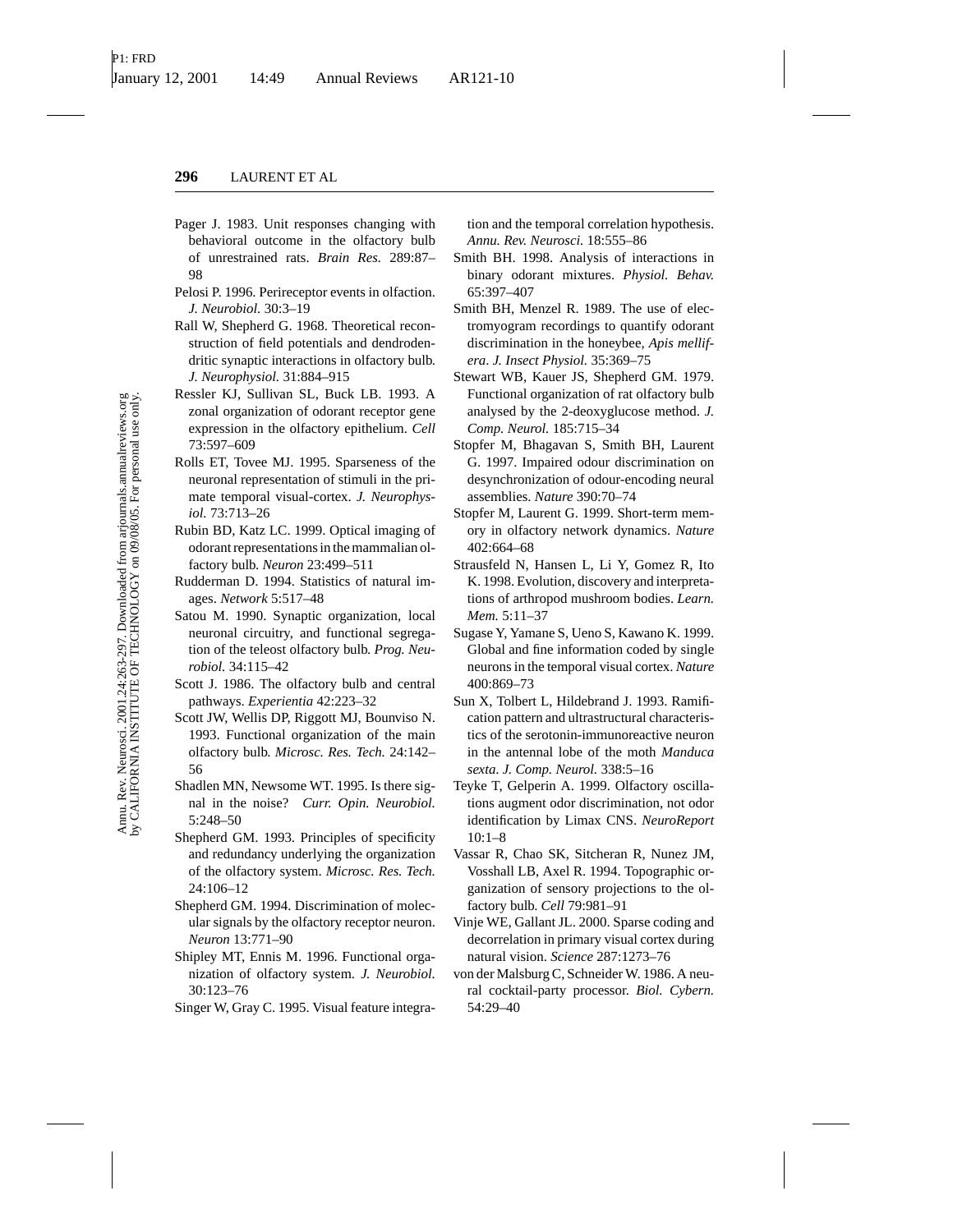- Wang F, Nemes A, Mendelsohn M, Axel R. 1998. Odorant receptors govern the formation of a precise topographic map. *Cell* 93:47–60
- Wehr M, Laurent G. 1996 Odor encoding by temporal sequences of firing in oscillating neural assemblies. *Nature* 384:162–66
- Wehr M, Laurent G. 1999. Relationship between afferent and central temporal patterns in the locust olfacory system. *J. Neurosci.* 19:381–90
- Wellis DP, Scott JW Harrison TA. 1989 Discrimination among odorants by single neurons of the rat olfactory bulb. *J. Neurophysiol.* 61:1161–77
- Weth F, Nadler W, Korsching S. 1996. Nested expression domains for odorant receptors in

zebrafish olfactory epithelium. *Proc. Natl. Acad. Sci. USA* 93:13321–26

- Yao Y, Freeman WJ. 1990. Model of biological pattern recognition with spatially chaotic dynamics. *Neural Netw.* 3:153–70
- Yokoi M, Mori K, Nakanishi S. 1995. Refinement of odor molecule tuning by dendrodendritic synaptic inhibition in the olfactory bulb. *Proc. Natl. Acad. Sci. USA* 92:3371–75
- Yuilli A, Grzywacs N. 1989. A winner-take-all mechanism based on presynaptic inhibition. *Neural Comput.* 1:334–47
- Zheng C, Feinstein P, Bozza T, Rodriguez I, Mombaerts P. 2000. Peripheral olfactory projections are differentially affected in mice deficient in a cyclic nucleotide-gated channel subunit. *Neuron* 26:81–91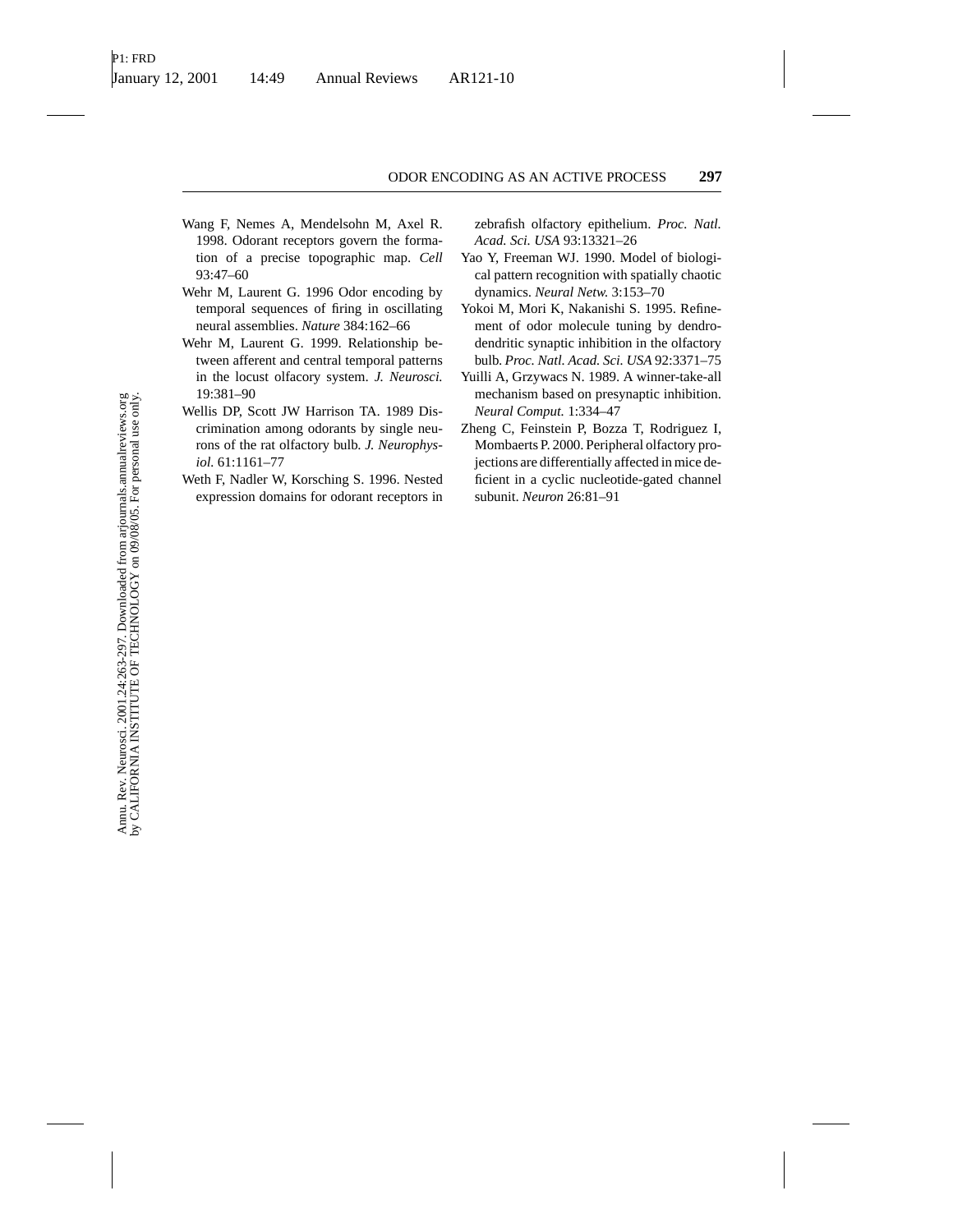

**Figure 3** Temporal declustering of odor representations by MC assemblies in the zebrafish olfactory bulb. (*A*) Responses of one MC to 2 of 16 amino acids tested. *Top*, LFP; *middle*, spike raster; *bottom*, peristimulus time histogram. *Gray shadow*, odor stimulation. Note the odor-specific temporal-firing patterns and the late onset of LFP oscillations. (*B*) Quantification of declustering over time. *i*, correlation matrix plotting similarity between odor representations, as measured from a 50-mitral-cell assembly (see RW Friedrich & G Laurent, submitted manuscript). Each matrix is constructed from firing rates measured over a 400-ms-long epoch, starting at odor onset. Times above matrices indicate middle of each epoch (corresponding to <sup>\*</sup> in *ii*). Note clear odor clusters along diagonal in leftmost matrix and their progressive dissolution. *ii*, clustering indices (see above reference for details) as functions of time throughout odor response; declustering reaches steady-state after ∼800 ms. *iii*, principal component analysis of same data. Projection of odor representations in the space defined by first three principal components for four epochs (*t* in part *ii*). Note dissolution of vector groups.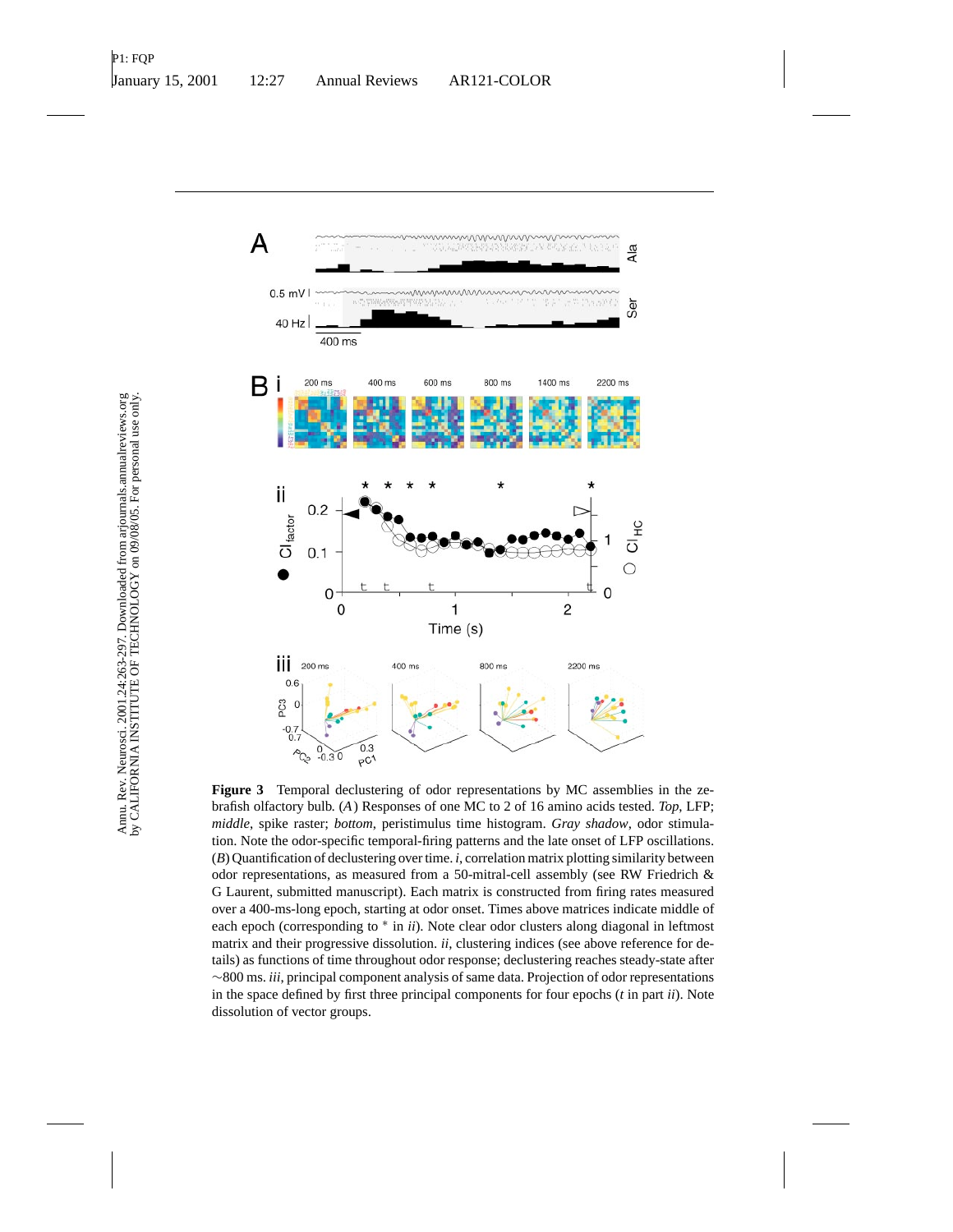

**Figure 4** Competitive systems dynamics. Schematic illustrations of four types of behavior. (*a*) Multistability, (*b*) weak competition, (*c*) winner take all, (*d*) winnerless competition.



**Figure 5** Heteroclinic loop for a simple network of three oscillating projection neurons (PNs), activated by a given input pattern. Each axis maps the activity of one PN through a state variable  $\xi$ . The sequence connecting saddle limit cycles and the intervals between them are functions of the stimulus. A different stimulus would thus be represented by a different orbit and thus, a different temporal pattern of activation of the PNs.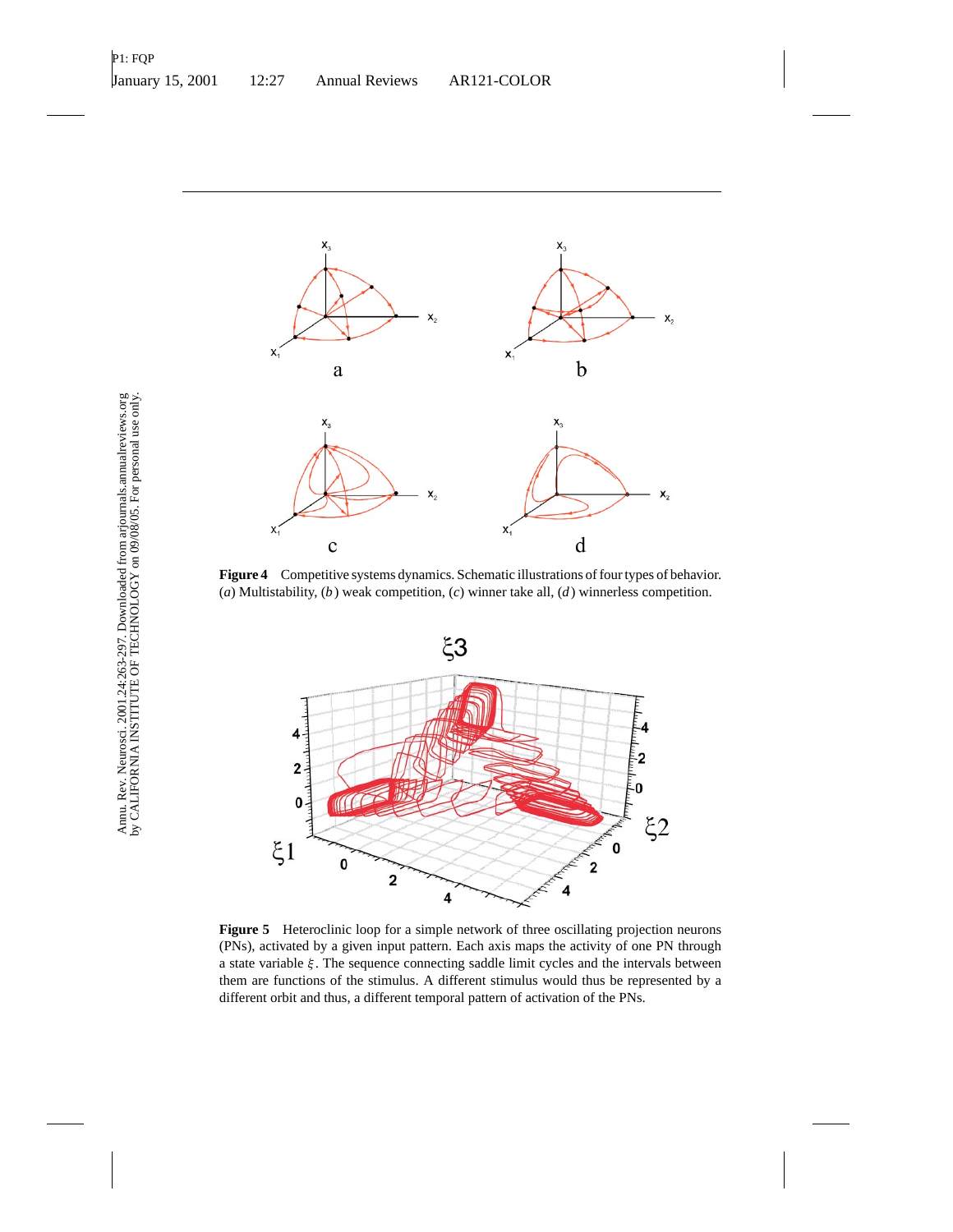

 *Annual Review of Neuroscience Volume 24, 2001*

## **CONTENTS**

| PDZ DOMAINS AND THE ORGANIZATION OF                                                                                   |     |
|-----------------------------------------------------------------------------------------------------------------------|-----|
| SUPRAMOLECULAR COMPLEXES, Morgan Sheng, Carlo Sala                                                                    | 1   |
| THE ROLE AND REGULATION OF ADENOSINE IN THE CENTRAL                                                                   | 31  |
| NERVOUS SYSTEM, Thomas V. Dunwiddie, Susan A. Masino                                                                  |     |
| LOCALIZATION AND GLOBALIZATION IN CONSCIOUS VISION,                                                                   | 57  |
| S. Zeki                                                                                                               |     |
| GLIAL CONTROL OF NEURONAL DEVELOPMENT, Greg Lemke<br>TOUCH AND GO: Decision-Making Mechanisms in Somatosensation,     | 87  |
| Ranulfo Romo, Emilio Salinas                                                                                          | 107 |
| SYNAPTIC MODIFICATION BY CORRELATED ACTIVITY: Hebb"s                                                                  |     |
| Postulate Revisited, Guo-qiang Bi, Mu-ming Poo                                                                        | 139 |
| AN INTEGRATIVE THEORY OF PREFRONTAL CORTEX                                                                            |     |
| FUNCTION, Earl K. Miller, Jonathan D. Cohen                                                                           | 167 |
| THE PHYSIOLOGY OF STEREOPSIS, B. G. Cumming, G. C.                                                                    |     |
| DeAngelis                                                                                                             | 203 |
| PARANEOPLASTIC NEUROLOGIC DISEASE ANTIGENS: RNA-                                                                      |     |
| Binding Proteins and Signaling Proteins in Neuronal Degeneration, Kiran                                               | 239 |
| Musunuru, Robert B. Darnell                                                                                           |     |
| ODOR ENCODING AS AN ACTIVE, DYNAMICAL PROCESS:<br>Experiments, Computation, and Theory, Gilles Laurent, Mark Stopfer, |     |
| Rainer W Friedrich, Misha I Rabinovich, Alexander Volkovskii, Henry                                                   | 263 |
| DI Abarbanel                                                                                                          |     |
| PROTEIN SYNTHESIS AT SYNAPTIC SITES ON DENDRITES,                                                                     |     |
| Oswald Steward, Erin M. Schuman                                                                                       | 299 |
|                                                                                                                       |     |
| SIGNALING AND TRANSCRIPTIONAL MECHANISMS IN                                                                           | 327 |
| PITUITARY DEVELOPMENT, Jeremy S. Dasen, Michael G. Rosenfeld                                                          |     |
| NEUROPEPTIDES AND THE INTEGRATION OF MOTOR                                                                            | 357 |
| RESPONSES TO DEHYDRATION, Alan G. Watts                                                                               |     |
| THE DEVELOPMENTAL BIOLOGY OF BRAIN TUMORS, Robert                                                                     | 385 |
| Wechsler-Reya, Matthew P. Scott                                                                                       |     |
| TO EAT OR TO SLEEP? OREXIN IN THE REGULATION OF<br>FEEDING AND WAKEFULNESS, Jon T. Willie, Richard M. Chemelli,       |     |
| Christopher M. Sinton, Masashi Yanagisawa                                                                             | 429 |
| SPATIAL PROCESSING IN THE BRAIN: The Activity of Hippocampal                                                          |     |
| Place Cells, Phillip J. Best, Aaron M. White, Ali Minai                                                               | 459 |
| THE VANILLOID RECEPTOR: A Molecular Gateway to the Pain                                                               |     |
| Pathway, Michael J Caterina, David Julius                                                                             | 487 |
| PRION DISEASES OF HUMANS AND ANIMALS: Their Causes and                                                                |     |
| Molecular Basis, John Collinge                                                                                        | 519 |
| VIKTOR HAMBURGER AND RITA LEVI-MONTALCINI: The Path to                                                                | 551 |
| the Discovery of Nerve Growth Factor, W. Maxwell Cowan                                                                |     |
| EARLY DAYS OF THE NERVE GROWTH FACTOR PROTEINS,                                                                       | 601 |
| Eric M. Shooter                                                                                                       |     |
| SEQUENTIAL ORGANIZATION OF MULTIPLE MOVEMENTS:                                                                        | 631 |
| Involvement of Cortical Motor Areas, Jun Tanji<br>INFLUENCE OF DENDRITIC CONDUCTANCES ON THE INPUT-                   |     |
| <b>OUTPUT PROPERTIES OF NEURONS, Alex Reyes</b>                                                                       | 653 |
|                                                                                                                       |     |